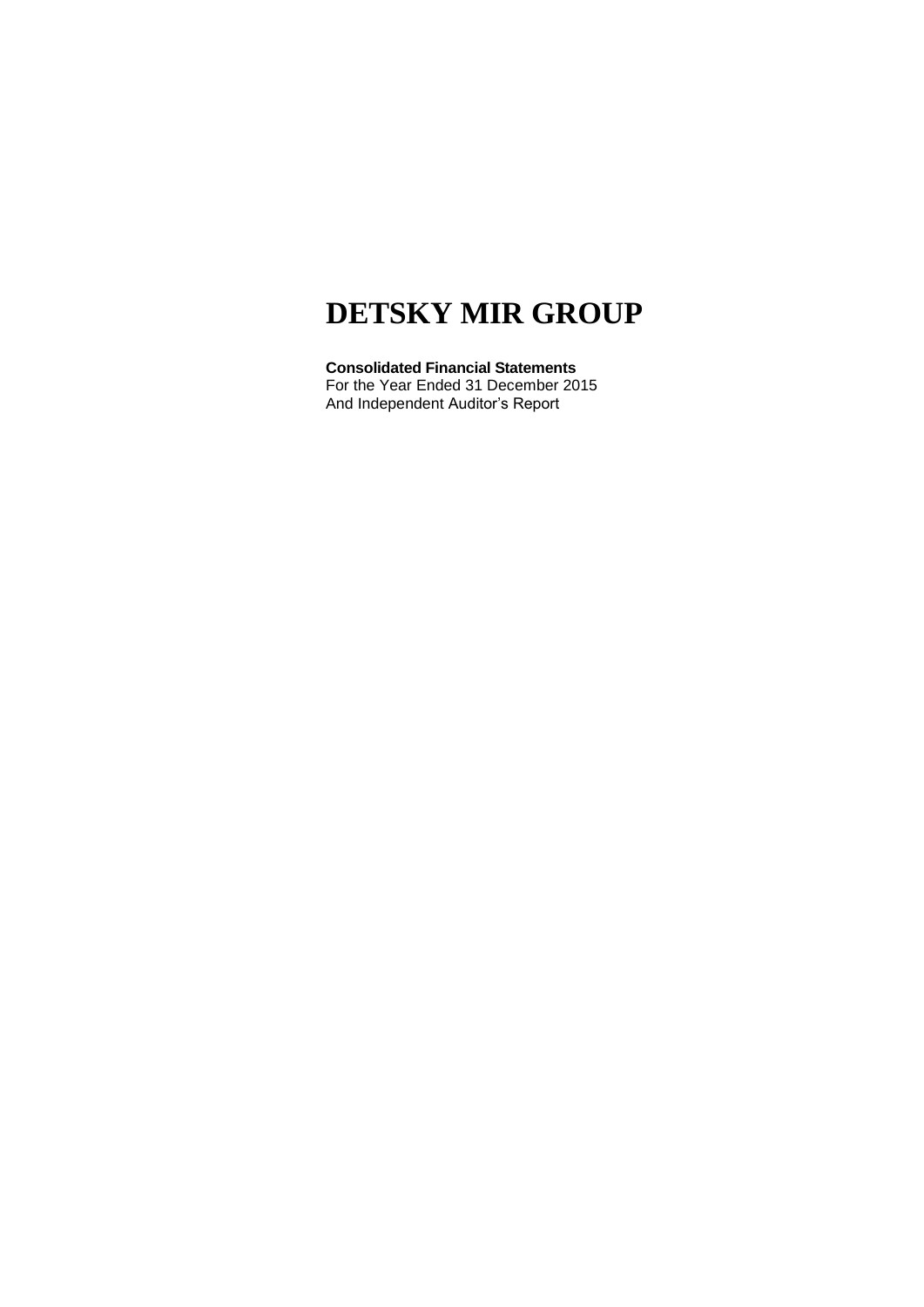# **TABLE OF CONTENTS**

|                                                                                                                                                                                                                              | Page             |
|------------------------------------------------------------------------------------------------------------------------------------------------------------------------------------------------------------------------------|------------------|
| STATEMENT OF MANAGEMENT'S RESPONSIBILITIES FOR THE PREPARATION AND<br>APPROVAL OF THE CONSOLIDATED FINANCIAL STATEMENTS<br>FOR THE YEAR ENDED 31 DECEMBER 2015                                                               | 1                |
| <b>INDEPENDENT AUDITOR'S REPORT</b>                                                                                                                                                                                          | $2 - 3$          |
| CONSOLIDATED FINANCIAL STATEMENTS FOR THE YEAR ENDED 31 DECEMBER 2015:                                                                                                                                                       |                  |
| Consolidated statement of profit or loss and other comprehensive income<br>Consolidated statement of financial position<br>Consolidated statement of changes in shareholders' equity<br>Consolidated statement of cash flows | 4<br>5<br>6<br>7 |
| NOTES TO THE CONSOLIDATED FINANCIAL STATEMENTS                                                                                                                                                                               | 8-47             |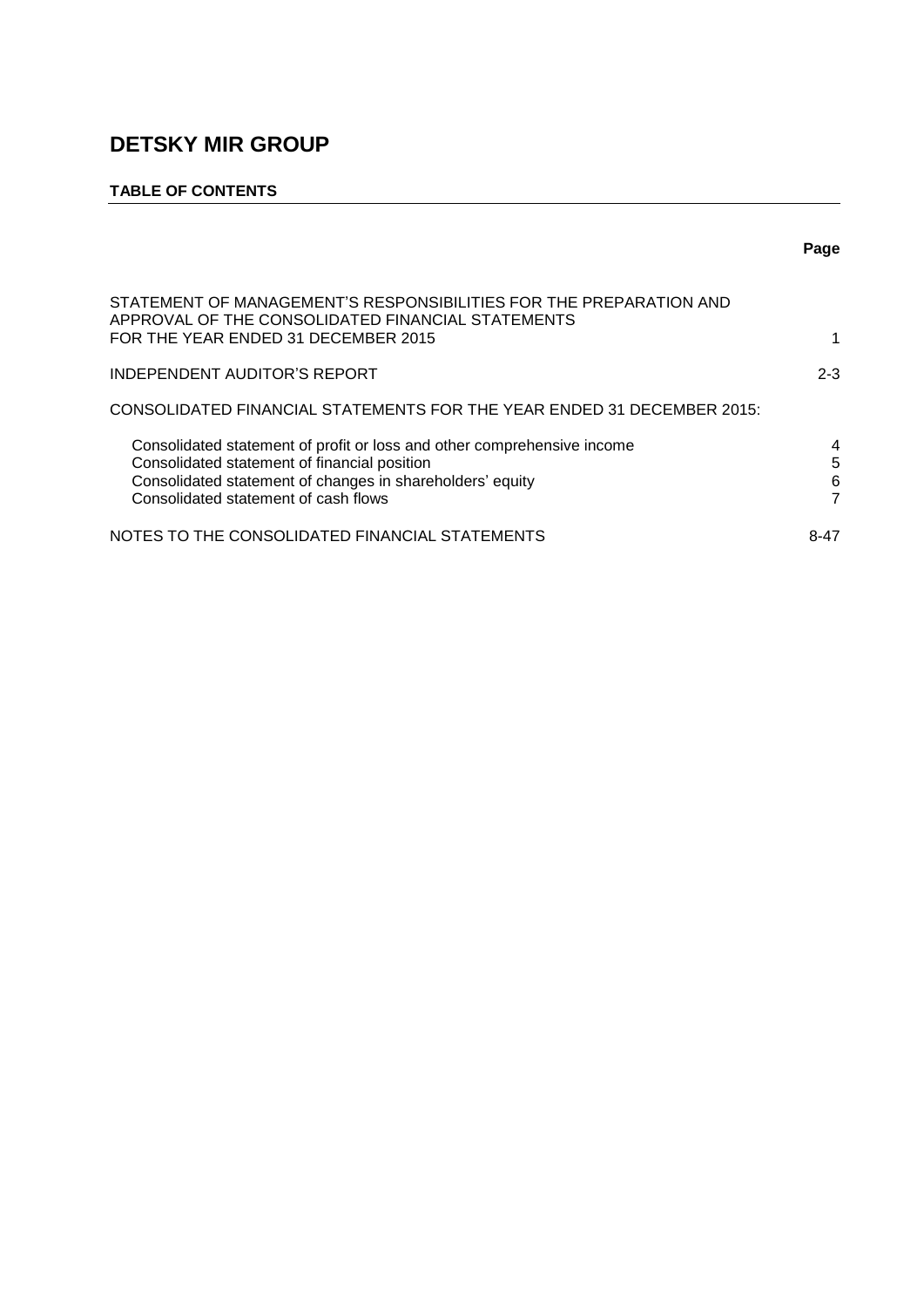#### **STATEMENT OF MANAGEMENT'S RESPONSIBILITIES FOR THE PREPARATION AND APPROVAL OF THE CONSOLIDATED FINANCIAL STATEMENTS FOR THE YEAR ENDED 31 DECEMBER 2015**

Management is responsible for the preparation of the consolidated financial statements that present fairly the financial position of OJSC Detsky Mir (the "Company") and its subsidiaries (the "Group") as of 31 December 2015, and the results of its operations, cash flows and changes in shareholders' equity for the year then ended, in compliance with International Financial Reporting Standards ("IFRS").

In preparing the consolidated financial statements, management is responsible for:

- Properly selecting and applying accounting policies;
- Presenting information, including accounting policies, in a manner that provides relevant, reliable, comparable and understandable information;
- Providing additional disclosures when compliance with the specific requirements in IFRSs are insufficient to enable users to understand the impact of particular transactions, other events and conditions on the Group's consolidated financial position and financial performance;
- Making an assessment of the Group's ability to continue as a going concern.

Management is also responsible for:

- Designing, implementing and maintaining an effective and sound system of internal controls, throughout the Group;
- Maintaining adequate accounting records that are sufficient to show and explain the Group's transactions and disclose with reasonable accuracy at any time the consolidated financial position of the Group, and which enable them to ensure that the consolidated financial statements of the Group comply with IFRS;
- Maintaining statutory accounting records in compliance with local legislation and accounting standards in respective jurisdictions in wich the Group operates;
- Taking such steps as are reasonably available to them to safeguard the assets of the Group; and
- Preventing and detecting fraud and other irregularities.

The consolidated financial statements of the Group for the year ended 31 December 2015 were approved by management on 29 February 2016:

On behalf of the Management:

 $\overline{\mathscr{L}}$  , and the set of the set of the set of the set of the set of the set of the set of the set of the set of the set of the set of the set of the set of the set of the set of the set of the set of the set of the s **V.S. Chirakhov, A.S. Garmanova,** 

Chief Executive Officer Chief Financial Officer OJSC DETSKY MIR OJSC DETSKY MIR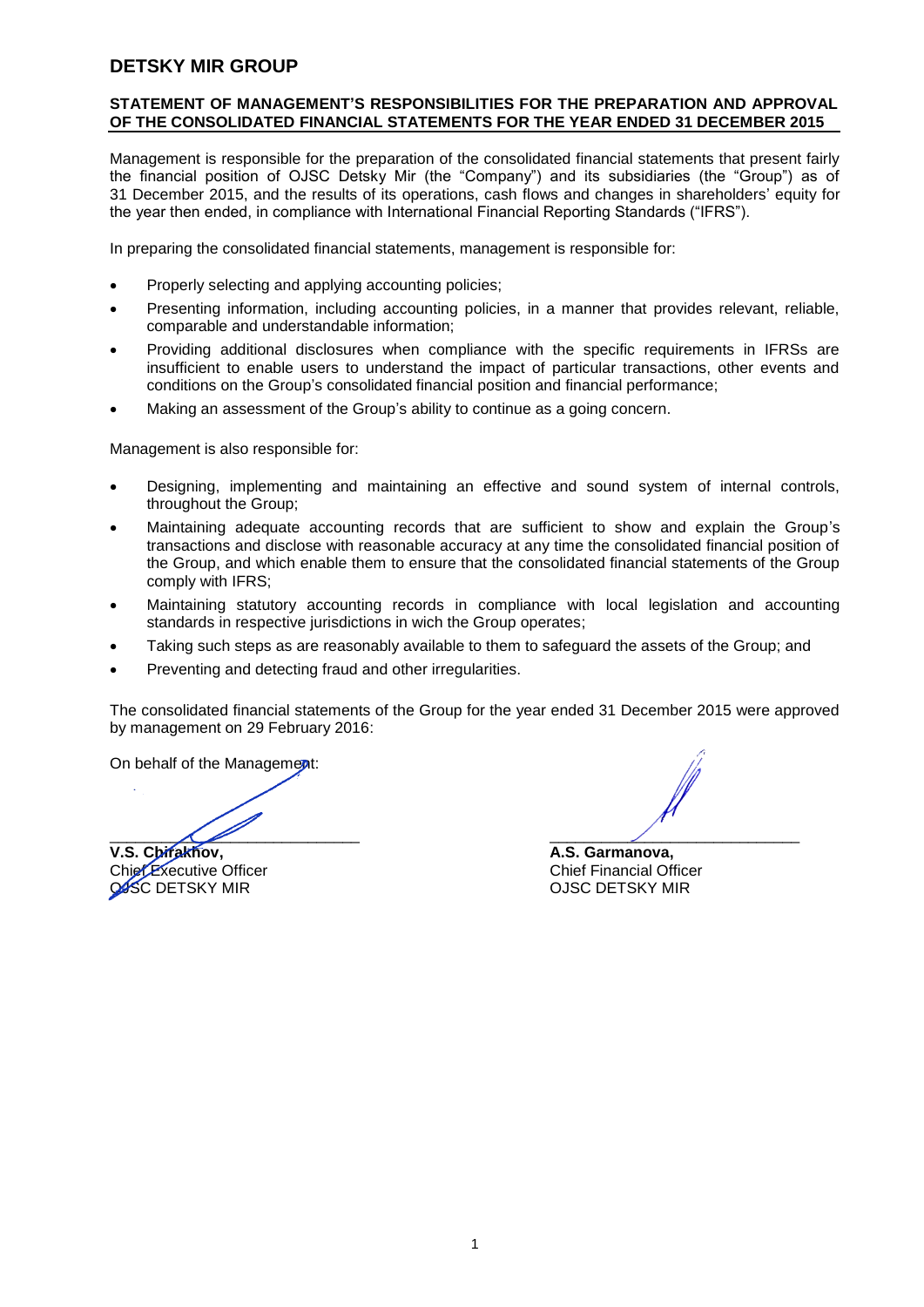# Deloitte.

ZAO Deloitte & Touche CIS 5 Lesnaya Street Moscow, 125047 Russia

Tel: +7 (495) 787 06 00 Fax: +7 (495) 787 06 01 www.deloitte.ru

#### **INDEPENDENT AUDITORS' REPORT**

To the Board of Directors and Shareholders of OJSC Detskiy Mir:

We have audited the accompanying consolidated financial statements of OJSC Detsky Mir and its subsidiaries (collectively the "Group"), which comprise the consolidated statement of financial position as at 31 December 2015 and the related consolidated statements of profit or loss and other comprehensive income, cash flows and changes in shareholders' equity for the year then ended, and a summary of significant accounting policies and other explanatory notes.

#### **Management's responsibility for the consolidated financial statements**

Management is responsible for the preparation and fair presentation of these consolidated financial statements in accordance with the International Financial Reporting Standards and for such internal control as management determines is necessary to enable the preparation of financial statements that are free from material misstatement, whether due to fraud or error.

#### **Auditor's Responsibility**

Our responsibility is to express an opinion on these consolidated financial statements based on our audit. We conducted our audit in accordance with Russian Federal Auditing Standards and International Standards on Auditing. Those standards require that we comply with ethical requirements and plan and perform the audit to obtain reasonable assurance about whether the consolidated financial statements are free from material misstatement.

An audit involves performing procedures to obtain audit evidence about the amounts and disclosures in the consolidated financial statements. The procedures selected depend on the auditor's judgment, including the assessment of the risks of material misstatement of the consolidated financial statements, whether due to fraud or error. In making those risk assessments, the auditor considers internal control relevant to the entity's preparation and fair presentation of the consolidated financial statements in order to design audit procedures that are appropriate in the circumstances, but not for the purpose of expressing an opinion on the effectiveness of the entity's internal control. An audit also includes evaluating the appropriateness of accounting policies used and the reasonableness of accounting estimates made by management, as well as evaluating the overall presentation of the consolidated financial statements.

We believe that the audit evidence we have obtained is sufficient and appropriate to provide a basis for our audit opinion.

Deloitte refers to one or more of Deloitte Touche Tohmatsu Limited, a UK private company limited by guarantee, and its network of member firms, each of which is a legally senarate and independent entity. Please see www.del member firms, each of which is a legally separate and independent entity. Please see www.deloitte.com/about for a detailed separate and independent entity. Please see www.deloitte.com/about for a detailed separate and inde description of the legal structure of Deloitte Touche Tohmatsu Limited and its member firms. Please see www.deloitte.ru/en/about for a detailed description of the legal structure of Deloitte CIS.

© 2016 ZAO Deloitte & Touche CIS. All rights reserved.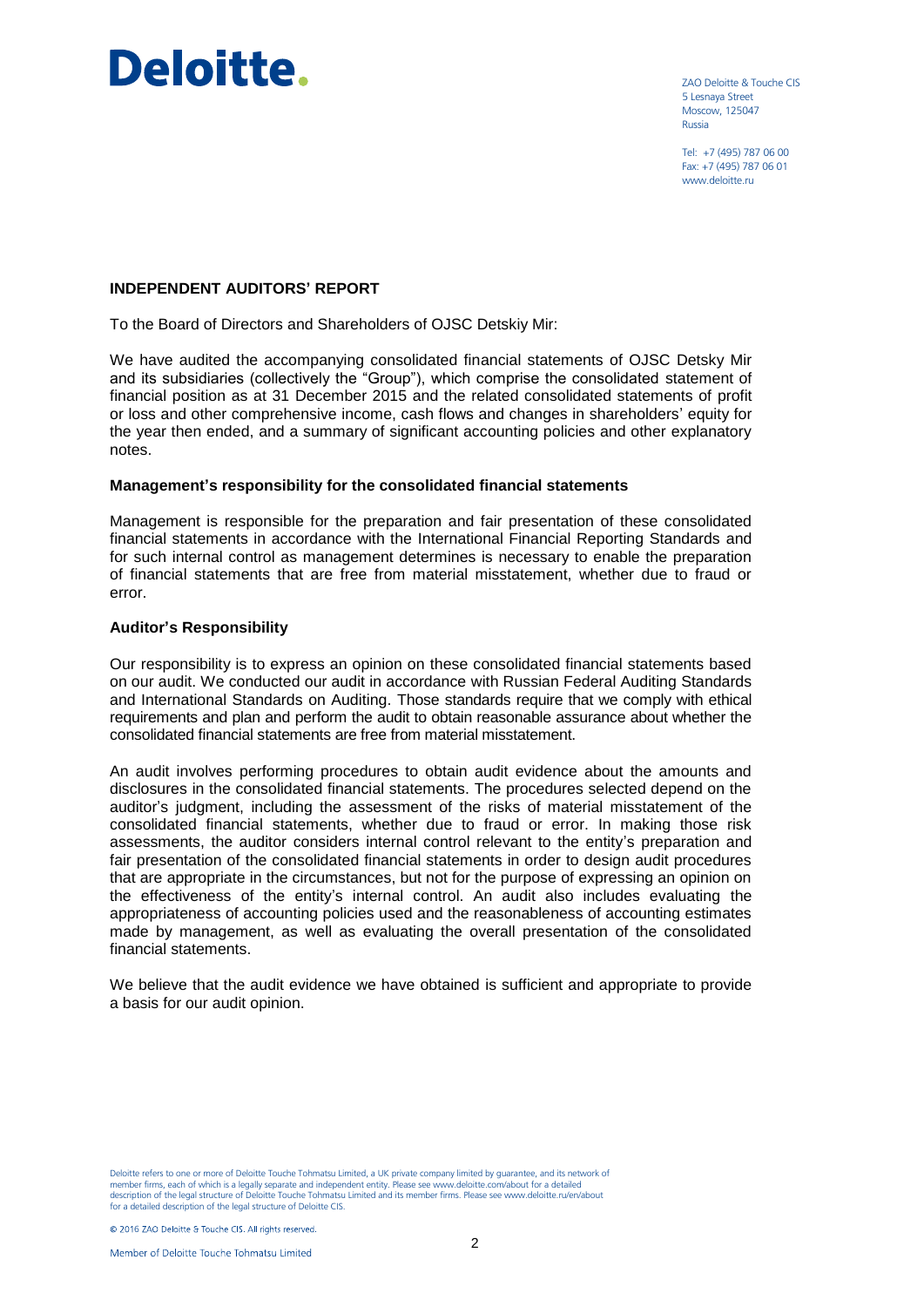#### **Opinion**

In our opinion, the consolidated financial statements present fairly, in all material respects, the consolidated financial position of the Group as at 31 December 2015 and its consolidated financial performance and consolidated cash flows for the years then ended in conformity with the International Financial Reporting Standards.

DELOITTE E TOUCHE 29 February 2016 Moscow, Russia **BOTPE KECT** . 6 Andrew Sedo veratner Andrew Seater Armer<br>(license No. 04-000487 dated 13 February 2012) ZAO Deloitte & Touche Cisa A 5  $AC$ **TANKER STARTED** 

Audited entity: OJSC Detsky Mir

State Registration Certificate No. 7701233499 issued by Interregional Inspectorate of the Russian Ministry of Taxes and Levies No. 29 for Moscow on 13.09.1999.

Location: 37 Vernadsky Prospekt, bldg 3, Moscow, 117415, Russia

Independent Auditor: ZAO "Deloitte & Touche CIS"

Certificate of state registration № 018.482, issued by the Moscow Registration Chamber on 30.10.1992.

Primary State Registration Number: 1027700425444

Certificate of registration in the Unified State Register № 77 004840299 of 13.11.2002, issued by Moscow Interdistrict Inspectorate of the Russian Ministry of Taxation № 39.

Certificate of membership in "NP "Audit Chamber of Russia" (auditors' SRO) of 20.05.2009 № 3026, ORNZ 10201017407.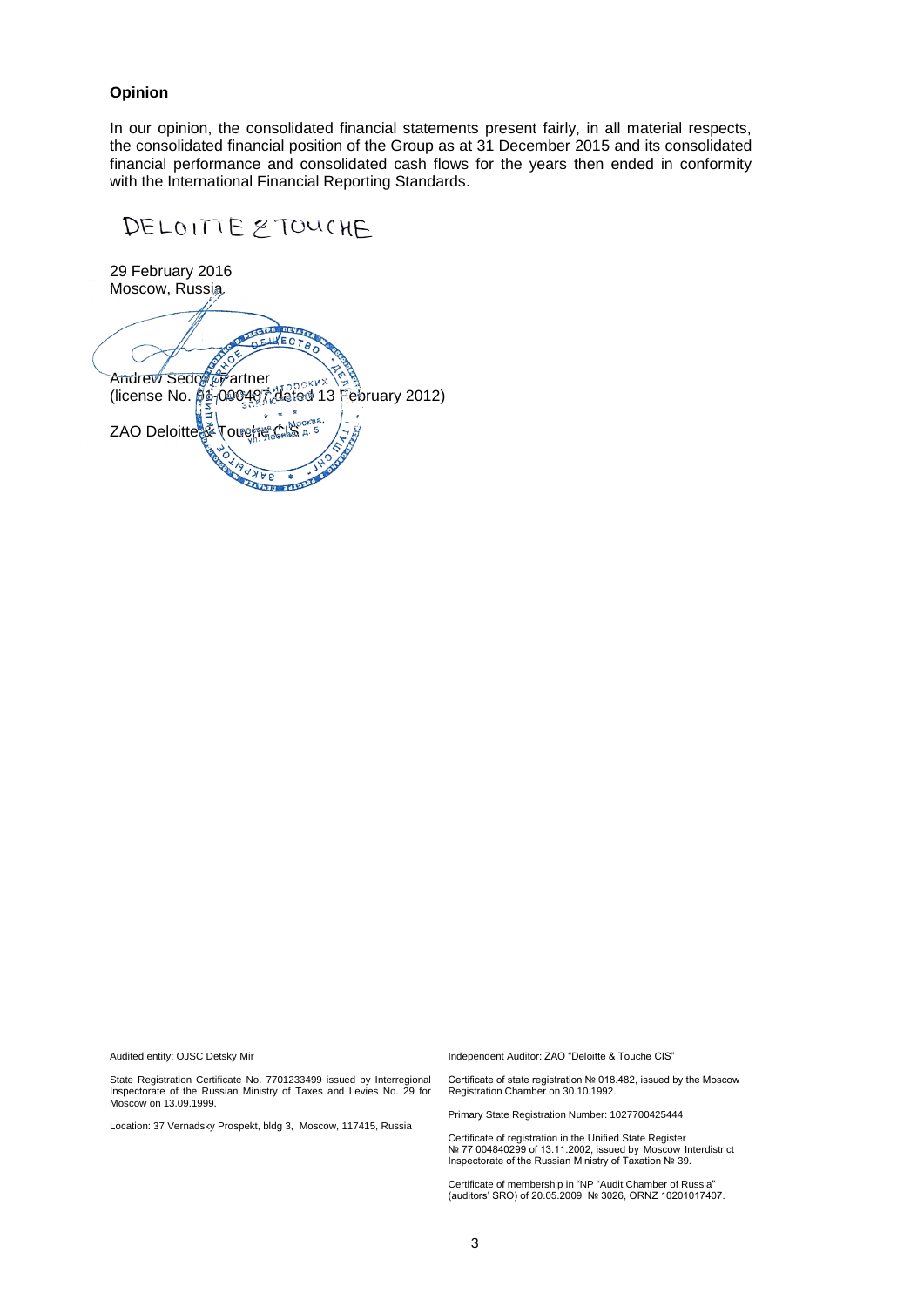#### **CONSOLIDATED STATEMENT OF PROFIT OR LOSS AND OTHER COMPREHENSIVE INCOME FOR THE YEAR ENDED 31 DECEMBER 2015**  *(in thousands of Russian Rubles, except per share data)*

|                                                                                                                                                                     | <b>Notes</b>   | 2015                                               | 2014                                              |
|---------------------------------------------------------------------------------------------------------------------------------------------------------------------|----------------|----------------------------------------------------|---------------------------------------------------|
| <b>REVENUE</b>                                                                                                                                                      | $\overline{7}$ | 60,544,273                                         | 45,446,079                                        |
| <b>COST OF SALES</b>                                                                                                                                                |                | (38, 640, 476)                                     | (28, 183, 281)                                    |
| <b>GROSS PROFIT</b>                                                                                                                                                 |                | 21,903,797                                         | 17,262,798                                        |
| Selling, general and administrative expenses<br>Gain on sale of a building, net<br>Share of profit of associate, net of income tax<br>Other operating expenses, net | 8<br>11        | (17, 724, 932)<br>8,829<br>(19, 824)               | (14, 262, 267)<br>1,163,752<br>12,749<br>(6, 767) |
| <b>OPERATING PROFIT</b>                                                                                                                                             |                | 4,167,870                                          | 4,170,265                                         |
| Finance income<br>Finance expenses<br>Impairment of goodwill<br>Foreign exchange loss                                                                               | 9<br>9<br>12   | 723,147<br>(2,052,721)<br>(362, 581)<br>(922, 112) | 55,788<br>(917, 725)<br>(581, 784)                |
| <b>PROFIT BEFORE TAX</b>                                                                                                                                            |                | 1,553,603                                          | 2,726,544                                         |
| Income tax expense                                                                                                                                                  | 10.1           | (577, 837)                                         | (683, 744)                                        |
| <b>PROFIT FOR THE YEAR</b>                                                                                                                                          |                | 975,766                                            | 2,042,800                                         |
| Other comprehensive income/(loss):                                                                                                                                  |                |                                                    |                                                   |
| Items that may be reclassified subsequently to profit or loss<br>Effect of translation to presentation currency                                                     |                | 62,330                                             | (12, 945)                                         |
| <b>TOTAL COMPREHENSIVE INCOME THE YEAR</b>                                                                                                                          |                | 1,038,096                                          | 2,029,855                                         |
| <b>Earnings per share</b>                                                                                                                                           |                |                                                    |                                                   |
| Weighted average number of shares outstanding,<br>basic and diluted: 1<br>Earnings per share, basic and diluted                                                     |                | 739,000,000                                        | 564,822,555                                       |
| (in Russian Rubles per share) <sup>1</sup>                                                                                                                          |                | 1.32                                               | 3.62                                              |

The notes on pages 8 to 47 form an integral part of these consolidated financial statements.

<sup>1</sup> The earnings per share amounts and weighted average number of shares outstanding, basic and diluted, for all periods herein retroactively reflect the Company's 250,000-for-1 stock split, which was effective on 18 February 2014.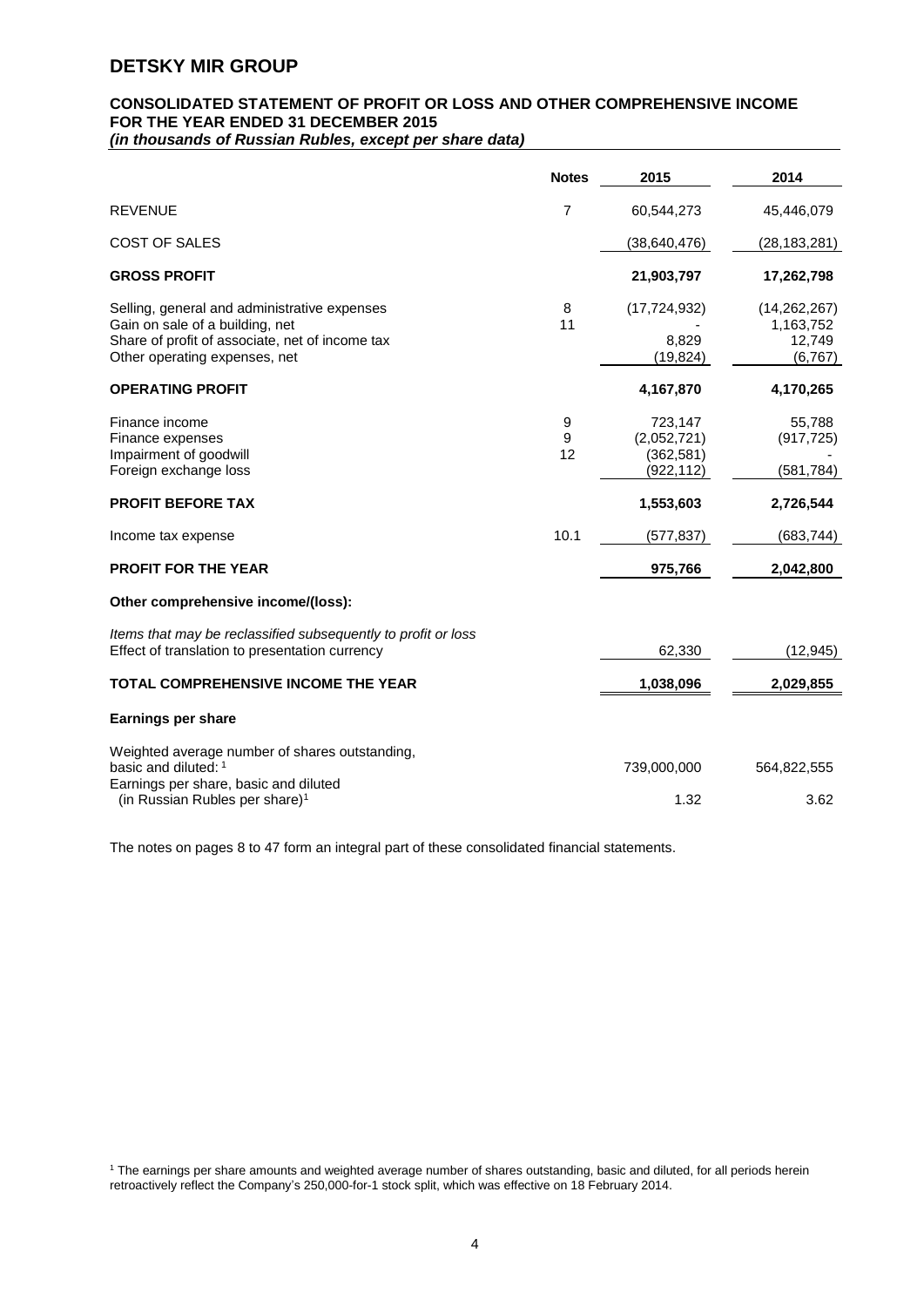#### **CONSOLIDATED STATEMENT OF FINANCIAL POSITION AS AT 31 DECEMBER 2015** *(in thousands of Russian Rubles)*

|                                                 | <b>Notes</b> | At<br>31 December<br>2015 | At<br>31 December<br>2014 | 1 January<br>2014 |
|-------------------------------------------------|--------------|---------------------------|---------------------------|-------------------|
| <b>ASSETS</b>                                   |              |                           |                           |                   |
| <b>NON-CURRENT ASSETS:</b>                      |              |                           |                           |                   |
| Property, plant and equipment                   | 11           | 6,791,214                 | 3,098,010                 | 2,240,359         |
| Goodwill                                        | 12           |                           | 362,581                   | 362,581           |
| Other intangible assets, net                    | 13           | 1,299,628                 | 646,271                   | 244,800           |
| Investments in associate                        |              | 56,232                    | 50,060                    | 53,450            |
| Long-term loans issued                          | 14           | 5,806,809                 | 5,239,900                 |                   |
| Deferred tax assets<br>Other non-current assets | 10.2<br>15   | 1,150,450                 | 706,871<br>230,919        | 596,223           |
|                                                 |              | 247,447                   |                           | 206,457           |
| Total non-current assets                        |              | 15,351,780                | 10,334,612                | 3,703,870         |
| <b>CURRENT ASSETS:</b>                          |              |                           |                           |                   |
| Inventories                                     | 16           | 17,346,114                | 11,124,205                | 8,635,730         |
| Trade receivables                               | 17           | 2,709,894                 | 1,330,875                 | 1,456,915         |
| Advances paid and other receivables             | 18           | 1,850,379                 | 1,163,748                 | 764,015           |
| Short-term loans issued                         | 14           |                           | 1,220,000                 |                   |
| Prepaid income tax                              |              | 1,939                     |                           | 4,038             |
| Cash and cash equivalents                       | 19           | 1,933,782                 | 1,670,035                 | 859,902           |
| <b>Total current assets</b>                     |              | 23,842,108                | 16,508,863                | 11,720,600        |
| <b>TOTAL ASSETS</b>                             |              | 39,193,888                | 26,843,475                | 15,424,470        |
| <b>EQUITY AND LIABILITIES</b>                   |              |                           |                           |                   |
|                                                 |              |                           |                           |                   |
| SHAREHOLDERS' EQUITY/(DIFICIT):                 | 20           | 392                       | 392                       | 392               |
| Share capital<br>Additional paid-in capital     |              | 5,793,195                 | 6,536,844                 | 6,509,136         |
| <b>Treasury shares</b>                          | 20           |                           |                           | (4,542,514)       |
| Accumulated deficit                             |              | (5,448,440)               | (3,877,979)               | (4,064,967)       |
| Foreign currency translation reserve            |              | 49,385                    | (12, 945)                 |                   |
| Total equity/(deficit)                          |              | 394,532                   | 2,646,312                 | (2,097,953)       |
|                                                 |              |                           |                           |                   |
| <b>NON-CURRENT LIABILITIES</b>                  |              |                           |                           |                   |
| Long-term loans and borrowings                  | 21           | 5,465,125                 | 3,487,670                 | 4,350,000         |
| Deferred tax liabilities                        | 10.2         | 63,093                    | 34,994                    | 88,644            |
| Total non-current liabilities                   |              | 5,528,218                 | 3,522,664                 | 4,438,644         |
| <b>CURRENT LIABILITIES</b>                      |              |                           |                           |                   |
| Trade payables                                  |              | 16,717,972                | 10,993,231                | 9,167,930         |
| Short-term loans and borrowings and current     |              |                           |                           |                   |
| portion of long-term loans and borrowings       | 21           | 12,893,789                | 6,228,309                 | 1,572,321         |
| Advances received, other payables and           |              |                           |                           |                   |
| accrued expenses                                | 23           | 2,952,626                 | 2,452,490                 | 1,605,259         |
| Deferred revenue                                | 24           | 277,734                   | 347,013                   | 353,770           |
| Current income tax liability                    |              | 429,017                   | 653,456                   | 384,499           |
| <b>Total current liabilities</b>                |              | 33,271,138                | 20,674,499                | 13,083,779        |
| <b>Total liabilities</b>                        |              | 38,799,356                | 24,197,163                | 17,522,423        |
| <b>TOTAL EQUITY AND LIABILITIES</b>             |              | 39,193,888                | 26,843,475                | 15,424,470        |
|                                                 |              |                           |                           |                   |

The notes on pages 8 to 47 form an integral part of these consolidated financial statements.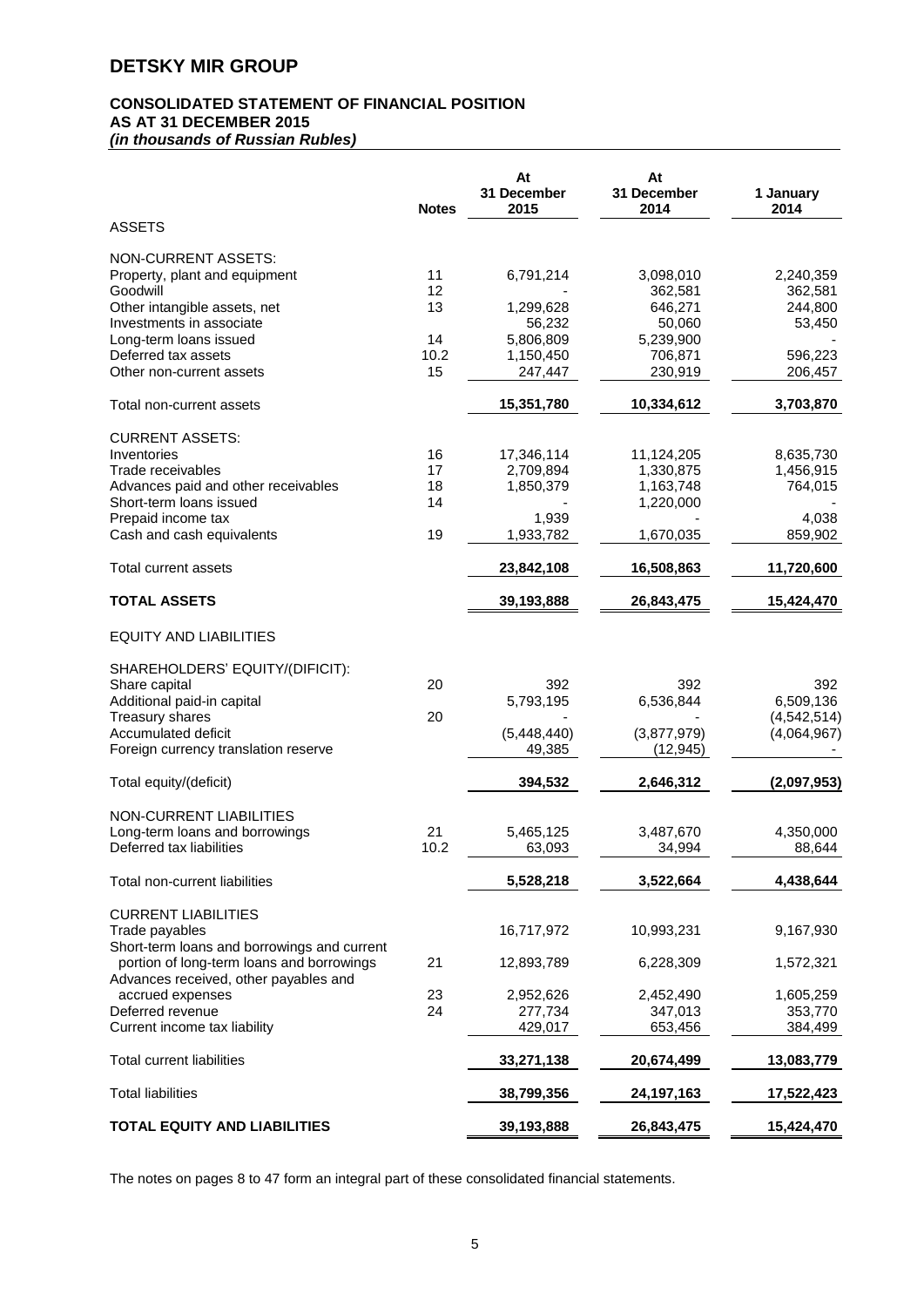#### **CONSOLIDATED STATEMENT OF CHANGES IN SHAREHOLDERS' EQUITY FOR THE YEAR ENDED 31 DECEMBER 2015**  *(in thousands of Russian Rubles)*

|                                                                                                                   | <b>Share capital</b> | <b>Additional</b><br>paid-in<br>capital | <b>Treasury</b><br>shares | Accumulated<br>deficit | Foreign<br>currency<br>translation<br>reserve | <b>Total</b>                         |
|-------------------------------------------------------------------------------------------------------------------|----------------------|-----------------------------------------|---------------------------|------------------------|-----------------------------------------------|--------------------------------------|
| <b>Balance at 1 January 2014</b>                                                                                  | 392                  | 6,509,136                               | (4, 542, 514)             | (4,064,967)            |                                               | (2,097,953)                          |
| Profit for the year<br>Effect of translation to presentational currency                                           |                      |                                         |                           | 2,042,800              | (12, 945)                                     | 2,042,800<br>(12, 945)               |
| TOTAL COMPREHENSIVE INCOME/(LOSS) FOR THE YEAR                                                                    |                      |                                         |                           | 2,042,800              | (12, 945)                                     | 2,029,855                            |
| Sale of treasury shares<br>Reorganisation (Note 1)<br>Dividends (Note 20)                                         |                      | 177,091<br>(149, 383)                   | 196,052<br>4,346,462      | (1,855,812)            |                                               | 373,143<br>4,197,079<br>(1,855,812)  |
| <b>Balance at 31 December 2014</b>                                                                                | 392                  | 6,536,844                               |                           | (3,877,979)            | (12, 945)                                     | 2,646,312                            |
| Profit for the year<br>Effect of translation to presentational currency                                           |                      |                                         |                           | 975,766                | 62,330                                        | 975,766<br>62,330                    |
| TOTAL COMPREHENSIVE INCOME FOR THE YEAR                                                                           |                      |                                         |                           | 975,766                | 62,330                                        | 1,038,096                            |
| Share-based compensation (Note 22)<br>Disposal of a subsidiary to the shareholder (Note 1)<br>Dividends (Note 20) |                      | (743, 649)                              |                           | 426,400<br>(2,972,627) |                                               | 426,400<br>(743, 649)<br>(2,972,627) |
| <b>Balance at 31 December 2015</b>                                                                                | 392                  | 5,793,195                               |                           | (5,448,440)            | 49,385                                        | 394,532                              |

The notes on pages 8 to 47 form an integral part of these consolidated financial statements.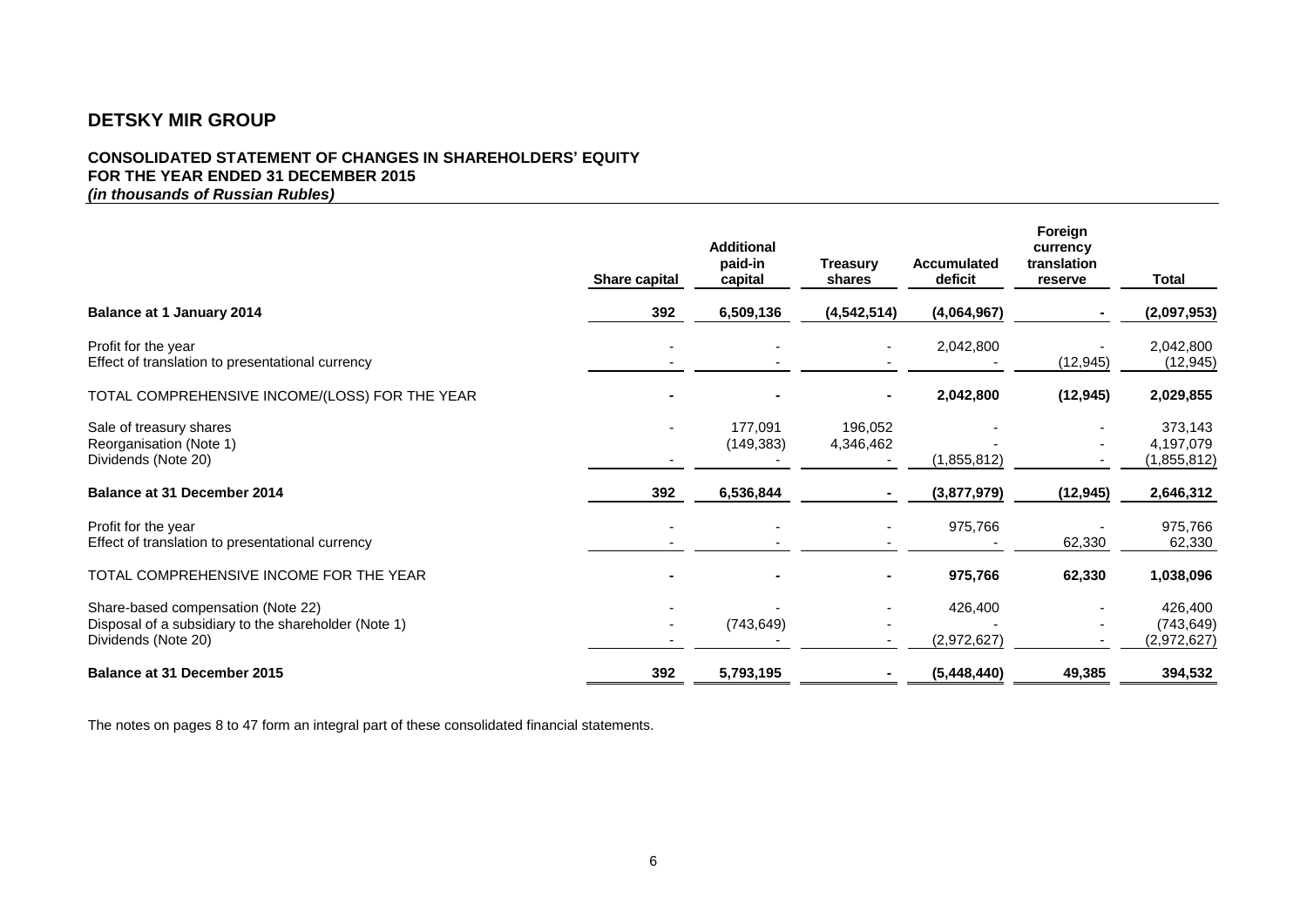#### **CONSOLIDATED STATEMENT OF CASH FLOWS FOR THE YEAR ENDED 31 DECEMBER 2015**  *(in thousands of Russian Rubles)*

|                                                                  | <b>Notes</b> | 2015           | 2014           |
|------------------------------------------------------------------|--------------|----------------|----------------|
| <b>Operating activities:</b>                                     |              |                |                |
| Profit for the year<br>Adjustments for:                          |              | 975,766        | 2,042,800      |
| Income tax expense recognised in profit or loss                  |              | 577,837        | 683,744        |
| Share based compensation                                         |              | 684,130        | 373,134        |
| Impairment of goodwill                                           |              | 362,581        |                |
| Finance income                                                   |              | (723, 147)     | (55,788)       |
| Finance expense                                                  |              | 2,052,721      | 917,725        |
| Gain/(loss) on disposal of property, plant and equipment and     |              |                |                |
| intangible assets                                                |              | 30,570         | (1, 192, 695)  |
| Bad debts written-off and change in allowance for doubtful debts |              | (26, 291)      | 50,953         |
| Shrinkage and inventory obsolesence expenses                     |              | 888,153        | 455,444        |
| Depreciation and amortization expense                            |              | 954,055        | 739,693        |
| Foreign exchange loss, net                                       |              | 922,112        | 581,784        |
| Share of profit of associates, net of income tax                 |              | (8,829)        | (12, 749)      |
| Movements in working capital:                                    |              |                |                |
| (Increase)/decrease in trade receivables                         |              | (1,364,590)    | 126,674        |
| Increase in advances paid and other receivables                  |              | (788, 883)     | (414, 123)     |
| Increase in inventories                                          |              | (7, 110, 062)  | (2,943,211)    |
| Increase in trade payables                                       |              | 4,865,996      | 1,371,583      |
| Increase in advances received, other payables and accrued        |              |                |                |
| expenses                                                         |              | 166,639        | 226,088        |
| Decrease in deferred revenue                                     |              | (69, 279)      | (6,739)        |
| Cash generated by operations                                     |              | 2,389,479      | 2,944,317      |
| Interest paid                                                    |              | (2,044,169)    | (794, 856)     |
| Interest received                                                |              | 165,438        |                |
| Income tax paid                                                  |              | (1, 189, 852)  | (657, 292)     |
| Net cash (used in)/generated by operating activities             |              | (679, 104)     | 1,492,169      |
| <b>Investing activities:</b>                                     |              |                |                |
| Dividends received from associate                                |              | 2,657          | 17,324         |
| Payments for property, plant and equipment                       |              | (4,588,662)    | (1,576,836)    |
| Proceeds from disposal of property, plant and equipment          |              | 20,378         | 1,440,520      |
| Payments for intangible assets                                   |              | (719, 192)     | (368, 584)     |
| Proceeds from loans repayment                                    |              | 98,212         |                |
| Loans issued to related parties                                  |              | (30, 900)      | (2, 158, 000)  |
| Net cash used in investing activities                            |              | (5,217,507)    | (2,645,576)    |
| <b>Financing activities:</b>                                     |              |                |                |
| Cash transferred to shareholders in course of reorganization     |              |                | (276)          |
| Cash consideration received in the course of disposal of a       |              |                |                |
| subsidiary (Note 1)                                              |              | 169,740        |                |
| Proceeds from borrowings                                         |              | 36,746,425     | 19,210,907     |
| Repayment of borrowings                                          |              | (27, 783, 180) | (15, 391, 279) |
| Dividends paid                                                   |              | (2,972,627)    | (1,855,812)    |
| Net cash generated by financing activities                       |              | 6,160,358      | 1,963,540      |
| NET INCREASE IN CASH AND CASH EQUIVALENTS                        |              | 263,747        | 810,133        |
| CASH AND CASH EQUIVALENTS, beginning of the year                 |              | 1,670,035      | 859,902        |
| CASH AND CASH EQUIVALENTS, end of the year                       |              | 1,933,782      | 1,670,035      |

The notes on pages 8 to 47 form an integral part of these consolidated financial statements.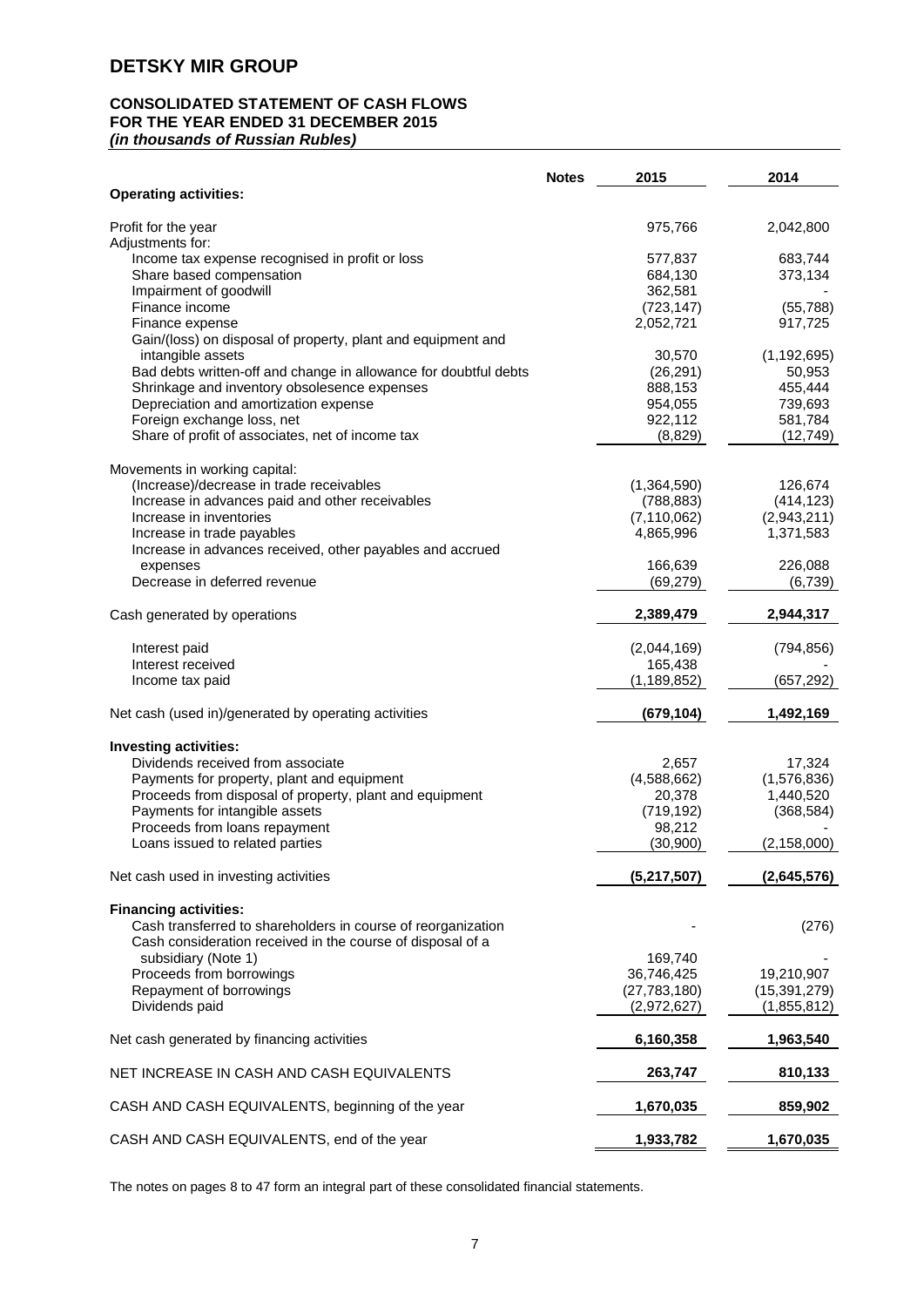#### **NOTES TO THE CONSOLIDATED FINANCIAL STATEMENTS FOR THE YEAR ENDED 31 DECEMBER 2015**  *(in million of Russian Rubles)*

#### **1. GENERAL INFORMATION**

OJSC Detsky Mir (the "Company") together with its subsidiaries (the "Group") is the largest retail chain in the children's products market in the Russian Federation ("RF"). The Company is registered in the Unified State Register of Legal Entities under the laws of the Russian Federation (State Registration Certificate No. 1027700047100). In March 2014, the Company changed its legal name from OJSC Detsky Mir-Center to OJSC Detsky Mir.

The primary activity of the Group is the sale of children's products through retail stores. In 2015 and as at 31 December 2015 the Group operated "Detsky Mir" branded stores in Russia and Kazakhstan and Early Learning Centre (hereinafter, the "ELC") branded retail stores in Russia.

The controlling shareholder of the Company is JSFC Sistema ("Sistema").

The registered shareholders of the Company and their effective ownership were as follows, as at the specified dates:

|                                      | 31 December<br>2015 | 31 December<br>2014 | 1 January<br>2014 |
|--------------------------------------|---------------------|---------------------|-------------------|
| <b>JSFC Sistema and subsidiaries</b> | 75.82%              | 98.92%              | 100%              |
| Floette Holdings Limited             | 11.55%              |                     |                   |
| Exarzo Holdings Limited              | 11.55%              |                     |                   |
| Mr. Chirakhov V.S.                   | 1.08%               | 1.08%               |                   |
| Total                                | 100%                | 100%                | 100%              |

As at 31 December 2015, 2014 and 1 January 2014 the Group's ultimate controlling party was Mr. Vladimir Evtushenkov.

The ownership interest of the Group and the proportion of its voting rights in its major operating subsidiaries was as follows, as at each period end:

|                                        | Ownership interest and proportion of voting rights |                     |                   |  |
|----------------------------------------|----------------------------------------------------|---------------------|-------------------|--|
| <b>Subsidiaries</b>                    | 31 December<br>2015                                | 31 December<br>2014 | 1 January<br>2014 |  |
| Detskaya Galereya "Yakimanka" LLC, RF* | -                                                  |                     | 100%              |  |
| Detsky Mir Kazakhstan, LLP, Kazakhstan | 100%                                               | 100%                | 100%              |  |
| Kub-Market LLC, RF                     | 100%                                               | 100%                | 100%              |  |
| DM-Finance LLC, RF                     |                                                    |                     | 100%              |  |
| Spartema Limited, Cyprus               | 100%                                               | 100%                | 100%              |  |
| Detsky Mir GMBH, Germany               | 100%                                               | 100%                | 100%              |  |

\* – as noted below, as at 31 December 2014 the Group retained control over Detskaya Galereya "Yakimanka" LLC through an option arrangement, which was subsequently calnceled in November 2015.

As at 31 December 2015, 2014 and 1 January 2014 the Group does not have non-wholly owned subsidiaries that have material non-controlling interests to the Group.

#### **Group reorganisation**

On 12 August 2014 an extraordinary shareholders meeting approved the reorganisation of the Group through spin-off of a new subsidiary, CJSC DMF-Invest, and merging this subsidiary with CJSC DM-Finance, holder of treasury shares. The reorganisation was completed in December 2014 and control over these entities was transferred to the Company's shareholders – JSFC Sistema and its subsidiaries. JSFC Sistema and its subsidiaries have retained control over the Group after the reorganisation.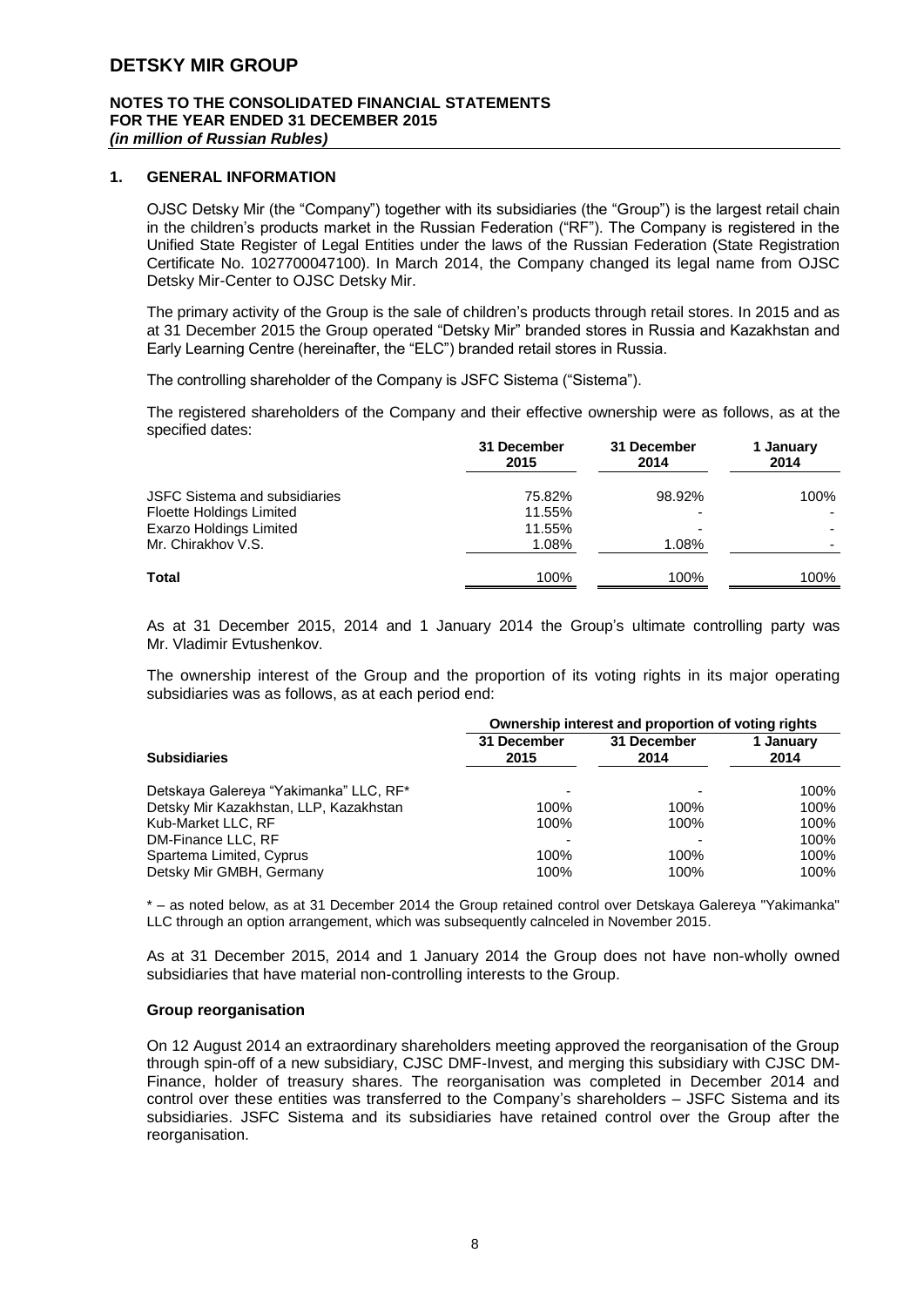#### **NOTES TO THE CONSOLIDATED FINANCIAL STATEMENTS FOR THE YEAR ENDED 31 DECEMBER 2015 (CONTINUED)**  *(in million of Russian Rubles)*

In the course of the reorganisation the Group also transferred its 100% interest in LLC Detskaya Galereya "Yakimanka" to CJSC DMF-Invest and, ultimately, to JSFC Sistema and its subsidiaries. However, the Group has retained control over the luxury retail business by entering into an option arrangement, which gives the Group a right to purchase 100% of LLC Detskaya Galereya "Yakimanka" for 100 Russian Rubles at any point in time until 1 January 2016.

The carrying amounts of assets and liabilities disposed by the Group through the reorganisation, and the impact of the reorganisation on the Group's equity are presented below:

|                                                                                                    | 31 December<br>2014 |
|----------------------------------------------------------------------------------------------------|---------------------|
| Disposed assets and liabilities                                                                    |                     |
| <b>Current assets</b><br>Cash and cash equivalents<br>Other current assets                         | 276<br>1,560        |
| <b>Non-current assets</b><br>Long-term loans receivable<br>Deferred tax assets                     | 938,000<br>103,750  |
| <b>Current liabilities</b><br>Other current liabilities (interest payable on loans and borrowings) | (696, 754)          |
| <b>Non-current liabilities</b><br>Long-term loans and borrowings                                   | (4,543,911)         |
| Total net assets disposed of                                                                       | (4, 197, 079)       |
| Treasury shares disposed of                                                                        | 4,346,462           |
| Effect of reorganisation on the Group's additional paid-in capital                                 | 149,383             |

In November 2015, the above option arrangement was canceled by mutual agreement of the parties. Therefore, the Group lost control over LLC Detskaya Galereya "Yakimanka". At the same time, JSFC Sistema retained control over LLC Detskaya Galereya "Yakimanka". After the disposal date, LLC Detskaya Galereya "Yakimanka" repaid a loan previously received from the Company in the amount of RUB 169,740 thousand, which is presented within the line "Cash consideration received in the course of disposal of a subsidiary" of the consolidated statement of cash flows. The carrying amounts of assets and liabilities effectively transferred by the Group to its shareholders are presented below:

|                                                                      | 5 November<br>2015 |
|----------------------------------------------------------------------|--------------------|
| Disposed assets and liabilities                                      |                    |
| <b>Current assets</b>                                                |                    |
| Cash and cash equivalents                                            | 3,192              |
| Short-term loans granted                                             | 1,143,688          |
| Other current assets                                                 | 115,060            |
| <b>Current liabilities</b>                                           |                    |
| Short-term borrowings                                                | (320, 178)         |
| Trade payables                                                       | (1,035)            |
| Other current liabilities (interest payable on loans and borrowings) | (27, 338)          |
| Total net assets disposed of                                         | (913, 389)         |
| Consideration received                                               | 169.740            |
| Effect on the Group's additional paid-in capital                     | (743, 649)         |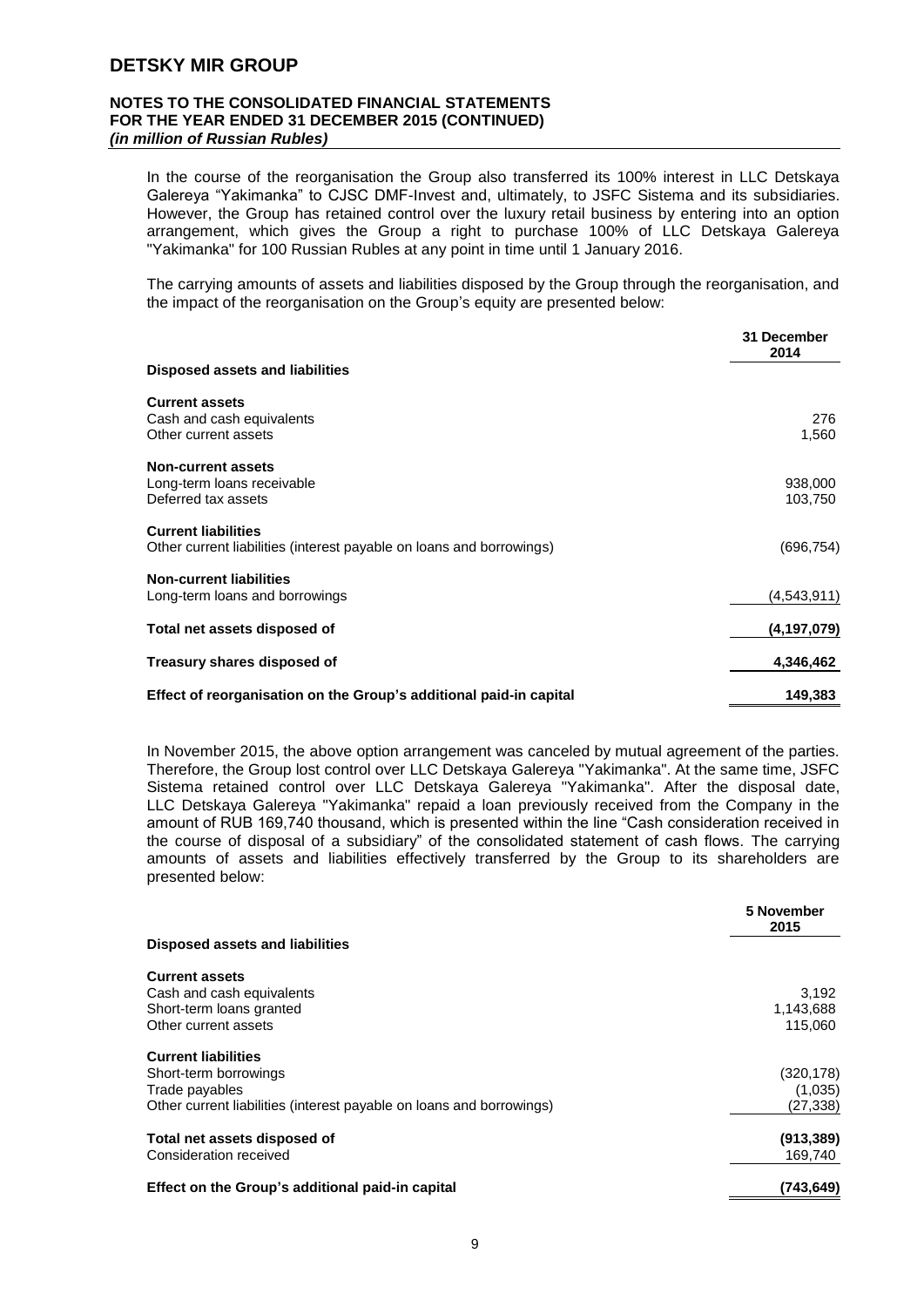#### **NOTES TO THE CONSOLIDATED FINANCIAL STATEMENTS FOR THE YEAR ENDED 31 DECEMBER 2015 (CONTINUED)**  *(in million of Russian Rubles)*

#### **2. BASIS OF PREPARATION**

Previously, the Group has been preparing its consolidated financial statements in accordance with the accounting principles generally accepted in the United States of America ("US GAAP"). The previous financial statements issued in accordance with US GAAP was prepared for the six months ended 30 June 2015.

The current financial statements represent the first set of the Group's consolidated financial statements prepared under the International Financial Reporting Standards ("IFRS") which include standards and interpretations approved by the International Accounting Standards Board, including International Accounting Standards ("IAS") and interpretations issued by the International Financial Reporting Interpretations Committee ("IFRIC") which replaced the Standing Interpretations Committee. The Group applied IFRS 1 "*First time adoption of International Financial Reporting Standards*".

Note 6 discusses the impact of IFRS adoption on the Group's financial postion, results of operations and cash flows.

#### **3. ADOPTION OF NEW AND REVISED STANDARDS AND INTERPRETATIONS**

#### **New and revised IFRSs in issue but not yet effective**

The Group has not applied the following new and revised IFRSs that have been issued but are not yet effective:

- IFRS 9 *Financial Instruments*<sup>2</sup>;
- IFRS 15 *Revenue from Contracts with Customers*<sup>2</sup>;
- IFRS 16 *Leases*<sup>3</sup>;
- Amendments to IFRS 11 *Accounting for Acquisition of Interests in Joint Operations*<sup>1</sup>;
- Amendments to IAS 1 *Disclosure Initiative*<sup>1</sup>;
- Amendments to IAS 16 and IAS 38 *Clarification of Acceptable Methods of Depreciation and Amortisation*<sup>1</sup>;
- Amendments to IAS 16 and IAS 41 *Agriculture: Bearer Plants*<sup>1</sup>;
- Amendments to IFRS 10 and IAS 28 *Sale or Contribution of Assets between an Investor and its Associate or Joint Venture*<sup>1</sup>;
- Amendments to IFRS 10, IFRS 12 and IAS 28 *Investment Entities: Applying the Consolidation Exception*<sup>1</sup>;
- IFRS 14 *Regulatory Deferral Accounts*<sup>1</sup>;
- Amendments to IAS 27 *Equity Method in Separate Financial Statements*<sup>1</sup>;
- Annual Improvements to IFRSs 2012-2014 Cycle<sup>1</sup>;

1 Effective for annual periods beginning on or after 1 January 2016, with early application permitted.

<sup>2</sup> Effective for annual periods beginning on or after 1 January 2018, with early application permitted.

<sup>3</sup> Effective for annual periods beginning on or after 1 January 2019, with early application permitted.

#### **IFRS 9** *Financial Instruments*

IFRS 9 issued in November 2009 introduced new requirements for the classification and measurement of financial assets. IFRS 9 was subsequently amended in October 2010 to include requirements for the classification and measurement of financial liabilities and for derecognition, and in November 2013 to include the new requirements for general hedge accounting. Another revised version of IFRS 9 was issued in July 2014 mainly to include a) impairment requirements for financial assets and b) limited amendments to the classification and measurement requirements by introducing a 'fair value through other comprehensive income' (FVTOCI) measurement category for certain simple debt instruments.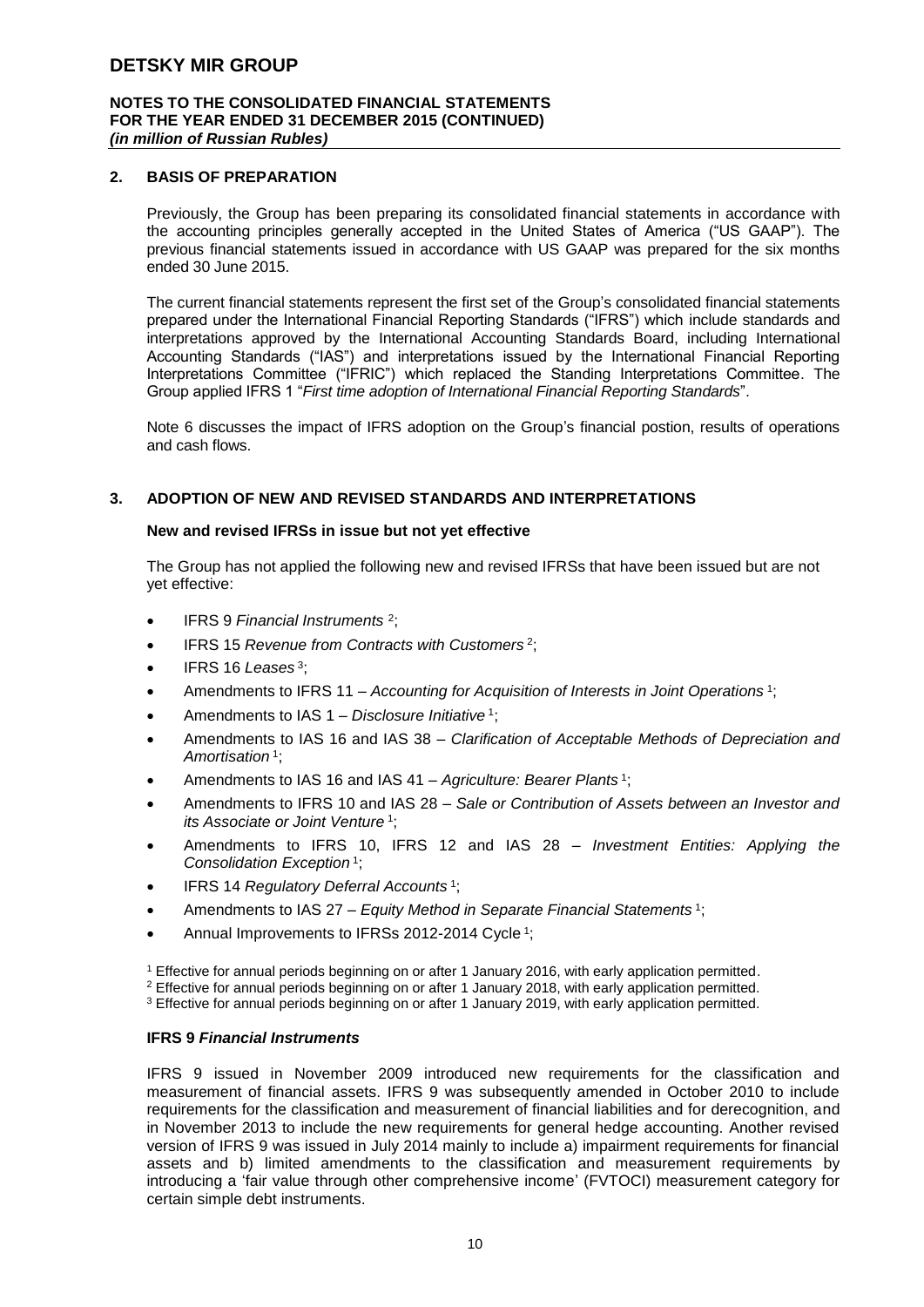#### **NOTES TO THE CONSOLIDATED FINANCIAL STATEMENTS FOR THE YEAR ENDED 31 DECEMBER 2015 (CONTINUED)**  *(in million of Russian Rubles)*

The key requirements of IFRS 9 are:

- **Classification and measurement of financial assets**. All recognised financial assets that are within the scope of IAS 39 *Financial Instruments: Recognition and Measurement* are required to be subsequently measured at amortised cost or fair value. Specifically, debt investments that are held within a business model whose objective is to collect the contractual cash flows, and that have contractual cash flows that are solely payments of principal and interest on the principal outstanding are generally measured at amortised cost at the end of subsequent accounting periods. Debt instruments that are held within a business model whose objective is achieved both by collecting contractual cash flows and selling financial assets, and that have contractual terms that give rise on specified dates to cash flows that are solely payments of principal and interest on the principal amount outstanding, are generally measured at FVTOCI. All other debt investments and equity investments are measured at their fair value at the end of subsequent accounting periods. In addition, under IFRS 9, entities may make an irrevocable election to present subsequent changes in the fair value of an equity investment (that is not held for trading) in other comprehensive income, with only dividend income generally recognised in profit or loss.
- **Classification and measurement of financial liabilities.** With regard to the measurement of financial liabilities designated as at fair value through profit or loss, IFRS 9 requires that the amount of change in the fair value of the financial liability that is attributable to changes in the credit risk of that liability is presented in other comprehensive income, unless the recognition of the effects of changes in the liability's credit risk in other comprehensive income would create or enlarge an accounting mismatch in profit or loss. Changes in fair value attributable to a financial liability's credit risk are not subsequently reclassified to profit or loss. Under IAS 39, the entire amount of the change in the fair value of the financial liability designated as fair value through profit or loss is presented in profit or loss.
- **Impairment.** In relation to the impairment of financial assets, IFRS 9 requires an expected credit loss model, as opposed to an incurred credit loss model under IAS 39. The expected credit loss model requires an entity to account for expected credit losses and changes in those expected credit losses at each reporting date to reflect changes in credit risk since initial recognition. In other words, it is no longer necessary for a credit event to have occurred before credit losses are recognised.
- **Hedge accounting.** The new general hedge accounting requirements retain the three types of hedge accounting mechanisms currently available in IAS 39. Under IFRS 9, greater flexibility has been introduced to the types of transactions eligible for hedge accounting, specifically broadening the types of instruments that qualify for hedging instruments and the types of risk components of non-financial items that are eligible for hedge accounting. In addition, the effectiveness test has been overhauled and replaced with the principle of an 'economic relationship'. Retrospective assessment of hedge effectiveness is also no longer required. Enhanced disclosure requirements about an entity's risk management activities have also been introduced.

The standard is effective from 1 January 2018 with early application permitted. Depending on the chosen approach to applying IFRS 9, the transition can involve one or more than one date of initial application for different requirements.

The management of the Group anticipates that the application of IFRS 9 in the future may have a significant impact on amounts reported in respect of the Group's financial assets and financial liabilities. However, it is not practicable to provide a reasonable estimate of the effect of IFRS 9 until a detailed review has been completed.

#### **IFRS 15** *Revenue from Contracts with Customers*

IFRS 15 establishes a single comprehensive model for entities to use in accounting for revenue arising from contracts with customers. IFRS 15 will supersede the current revenue recognition guidance including IAS 18 *Revenue*, IAS 11 *Construction Contracts* and the related interpretations when it becomes effective.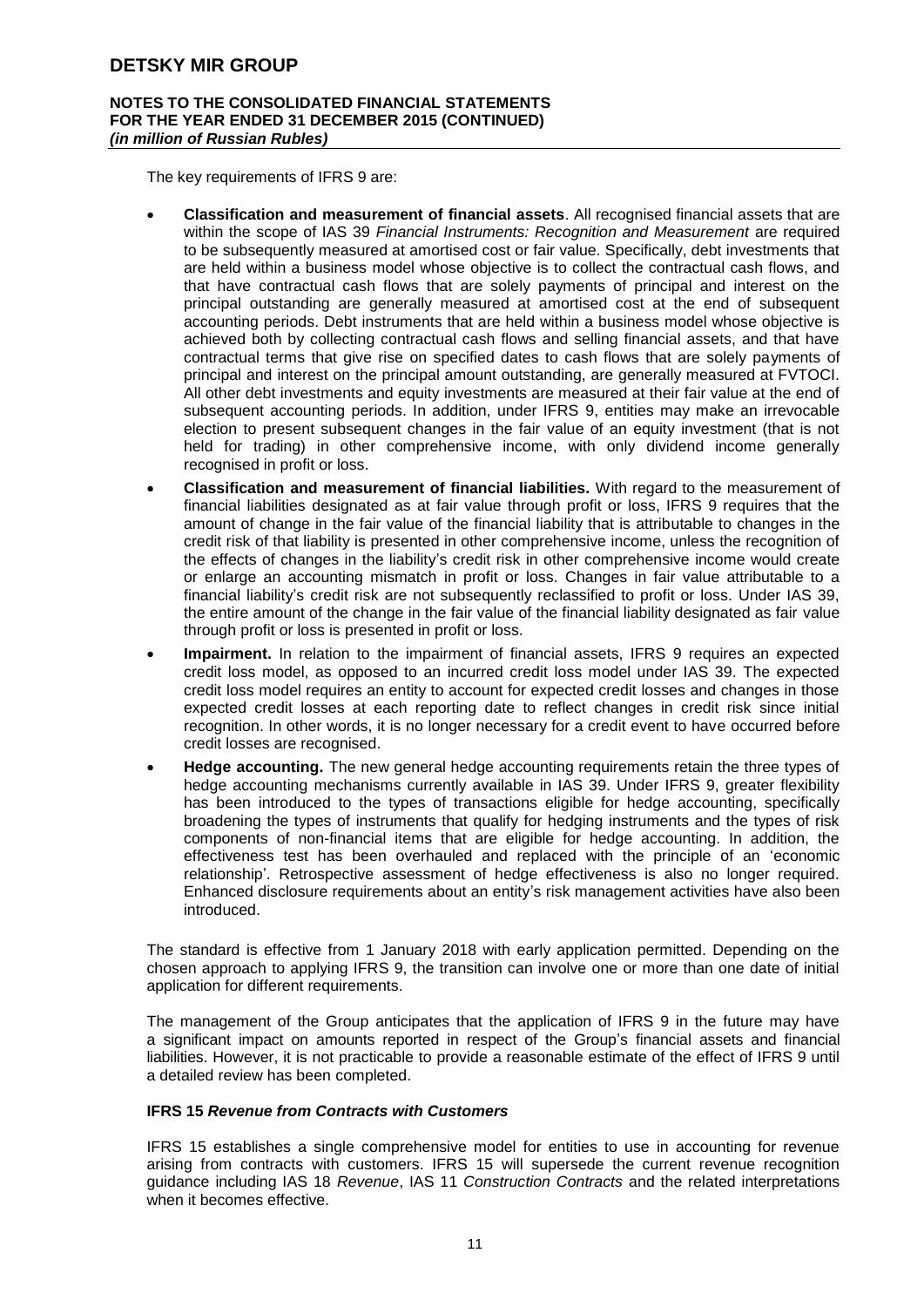#### **NOTES TO THE CONSOLIDATED FINANCIAL STATEMENTS FOR THE YEAR ENDED 31 DECEMBER 2015 (CONTINUED)** *(in million of Russian Rubles)*

The core principle of IFRS 15 is that an entity should recognise revenue to depict the transfer of promised goods or services to customers in an amount that reflects the consideration to which the entity expects to be entitled in exchange for those goods and services. Specifically, the standard provides a single, principles based five-step model to be applied to all contracts with customers.

The five steps in the model are as follows:

- Identify the contract with the customer;
- Identify the performance obligations in the contract;
- Determine the transaction price;
- Allocate the transaction price to the performance obligations in the contracts;
- Recognise revenue when (or as) the entity satisfies a performance obligation.

Under IFRS 15, an entity recognises revenue when or as a performance obligation is satisfied, i.e. when 'control' of the goods or services underlying the particular performance obligation is transferred to the customer. Far more prescriptive guidance has been added in IFRS 15 to deal with specific scenarios. Furthermore, extensive disclosures are required by IFRS 15.

The management of the Group anticipates that the application of IFRS 15 in the future may have a significant impact on amount and timing of revenue recognition. However, it is not practicable to provide a reasonable estimate of the effect of IFRS 15 until a detailed review has been completed.

#### **IFRS 16** *Leases*

IFRS 16 *Leases* brings most leases on-balance sheet for lessees under a single model, eliminating the distinction between operating and finance leases. Lessor accounting however remains largely unchanged and the distinction between operating and finance leases is retained.

Under IFRS 16 a lessee recognises a right-of-use asset and the lease liability. The right-of-use asset is treated similarly to other non-financial assets and depreciated accordingly and the liability accrues interest. The lease liability is initially measured at the present value of the lease payments payable over the lease term, discounted at the rate implicit in the lease, or if that cannot be readily determined, the lessee shall use their incremental borrowing rate.

As with IAS 17, lessors classify leases as operating of finance in nature. A lease is classified as a finance lease if it transfers substantially all the risks and rewards incidental to ownership of an underlying asset. Otherwise, a lease is classified as an operating lease. For finance leases a lessor recognises finance income over the lease term, based on a pattern reflecting a constant periodic rate of return on the net investment. A lessor recognises operating lease payments as income on a straight-line basis or, if more representative of the pattern in which benefit from use of the underlying asset is diminished, another systematic basis.

The management of the Group anticipates that the application of IFRS 16 in the future may have a significant impact on the amount of assets and liabilities due to recognition of all leases for contracts where the Group is a lessee. However, it is not practicable to provide a reasonable estimate of the effect of IFRS 16 until a detailed review has been completed.

#### **Amendments to IAS 1** *Disclosure Initiative*

The amendments to IAS 1 provide guidance on how to apply the concept of materiality in practice. The amendments are effective for annual periods beginning on or after 1 January 2016. The management of the Group does not anticipate that the application of these amendments will have a significant impact on the Group's consolidated financial statements.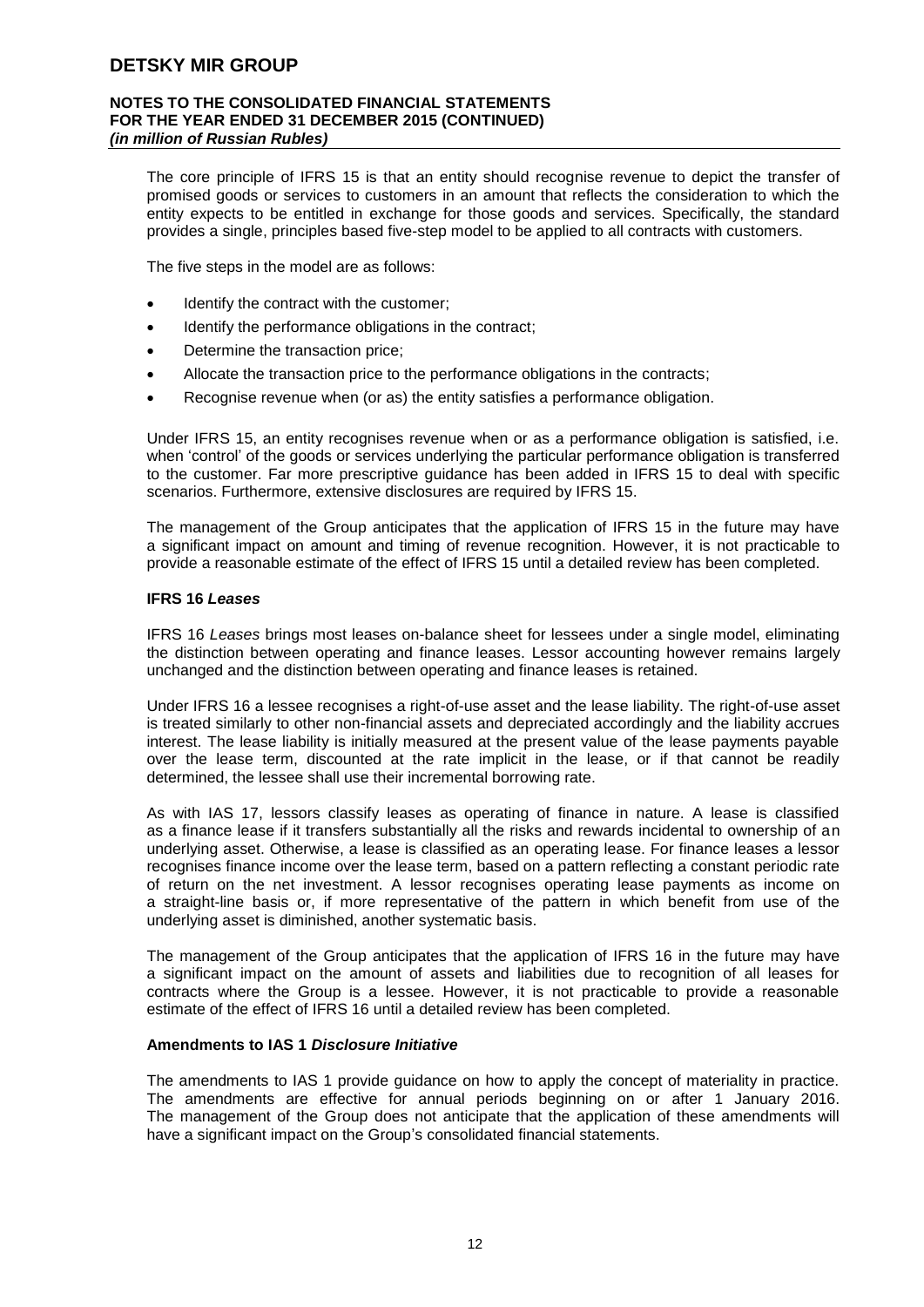#### **NOTES TO THE CONSOLIDATED FINANCIAL STATEMENTS FOR THE YEAR ENDED 31 DECEMBER 2015 (CONTINUED)** *(in million of Russian Rubles)*

#### **Amendments to IAS 16 and IAS 38** – *Clarification of Acceptable Methods of Depreciation and Amortisation*

The amendments to IAS 16 prohibit entities from using a revenue-based depreciation method for items of property, plant and equipment. The amendments to IAS 38 introduce a rebuttable presumption that revenue is not an appropriate basis for amortization of an intangible asset. This presumption can only be rebutted when the intangible asset is expressed as a measure of revenue, or when it can be demonstrated that revenue and consumption of the economic benefits of the intangible asset are highly correlated.

The amendments apply prospectively for annual periods beginning on or after 1 January 2016. Currently, the Group uses straight-line method for depreciation and amortization of its property, plant and equipment and intangible assets, respectively. The management of the Group believes that the straight-line method is the most appropriate method to reflect the consumption of economic benefits inherent in the respective assets and accordingly does not anticipate that the application of these amendments will have a material impact on the Group's consolidated financial statements.

#### **Amendments to IFRS 10 and IAS 28** – *Sale or Contribution of Assets between an Investor and its Associate or Joint Venture*

The amendments to IFRS 10 and IAS 28 deal with situations where there is a sale or contribution of assets between an investor and its associate or joint venture. Specifically, the amendments state that gains or losses resulting from the loss of control of a subsidiary that does not contain a business in a transaction with an associate or a joint venture that is accounted for using the equity method, are recognised in the parent's profit or loss only to the extent of the unrelated investors' interests in that associate or joint venture. Similarly, gains and losses resulting from the remeasurement of investments retained in any former subsidiary (that has become an associate or a joint venture that is accounted for using the equity method) to fair value are recognised in the former parent's profit or loss only to the extent of the unrelated investors' interests in the new associate or joint venture.

The amendments apply prospectively to transactions occurring in annual periods beginning on or after 1 January 2016. The management of the Group anticipate that the application of these amendments to IFRS 10 and IAS 28 may have an impact on the Group's consolidated financial statements in future periods should such transactions arise.

#### **Amendments to IFRS 10, IFRS 12 and IAS 28** *Investment Entities: Applying the Consolidation Exception*

The amendments to IFRS 10, IFRS 12 and IAS 28 clarify that the exemption from preparing consolidated financial statements is available to a parent entity that is a subsidiary of an investment entity, even if the investment entity measures all its subsidiaries at fair value in accordance with IFRS 10. The amendments also clarify that the requirement for an investment entity to consolidate a subsidiary providing services related to the former's investment activities applies only to subsidiaries that are not investment entities themselves.

The management of the Group does not anticipate that the application of these amendments to IFRS 10, IFRS 12 and IAS 28 will have a material impact on the Group's consolidated financial statements as the Group is not an investment entity and does not have any holding company, subsidiary, associate or joint venture that qualifies as an investment entity.

#### **Amendments to IAS 27** – *Equity Method in Separate Financial Statements*

The amendments to IAS 27 allows entities to apply the equity method as one of the option for accounting for its investments in subsidiaries, joint ventures and associates in its separate financial statements. The amendments are effective from 1 January 2016 with earlier application permitted. The management of the Group does not anticipate that the application of these amendments will have a significant impact on the Group's consolidated financial statements.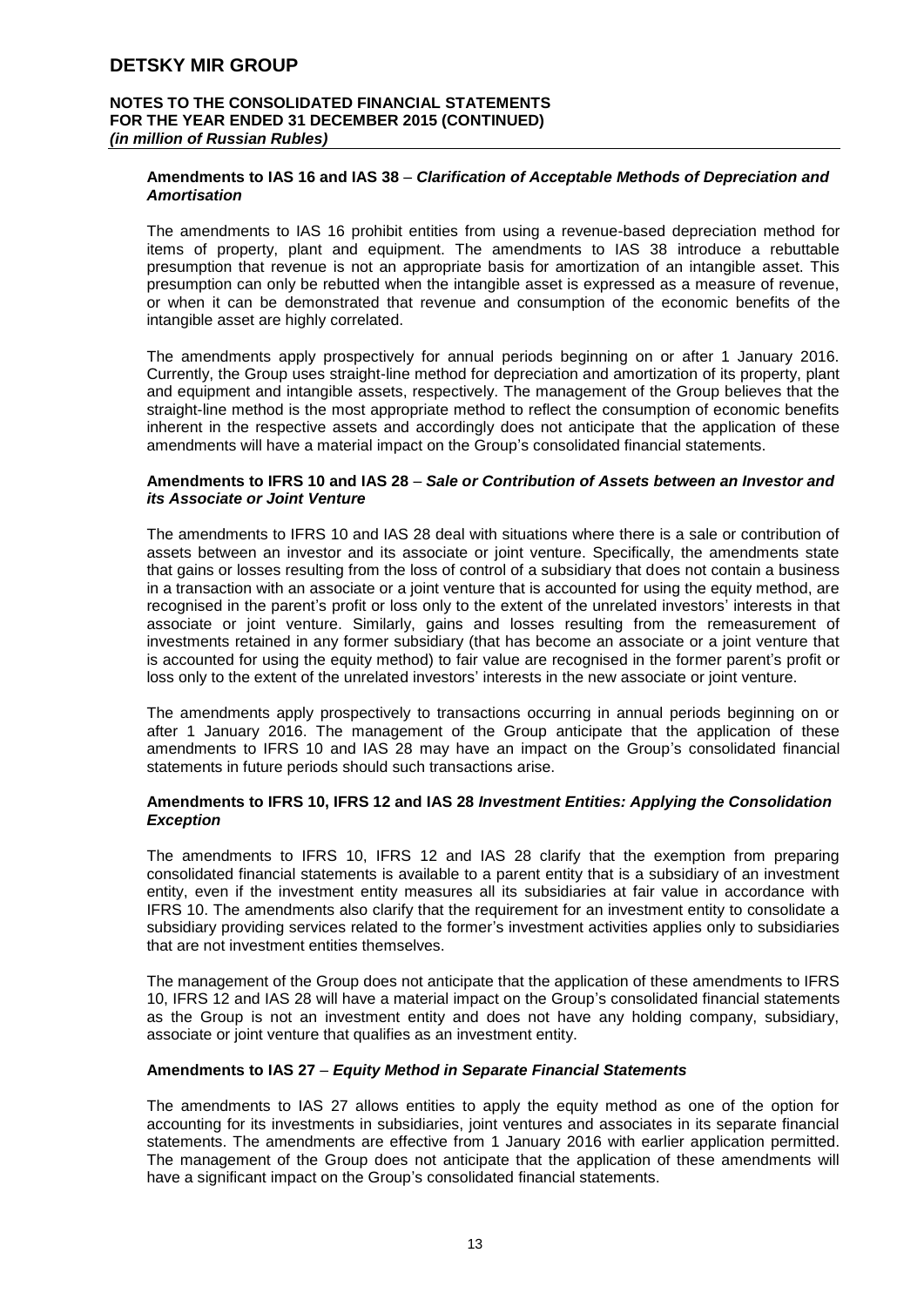#### **NOTES TO THE CONSOLIDATED FINANCIAL STATEMENTS FOR THE YEAR ENDED 31 DECEMBER 2015 (CONTINUED)** *(in million of Russian Rubles)*

#### **Annual Improvements to IFRSs 2012-2014 Cycle**

The Annual Improvements to IFRSs 2012-2014 Cycle include the following amendments to various IFRSs.

The amendments to IFRS 5 introduce specific guidance in IFRS 5 for when an entity reclassifies an asset (or disposal group) from held for sale to held for distribution to owners (or vice versa). The amendments clarify that such a change should be considered as a continuation of the original plan of disposal and hence requirements set out in IFRS 5 regarding the change of sale plan do not apply. The amendments also clarifies the guidance for when held-for-distribution accounting is discontinued.

The amendments to IFRS 7 provide additional guidance to clarify whether a servicing contract is continuing involvement in a transferred asset for the purpose of the disclosures required in relation to transferred assets.

The amendments to IAS 19 clarify that the rate used to discount post-employment benefit obligations should be determined by reference to market yields at the end of the reporting period on high quality corporate bonds. The assessment of the depth of a market for high qualify corporate bonds should be at the currency level (i.e. the same currency as the benefits are to be paid). For currencies for which there is no deep market in such high quality corporate bonds, the market yields at the end of the reporting period on government bonds denominated in that currency should be used instead.

The amendments to IAS 34 clarify that information required by IAS 34 that is provided elsewhere within the interim financial report but outside the interim financial statements should be incorporated by way of a cross-reference from the interim financial statements to the other part of the interim financial report that is available to users on the same terms and at the same time as the interim financial statements.

The management of the Group does not anticipate that the application of these amendments will have a significant impact on the Group's consolidated financial statements.

#### **4. SIGNIFICANT ACCOUNTING POLICIES**

The Group's entities maintain their accounting records in compliance with the local legislation on accounting and reporting adopted in jurisdictions of the countries in which they were founded and registered. The accounting principles and reporting procedures in these jurisdictions may differ from generally accepted IFRS principles. Accordingly, financial statements of individual entities of the Group have been adjusted to ensure that the consolidated financial statements are presented in accordance with IFRS.

These consolidated financial statements of the Group have been prepared on the historical cost basis except for certain assets and financial instruments that are measured at fair values or revalued amounts, as explained in the accounting policies below. Historical cost is usually based on the fair value of the consideration paid for purchased assets.

The accounting principles set out below have been applied in the preparation of these consolidated financial statements for the year ended 31 December 2015 as well as comparative information presented in these financial statements.

#### **Going concern principle**

These consolidated financial statements have been prepared on the management's assumption that the Group will continue as a going concern in the foreseeable future, which implies the realization of assets and settlement of liabilities in the normal course of business.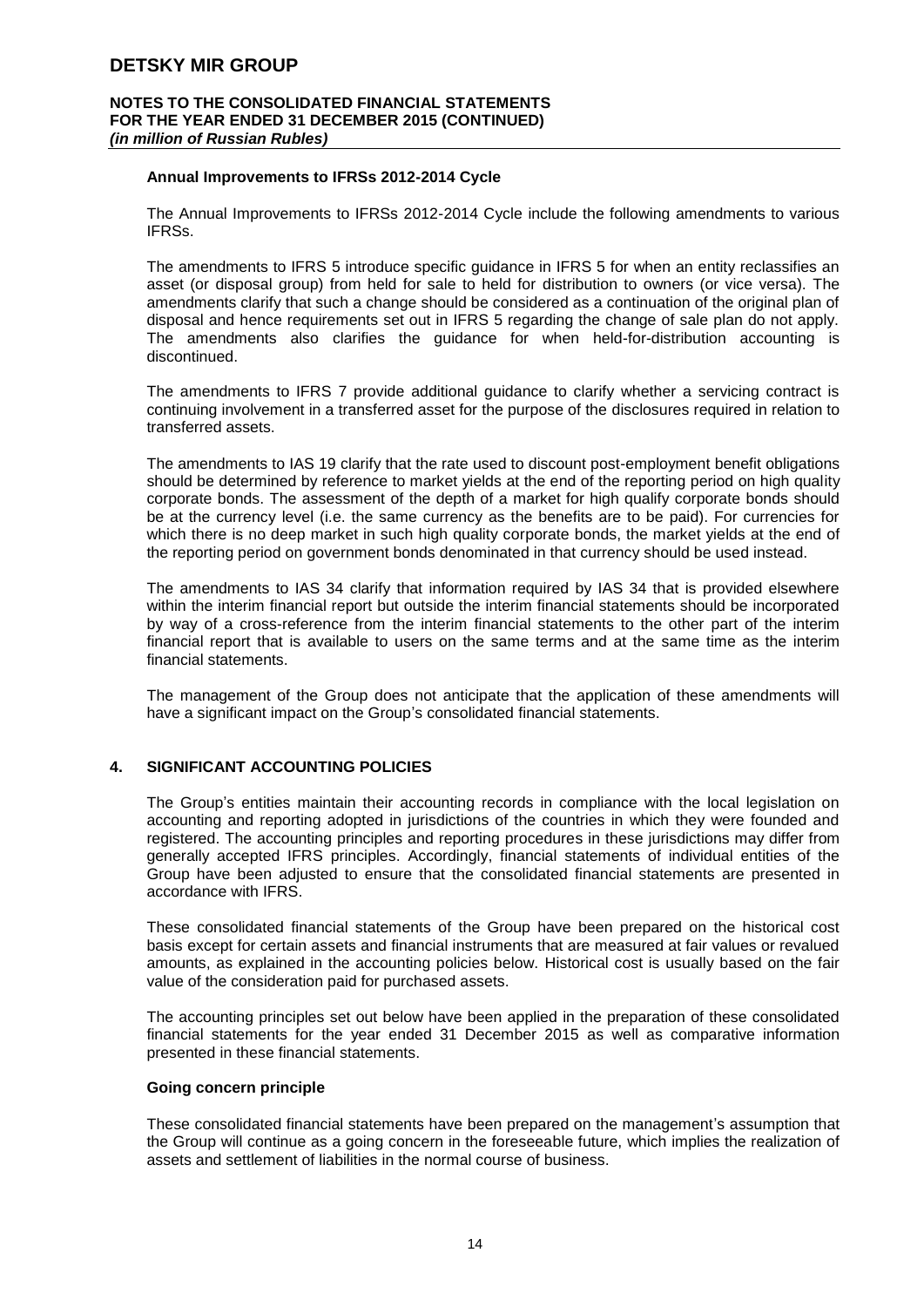#### **NOTES TO THE CONSOLIDATED FINANCIAL STATEMENTS FOR THE YEAR ENDED 31 DECEMBER 2015 (CONTINUED)** *(in million of Russian Rubles)*

#### **Presentation currency and functional currency**

Management has determined that the functional currency of the Company and its Russian subsidiaries is the Russian Ruble ("RUB"). The functional currencies of the Company's German and Kazakhstan subsidiaries are the Euro and Tenge, respectively.

These consolidated financial statements are presented in thousands of Russian Rubles. The management believes that the Russian Ruble is the most convenient presentation currency for users of these consolidated financial statements.

#### **Basis of consolidation**

The consolidated financial statements incorporate the financial statements of the Company and entities controlled by the Company. Control is achieved when the Company:

- Has power over an entity;
- Is exposed, or has rights, to variable returns of the investee; and
- Has the ability to use its power to affect variable returns.

The Company reassesses whether or not it controls an investee if facts and circumstances indicate that there are changes to one or more of the three elements of control listed above.

The Company controls an entity without the majority of voting rights if existing voting rights give the possibility to direct the relevant activities of the entity unilaterally. The Company considers all relevant facts and circumstances in assessing whether or not the Company's voting rights are sufficient for control, including:

- The size of the Company's holding of voting rights relative to the size and dispersion of holdings of the other vote holders;
- Potential voting rights held by the Company, other vote holders or other parties;
- Rights under the agreements; any additional facts and circumstances that indicate whether the Company has the ability to direct the significant activities at the time that decisions need to be made, including voting patterns at previous shareholder's meetings.

Consolidation of subsidiaries begins since the acquisition and ends with the loss of the control.

The financial results of subsidiaries acquired or disposed of during the year are included in the consolidated statement of profit or loss and other comprehensive income from the effective date of acquisition and up to the effective date of disposal, as appropriate. Total comprehensive income of subsidiaries is attributed to the shareholders of the Company and to the non-controlling interests even if this results in the non-controlling interests having a deficit balance.

When necessary, adjustments are made to the financial statements of subsidiaries to bring their accounting policies into line with those used by other members of the Group. All intra-group transactions, income and expenses are eliminated on consolidation.

Changes in the Group's ownership interests in subsidiaries that do not result in the Group losing control over the subsidiaries are accounted for as equity transactions. The carrying amounts of the Group's interests and the non-controlling interests are adjusted to reflect the changes in their relative interests in the subsidiaries. Any difference between the amount by which the non-controlling interests are adjusted and the fair value of the consideration paid or received is recognized directly in equity and attributed to shareholders of the Group.

When the Group loses control of a subsidiary, the profit or loss on disposal is calculated as the difference between (i) the aggregate of the fair value of the consideration received and the fair value of any retained interest and (ii) the previous carrying amount of the assets, and liabilities of the subsidiary and any non-controlling interests.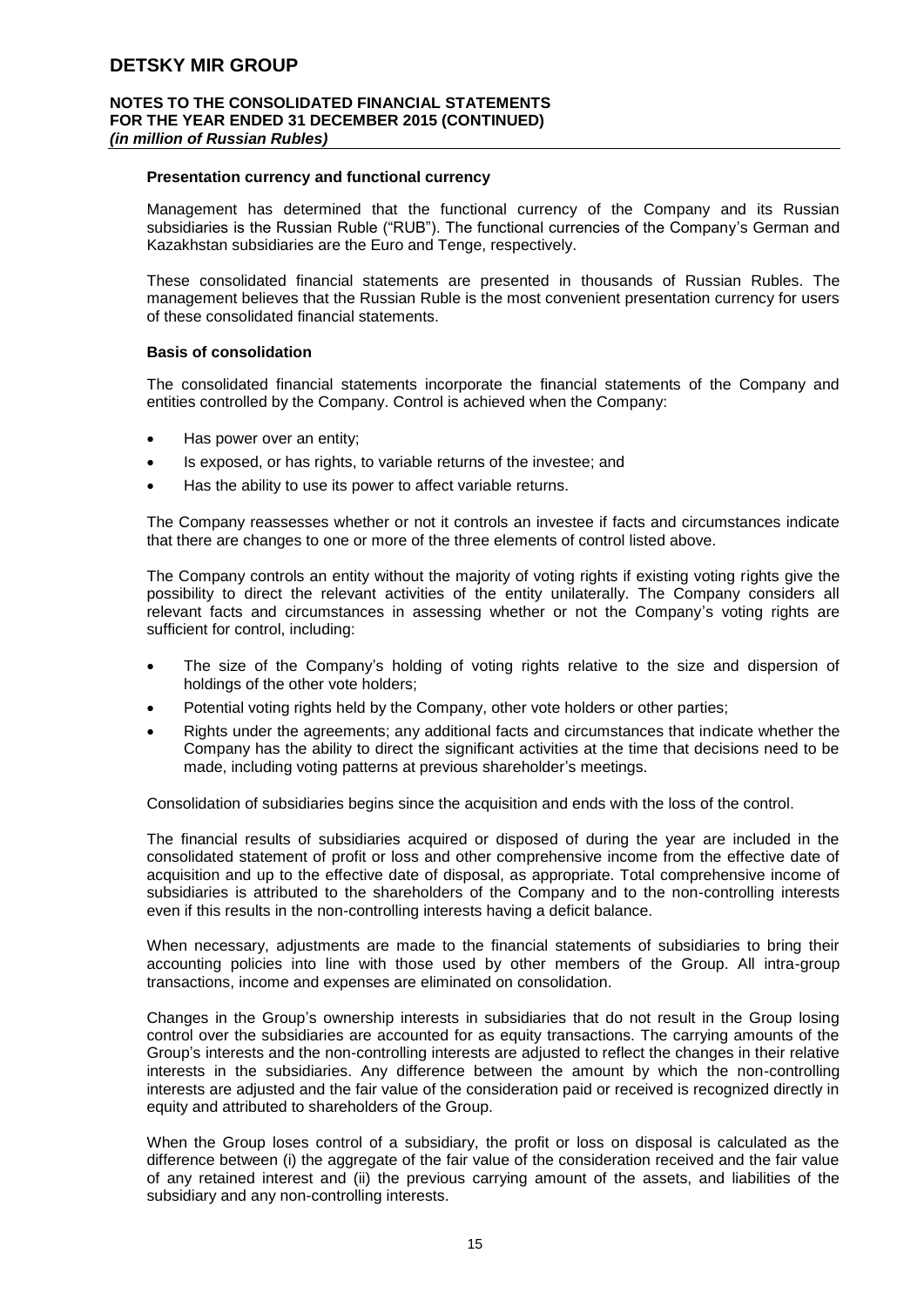#### **NOTES TO THE CONSOLIDATED FINANCIAL STATEMENTS FOR THE YEAR ENDED 31 DECEMBER 2015 (CONTINUED)** *(in million of Russian Rubles)*

#### **Segment information**

Reportable segments are determined based on the financial information which is available and utilized on a regular basis by the Company's chief operating decision maker to assess financial performance and to allocate resources. The Group has two operating segments pursuant to the IFRS 8 Segment Reporting, being retail and online sales; however online sales are below the quantitative thresholds, for being separately reportable segments and as such are aggregated with the retail segment. The disclosures presented herein therefore, constitute the Group's entity wide disclosures.

The Group mainly operates in the Russian Federation, with insignificant sales in Kazakhstan that are not disaggregated to separate reportable segment. The Group believes that disaggregating its geographic operating segments would not provide material or meaningful additional information.

Customer base of the Group is diversified; therefore transactions with a single external customer do not exceed 10% of the Group's revenue.

#### **Business combinations**

Acquisitions of businesses are accounted for using the acquisition method. The consideration transferred in a business combination is measured at fair value which is calculated as the sum of the acquisition-date fair values of the assets transferred by the Group, liabilities incurred by the Group to the former owners of the acquiree and the equity interests issued by the Group in exchange for control of the acquiree. Acquisition-related costs are recognised in profit or loss as incurred.

At the acquisition date, the identifiable assets acquired and the liabilities assumed are recognised at their fair value, except that:

- Deferred tax assets and liabilities are recognized and measured in accordance with IAS 12 "Income Taxes";
- Assets (or disposal groups) that are classified as held for sale in accordance with IFRS 5 "Noncurrent Assets Held for Sale and Discontinued Operations" are measured in accordance with that Standard.

Non-controlling interests that present ownership interests and entitle their holders to a proportionate share of the entity's net assets in the event of liquidation may be initially measured either at fair value or at proportionate share of the recognized amounts of the acquiree's identifiable net assets. The choice of measurement basis is made on a transaction-by-transaction basis.

Additional interests in subsidiaries acquired from non-controlling interests are accounted for as transactions between shareholders. Differences in the Group's interests in the net fair value of the identifiable assets, liabilities and contingent liabilities acquired from the Group's non-controlling interests and the amount of consideration are recognized directly in retained earnings. Profit and losses, arising from the disposal of non-controlling interests in the subsidiaries of the Group are recognized in the consolidated statement of profit or loss and other comprehensive income.

When the consideration transferred by the Group in a business combination includes assets or liabilities resulting from a contingent consideration arrangement, the contingent consideration is measured at its acquisition-date fair value and included as part of the consideration transferred in a business combination. Subsequent changes in the fair value of the contingent consideration are adjusted against the cost of the acquisition when they qualify as measurement period adjustments with corresponding adjustments against goodwill. Measurement period adjustments are adjustments that arise from additional information obtained during the "measurement period" (which cannot exceed one year from the acquisition date) about facts and circumstances that existed at the acquisition date. Contingent consideration that is classified as equity is not remeasured at subsequent reporting dates and its subsequent settlement is accounted for within equity. Contingent consideration that is classified as an asset or a liability is remeasured at subsequent reporting dates in accordance with IAS 39 "Financial Instruments: Recognition and Measurement", or IAS 37 "Provisions, Contingent Liabilities and Contingent Assets", as appropriate, with the corresponding gain or loss being recognized in profit or loss.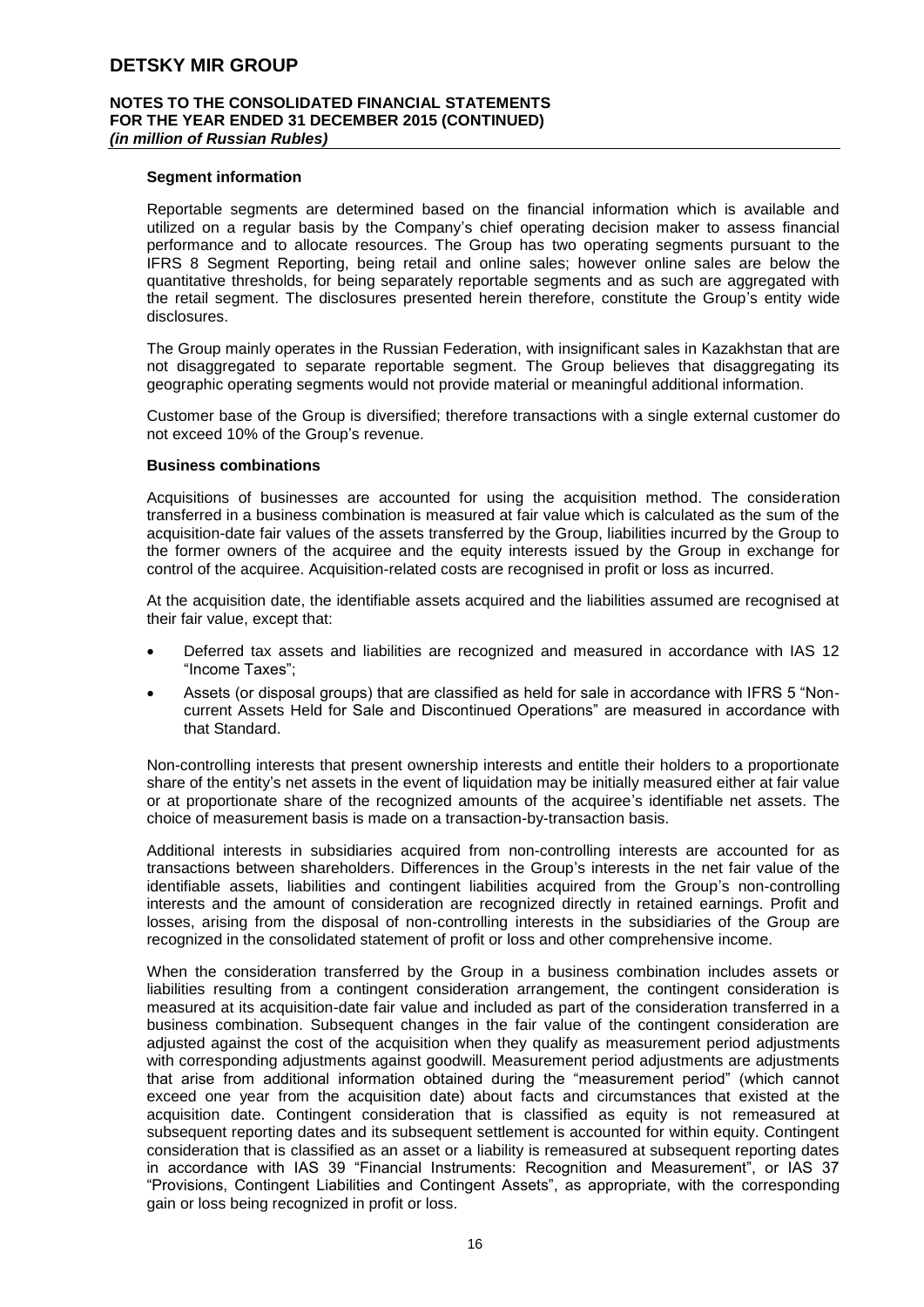#### **NOTES TO THE CONSOLIDATED FINANCIAL STATEMENTS FOR THE YEAR ENDED 31 DECEMBER 2015 (CONTINUED)** *(in million of Russian Rubles)*

When a business combination is achieved in stages, the Group's previously held equity interest in the acquiree is remeasured to fair value at the acquisition date (i.e. the date when the Group obtains control) and the resulting gain or loss, if any, is recognized in profit or loss. Amounts arising from interests in the acquiree prior to the acquisition date that have previously been recognized in other comprehensive income are reclassified to profit or loss where such treatment would be appropriate if that interest was disposed of.

If the initial accounting for a business combination is incomplete by the end of the reporting period in which the combination occurs, the Group reports provisional amounts for the items for which the accounting is incomplete. Those provisional amounts are adjusted during the measurement period, or additional assets or liabilities are recognized, to reflect new information obtained about facts and circumstances that existed at the acquisition date that, if known, would have affected the amounts recognized at that date.

#### **Goodwill**

Goodwill arising on an acquisition of a business is carried at cost as established at the date of acquisition of the business less accumulated impairment losses, if any.

For the purposes of impairment testing, goodwill is allocated to each of the Group's cash-generating units (or groups of cash-generating units) that is expected to benefit from the synergies of the combination.

A cash-generating unit to which goodwill has been allocated is tested for impairment annually, or more frequently when there is an indication that the unit may be impaired. If the recoverable amount of the cash-generating unit is less than its carrying amount, the impairment loss is allocated first to reduce the carrying amount of any goodwill allocated to the unit and then to the other assets of the unit pro rata based on the carrying amount of each asset in the unit. Any impairment loss for goodwill is recognized directly in profit or loss. An impairment loss recognized for goodwill is not reversed in subsequent periods.

On disposal of the relevant cash-generating unit, the attributable amount of goodwill is included in the determination of the profit or loss on disposal.

#### **Investments in associates and joint ventures**

An associate is an entity over which the Group has significant influence. Significant influence is the power to participate in the financial and operating policy decisions of the investee but is not control or joint control over those policies.

A joint venture is a joint arrangement whereby the parties that have joint control of the arrangement have rights to the net assets of the joint arrangement. Joint control is the contractually agreed sharing of control of an arrangement, which exists only when decisions about the relevant activities require unanimous consent of the parties sharing control.

The results and assets and liabilities of associates or joint ventures are incorporated in these consolidated financial statements using the equity method of accounting, except when the investment, or a portion thereof, is classified as held for sale, in which case it is accounted for in accordance with IFRS 5. Under the equity method, an investment in an associate or a joint venture is initially recognised in the consolidated statement of financial position at cost and adjusted thereafter to recognise the Group's share of the profit or loss and other comprehensive income of the associate or joint venture. When the Group's share of losses of an associate or a joint venture exceeds the Group's interest in that associate or joint venture (which includes any long-term interests that, in substance, form part of the Group's net investment in the associate or joint venture), the Group discontinues recognising its share of further losses. Additional losses are recognised only to the extent that the Group has incurred legal or constructive obligations or made payments on behalf of the associate or joint venture.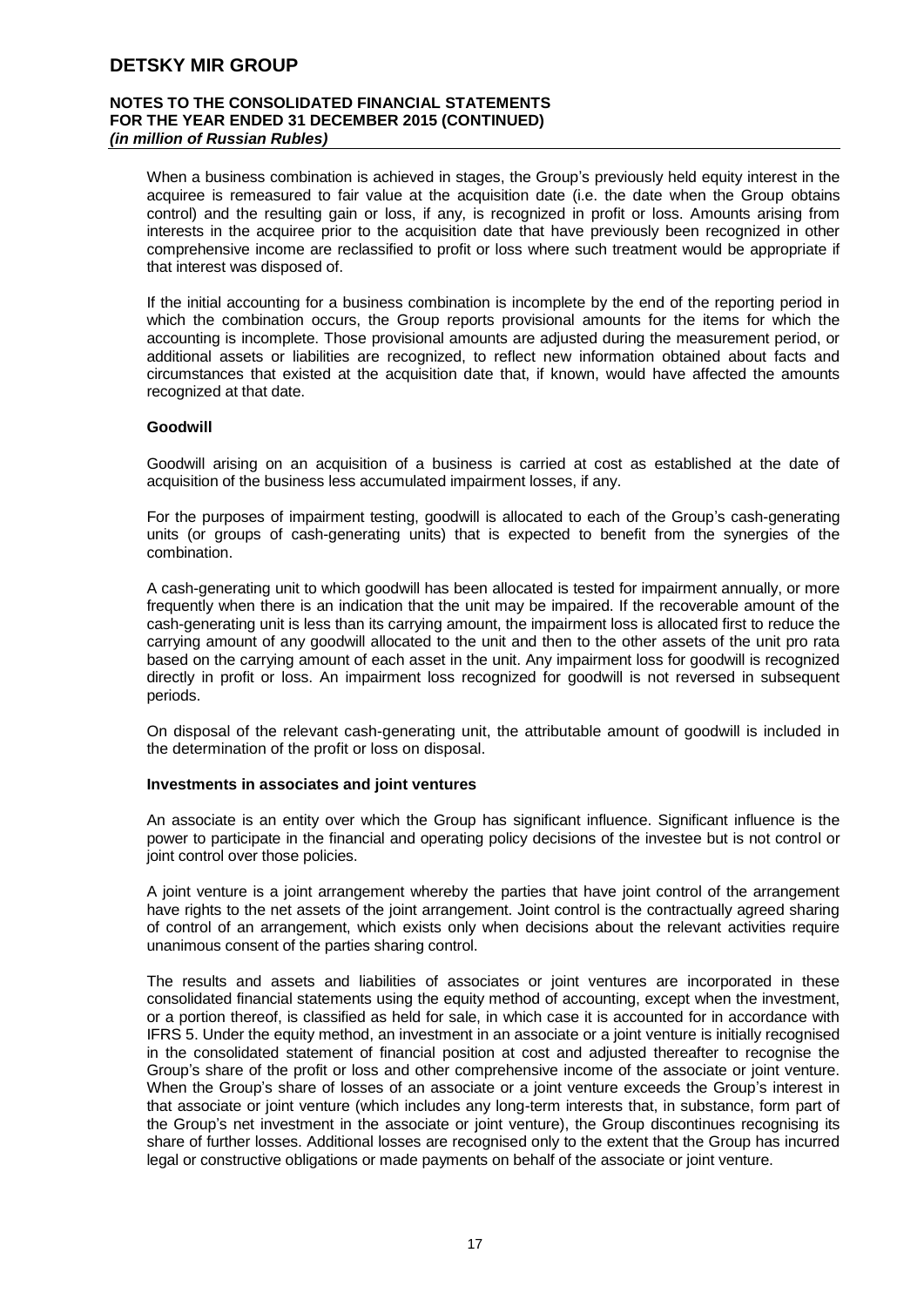#### **NOTES TO THE CONSOLIDATED FINANCIAL STATEMENTS FOR THE YEAR ENDED 31 DECEMBER 2015 (CONTINUED)** *(in million of Russian Rubles)*

An investment in an associate or a joint venture is accounted for using the equity method from the date on which the investee becomes an associate or a joint venture. On acquisition of the investment in an associate or a joint venture, any excess of the cost of the investment over the Group's share of the net fair value of the identifiable assets and liabilities of the investee is recognised as goodwill, which is included within the carrying amount of the investment. Any excess of the Group's share of the net fair value of the identifiable assets and liabilities over the cost of the investment, after reassessment, is recognised immediately in profit or loss in the period in which the investment is acquired.

When a group entity transacts with an associate or a joint venture of the Group, profits and losses resulting from the transactions with the associate or joint venture are recognised in the Group's consolidated financial statements only to the extent of interests in the associate or joint venture that are not related to the Group.

Group's investment in associate OJSC Detsky Mir – Orel is included within the "Investments in associate" line of the consolidated statement of financial position.

#### **Revenue recognition**

Revenue is measured at the fair value of the consideration received or receivable. Revenue is reduced for estimated customer returns, rebates and other similar allowances.

Revenue from the sale of goods is recognized when the goods are delivered and titles have passed, at which time all the following conditions are satisfied:

- The Group has transferred to the buyer the significant risks and rewards of ownership of the goods;
- The Group retains neither continuing managerial involvement to the degree usually associated with ownership nor effective control over the goods sold;
- The amount of revenue can be measured reliably;
- It is probable that the economic benefits associated with the transaction will flow to the Group; and
- The costs incurred or to be incurred in respect of the transaction can be measured reliably.

The Group reconizes retail revenues when goods are sold in retail stores.

For online sales the Group recognizes revenue upon delivery of the products to customers.

The Group sells gift cards to its customers in its retail stores. The gift cards have an expiration date and are required to be used during specified periods of time. The Group recognizes income from gift cards either when the gift card is redeemed by the customer or when the gift card expires.

#### **Bonuses and allowances received from suppliers**

The Group receives bonuses and allowances that are related to formal agreements negotiated with its suppliers. These bonuses and allowances are predominantly for cooperative advertising, promotions, and volume related discounts. The Group accounts for supplier bonuses and allowances as a reduction in cost of inventories unless these represent a reimbursement of specific, incremental, identifiable costs incurred by the Group in selling the suppliers' products. Supplier allowances provided as a reimbursement of specific incremental and identifiable costs incurred to promote a supplier's product are included as a reduction in the respective expenses when the cost is incurred.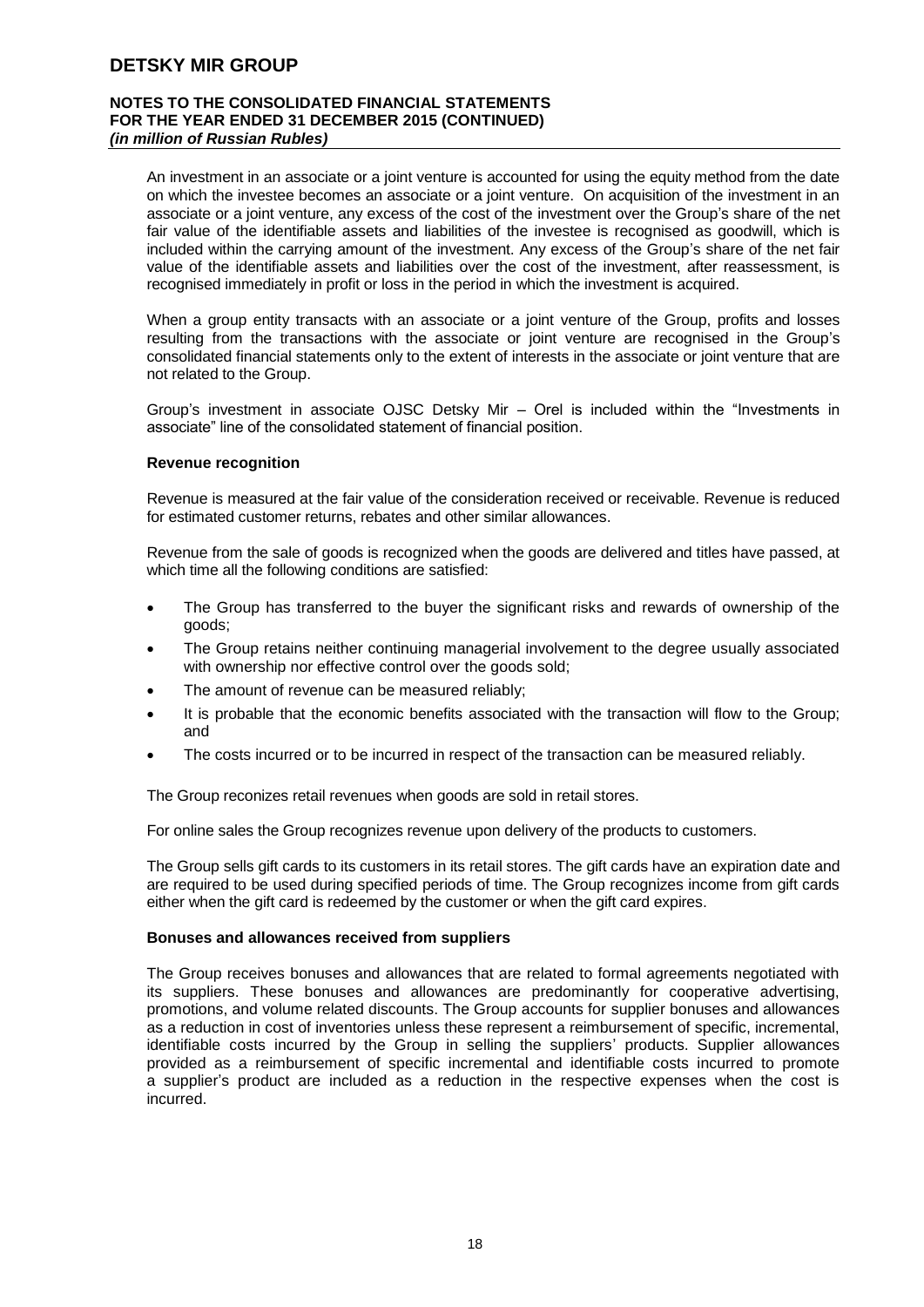#### **NOTES TO THE CONSOLIDATED FINANCIAL STATEMENTS FOR THE YEAR ENDED 31 DECEMBER 2015 (CONTINUED)** *(in million of Russian Rubles)*

#### **Customer Loyalty Program**

The Group has a customer loyalty program «Yo-Yo» which allows customers to earn points for each purchase made in any of the Group's retail stores. Points earned enable customers to receive a cash discount on future purchases, provided the purchase is made within one year of earning the points. Proceeds from sales to members of the loyalty programs are allocated between the loyalty points and the other components of the sale. The consideration allocated to the loyalty points is measured by reference to their fair value, i.e. the amount for which the loyalty points could be sold separately. This amount is deferred and recognized as revenue when the points are redeemed. Expected breakage is recognized as revenue at the time of initial sale as it is excluded from the amount allocated to loyalty points. Other administrative costs of the Customer Loyalty Program are recorded in Selling, general and administrative expenses as incurred.

#### **Finance income**

Interest income from a financial asset is recognized when it is probable that the economic benefits will flow to the Group and the amount of income can be measured reliably. Interest income is accrued on a time basis, by reference to the principal outstanding and at the effective interest rate applicable, which is the rate that exactly discounts estimated future cash receipts through the expected life of the financial asset to that asset's net carrying amount on initial recognition.

#### **Foreign currency transactions**

In preparing the financial statements of each individual group entity, transactions in currencies other than the entity's functional currency (foreign currencies) are recognized at the rates of exchange prevailing at the dates of the transactions. At the end of each reporting period, monetary items denominated in foreign currencies are retranslated at the rates prevailing at that date. Non-monetary items carried at fair value that are denominated in foreign currencies are retranslated at the rates prevailing at the date when the fair value was determined. Non-monetary items that are measured in terms of historical cost in a foreign currency are not retranslated.

Exchange differences on monetary items are recognized in profit or loss in the period in which they arise except for:

 Exchange differences on monetary items receivable from or payable to a foreign operation for which settlement is neither planned nor likely to occur (therefore forming part of the net investment in the foreign operation), which are recognized initially in other comprehensive income and reclassified from equity to profit or loss on repayment of the monetary items.

For the purposes of presenting these consolidated financial statements, the assets and liabilities of the Group's foreign operations are translated into RUB using exchange rates prevailing at the end of each reporting period. Income and expense items are translated at the average exchange rates for the period, unless exchange rates fluctuate significantly during that period, in which case the exchange rates at the dates of the transactions are used. Exchange differences arising, if any, are recognized in other comprehensive income and accumulated in equity (and attributed to non-controlling interests as appropriate).

On the disposal of a foreign operation (i.e. a disposal of the Group's entire interest in a foreign operation, or a disposal involving loss of control over a subsidiary that includes a foreign operation or a disposal involving loss of significant influence over an associate that includes a foreign operation), all of the exchange differences accumulated in equity in respect of that operation attributable to the Company's shareholders are reclassified to profit or loss.

Goodwill and fair value adjustments to identifiable assets acquired and liabilities assumed through acquisition of a foreign operation are treated as assets and liabilities of the foreign operation and translated at the rate of exchange prevailing at the end of each reporting period. Exchange differences arising are recognized in equity.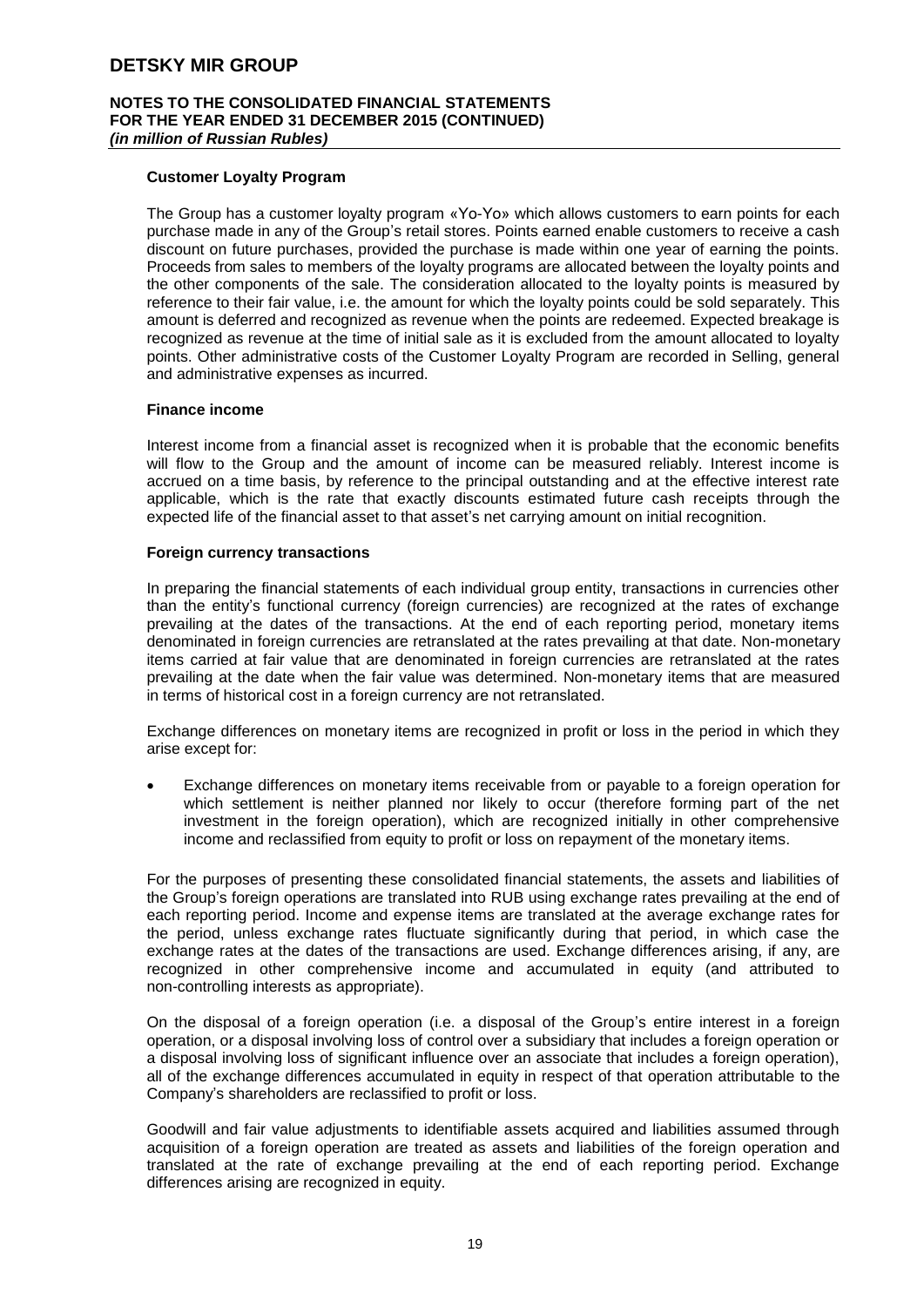#### **NOTES TO THE CONSOLIDATED FINANCIAL STATEMENTS FOR THE YEAR ENDED 31 DECEMBER 2015 (CONTINUED)** *(in million of Russian Rubles)*

Exchange rates for the currencies in which the Group transacts are presented below:

|                                                                              | At 31 December<br>2015       | At 31 December<br>2014       | At 1 January<br>2014         |
|------------------------------------------------------------------------------|------------------------------|------------------------------|------------------------------|
| Closing exchange rates at the year end - RUB<br>1 EUR<br>1 Tenge<br>1 USD    | 79.6972<br>0.2152<br>72.8827 | 68.3427<br>0.3083<br>56.2584 | 44.9699<br>0.2131<br>32.7292 |
|                                                                              |                              | 2015                         | 2014                         |
| Average exchange rates for the year ended – RUB<br>1 EUR<br>1 Tenge<br>1 USD |                              | 67.7767<br>0.2833<br>60.9579 | 50.8150<br>0.2146<br>38.4217 |

#### **Borrowing costs**

Borrowing costs directly attributable to the acquisition, construction of qualifying assets, which are assets that necessarily take a substantial period of time to get ready for their intended use or sale, are added to the cost of those assets, until such time as the assets are substantially ready for their intended use or sale.

Investment income earned on the temporary investment of specific borrowings pending their expenditure on qualifying assets is deducted from the borrowing costs eligible for capitalisation.

All other borrowing costs are recognized in profit or loss in the period in which they are incurred.

#### **Income tax**

Income tax expense represents the sum of the tax currently payable and deferred tax.

#### *Current income tax*

The tax currently payable is based on taxable profit for the year. Taxable profit differs from 'profit before tax' as reported in the consolidated statement of profit or loss and other comprehensive income because of items of income or expense that are taxable or deductible in other years and items that are never taxable or deductible. The Group's current tax is calculated using tax rates that have been enacted or substantively enacted by the end of the reporting period.

#### *Deferred tax*

Deferred tax is recognized on temporary differences between the carrying amounts of assets and liabilities in the consolidated financial statements and the corresponding tax bases used in the computation of taxable profit. Deferred tax liabilities are generally recognized for all taxable temporary differences. Deferred tax assets are generally recognized for all deductible temporary differences to the extent that it is probable that taxable profits will be available against which those deductible temporary differences can be utilised. Such deferred tax assets and liabilities are not recognized if the temporary difference arises from the initial recognition (other than in a business combination) of assets and liabilities in a transaction that affects neither the taxable profit nor the accounting profit. In addition, deferred tax liabilities are not recognized if the temporary difference arises from the initial recognition of goodwill.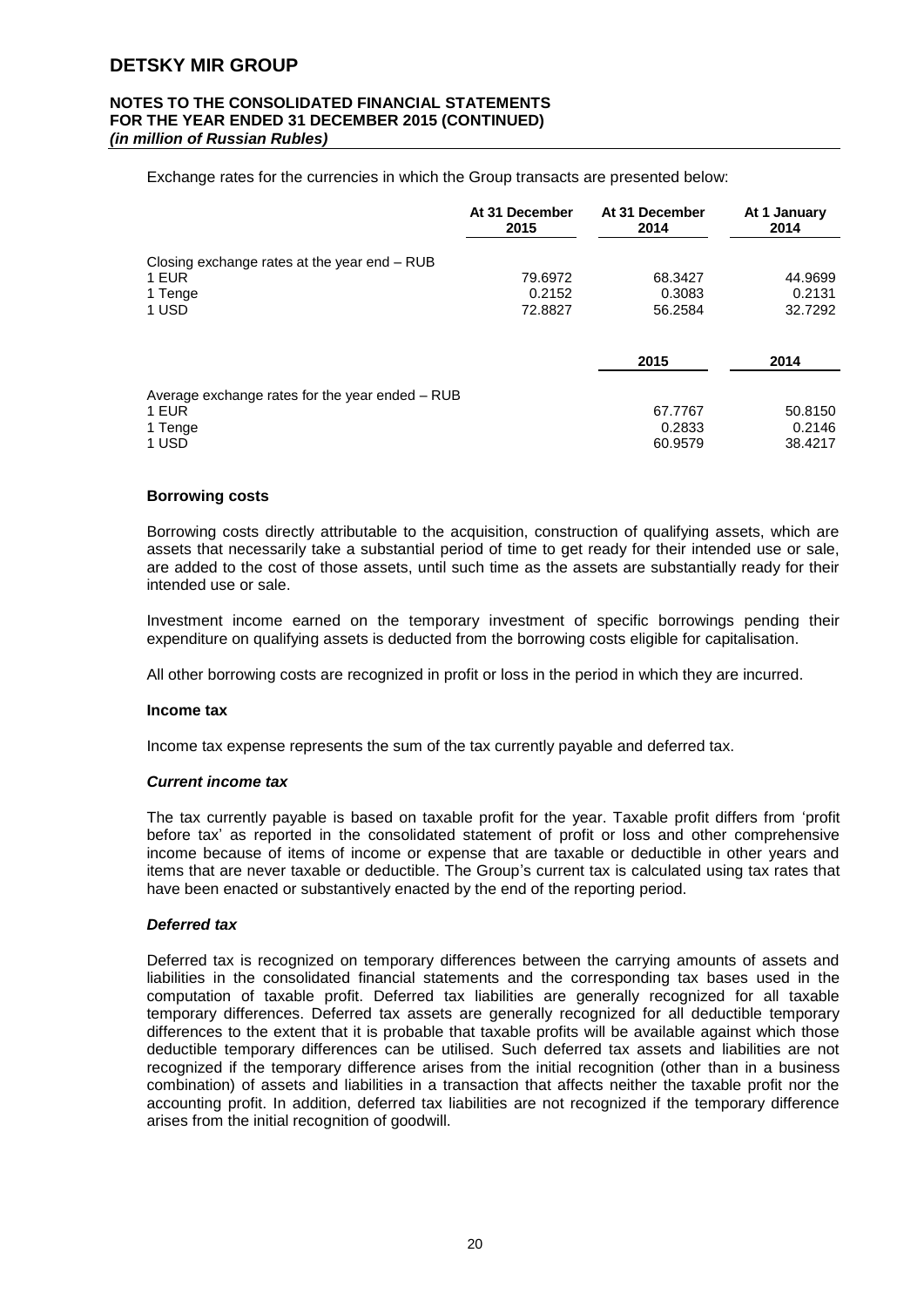#### **NOTES TO THE CONSOLIDATED FINANCIAL STATEMENTS FOR THE YEAR ENDED 31 DECEMBER 2015 (CONTINUED)** *(in million of Russian Rubles)*

Deferred tax liabilities are recognized for taxable temporary differences associated with investments in subsidiaries and associates, and interests in joint ventures, except where the Group is able to control the reversal of the temporary difference and it is probable that the temporary difference will not reverse in the foreseeable future. Deferred tax assets arising from deductible temporary differences associated with such investments and interests are only recognized to the extent that it is probable that there will be sufficient taxable profits against which to utilise the benefits of the temporary differences and they are expected to reverse in the foreseeable future.

The carrying amount of deferred tax assets is reviewed at the end of each reporting period and reduced to the extent that it is no longer probable that sufficient taxable profits will be available to allow all or part of the asset to be recovered.

Deferred tax liabilities and assets are measured at the tax rates that are expected to apply in the period in which the liability is settled or the asset realised, based on tax rates (and tax laws) that have been enacted or substantively enacted by the end of the reporting period. The measurement of deferred tax liabilities and assets reflects the tax consequences that would follow from the manner in which the Group expects, at the end of the reporting period, to recover or settle the carrying amount of its assets and liabilities.

#### *Current and deferred tax for the year*

Current and deferred tax are recognized in profit or loss, except when they relate to items that are recognized in other comprehensive income or directly in equity, in which case, the current and deferred tax are also recognized in other comprehensive income or directly in equity respectively. Where current tax or deferred tax arises from the initial accounting for a business combination, the tax effect is included in the accounting for the business combination.

#### **Property, plant and equipment**

Buildings, leasehold improvements and equipment are stated in the consolidated statement of financial position at their cost that includes all costs directly attributable to bringing the asset to working condition for its intended use. Major expenditures for improvements and replacements which extend the useful lives of the assets or increase their values or revenue generating capacity are capitalized. Repairs and maintenance are charged to the consolidated statements of proft or loss and other comprehensive oncome as incurred.

Depreciation is computed based on the straight-line method utilizing estimated useful lives of property, plant and equipment as follows:

| <b>Buildings</b>                               | $20-40$ years |
|------------------------------------------------|---------------|
| Leasehold improvements                         | 5-10 years    |
| Trade equipment                                | 5-7 years     |
| Office equipment and other property, plant and |               |
| equipment                                      | 3-5 years     |

Leasehold improvements are depreciated on a straight-line basis over the shorter of their useful life or lease term. The lease term includes renewals when the Group has a right to renew and it is highly probable that the Group will exercise its right.

Construction in-progress and equipment for installation are not depreciated until the asset is placed into service. Items of property, plant and equipment that are retired or otherwise disposed of are eliminated from the consolidated balance sheet along with the corresponding accumulated depreciation. Any gain or loss resulting from such retirement or disposal is recognized within profits and losses for the period.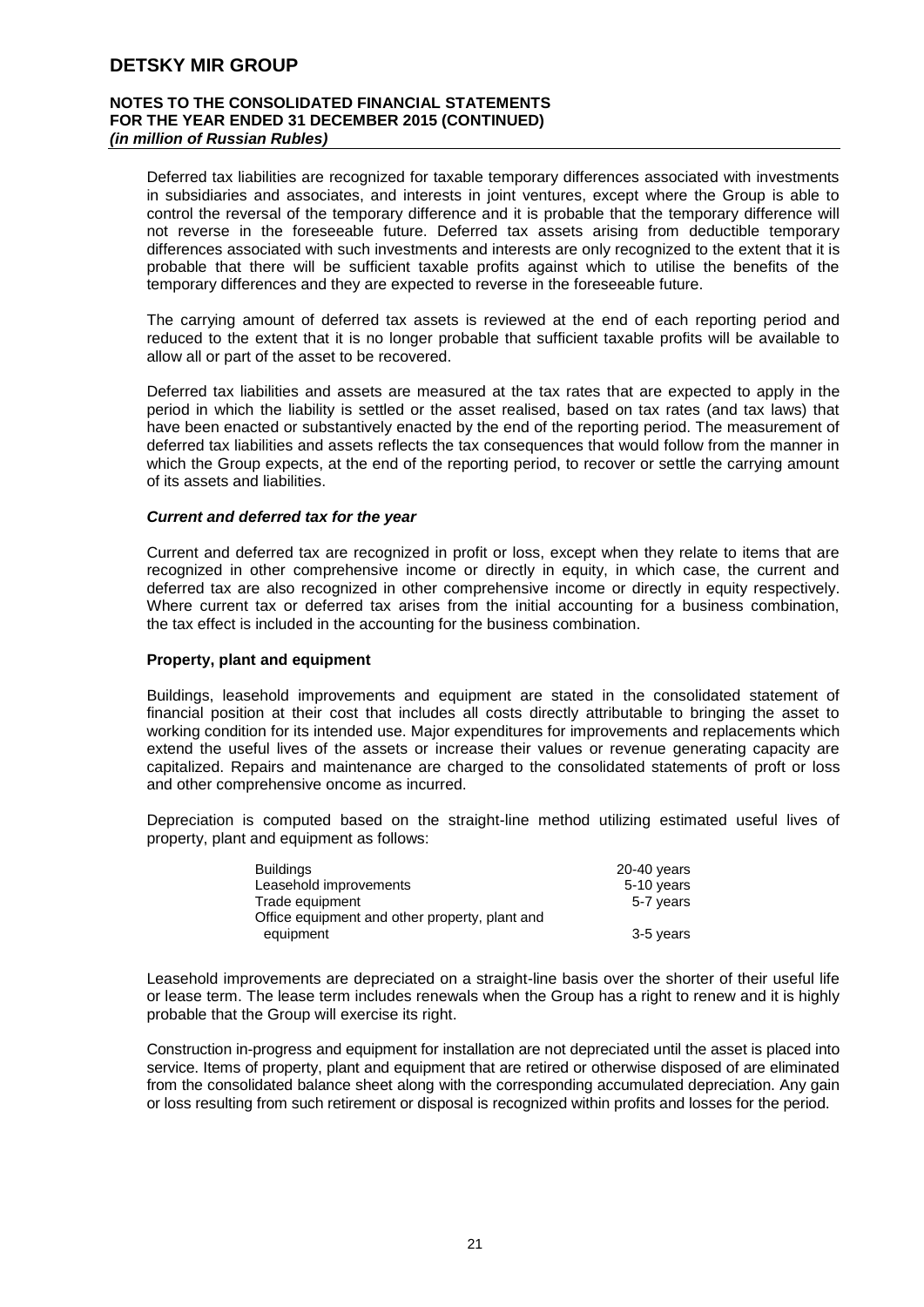#### **NOTES TO THE CONSOLIDATED FINANCIAL STATEMENTS FOR THE YEAR ENDED 31 DECEMBER 2015 (CONTINUED)** *(in million of Russian Rubles)*

#### **Leases**

The Group has not entered in any finance leases, although enters into operating leases in the normal course of business, particularly relating to rental of retail store premises.

Operating lease payments are recognized as an expense on a straight line basis over the lease term, except where another systematic basis is more representative of the time pattern in which economic benefits from the leased asset are consumed. Contingent rentals arising under operating leases are recognized as an expense in the period in which they are activated.

#### **Intangible assets acquired separately**

Intangible assets with finite useful lives that are acquired separately are carried at cost less accumulated amortisation and accumulated impairment losses. Amortisation is recognized on a straight-line basis over their estimated useful lives. The estimated useful life and amortisation method are reviewed at the end of each reporting period, with the effect of any changes in estimate being accounted for on a prospective basis. Intangible assets with indefinite usefulives that are acquired separately are carried at cost less accumulated impairment losses.

Amortization is recognized on a straight-line basis over their estimated useful lives, presented below.

| Purchased software | 2-10 years |
|--------------------|------------|
| Other              | 2-10 years |

Intangible assets acquired in a business combination and recognized separately from goodwill are initially recognized at their fair value at the acquisition date (which is regarded as their cost).

Subsequent to initial recognition, intangible assets acquired in a business combination are reported at cost less accumulated amortization and accumulated impairment losses, on the same basis as intangible assets that are acquired separately.

#### *Derecognition of intangible assets*

An intangible asset is derecognized on disposal, or when no future economic benefits are expected from use or disposal. Gains or losses arising from derecognition of an intangible asset, measured as the difference between the net disposal proceeds and the carrying amount of the asset, are recognized in profit or loss when the asset is derecognized.

#### **Impairment of tangible and intangible assets other than goodwill**

At the end of each reporting period, the Group reviews the carrying amounts of its tangible and intangible assets to determine whether there is any indication that those assets have suffered an impairment loss. If any such indication exists, the recoverable amount of the asset is estimated in order to determine the extent of the impairment loss (if any). When it is not possible to estimate the recoverable amount of an individual asset, the Group estimates the recoverable amount of the cashgenerating unit to which the asset belongs. When a reasonable and consistent basis of allocation can be identified, corporate assets are also allocated to individual cash-generating units, or otherwise they are allocated to the smallest group of cash-generating units for which a reasonable and consistent allocation basis can be identified.

Intangible assets with indefinite useful lives and intangible assets not yet available for use are tested for impairment at least annually, and whenever there is an indication that the asset may be impaired.

Recoverable amount is the higher of fair value less costs to sell and value in use. In assessing value in use, the estimated future cash flows are discounted to their present value using a pre-tax discount rate that reflects current market assessments of the time value of money and the risks specific to the asset for which the estimates of future cash flows have not been adjusted.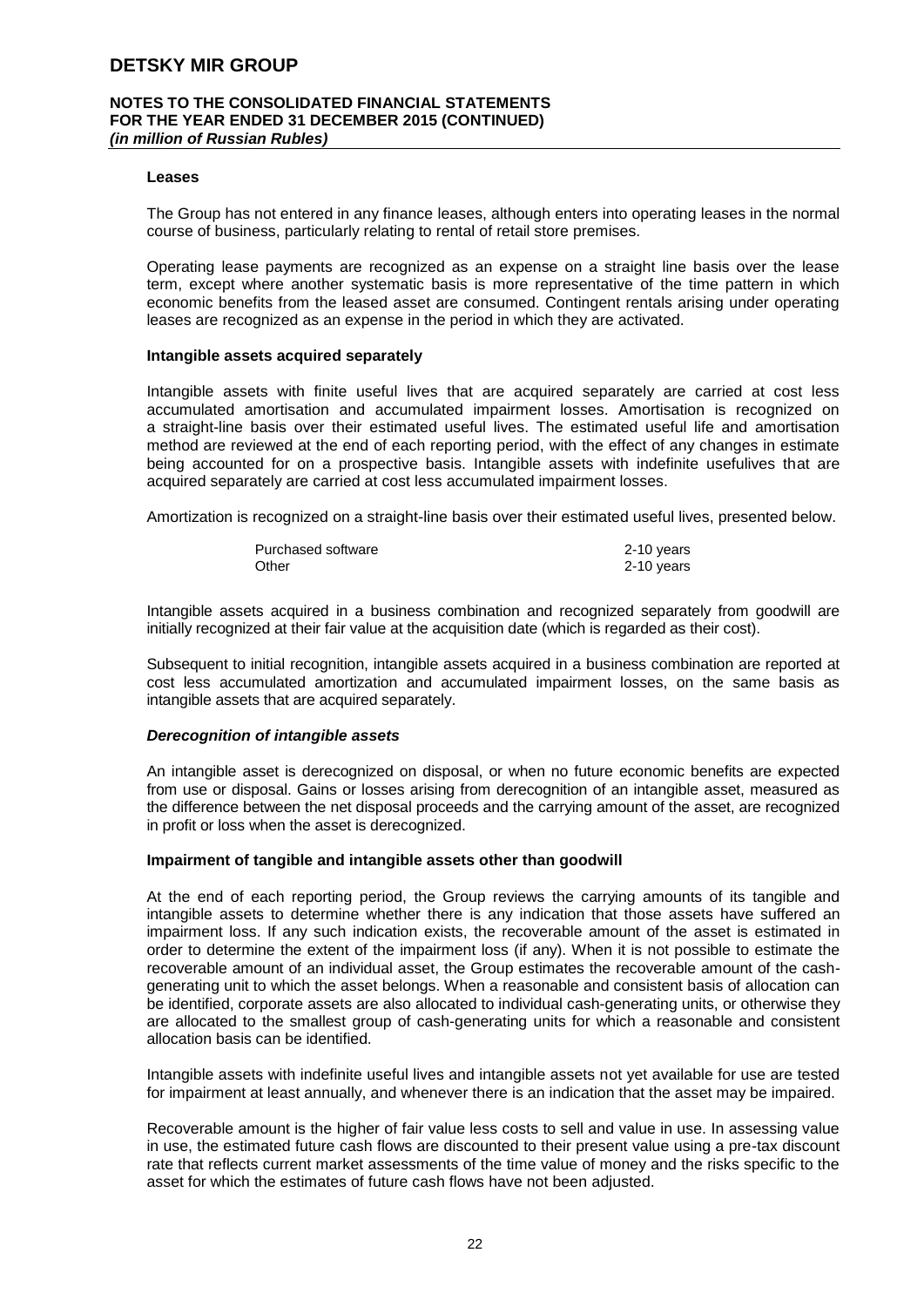#### **NOTES TO THE CONSOLIDATED FINANCIAL STATEMENTS FOR THE YEAR ENDED 31 DECEMBER 2015 (CONTINUED)** *(in million of Russian Rubles)*

If the recoverable amount of an asset (or cash-generating unit) is estimated to be less than its carrying amount, the carrying amount of the asset (or cash-generating unit) is reduced to its recoverable amount. Impairment losses are recognized in profit or loss.

When an impairment loss subsequently reverses, the carrying amount of the asset (or a cashgenerating unit) is increased to the revised estimate of its recoverable amount, but so that the increased carrying amount does not exceed the carrying amount that would have been determined had no impairment loss been recognized for the asset (or cash-generating unit) in prior years. Recovery of impairment losses is immediately recognized in profit or loss.

#### **Inventories**

Inventories are stated at the lower of cost and net realizable value. The cost of inventories is determined on the average cost basis and includes expenditure incurred in acquiring the inventories, conversion costs and other costs incurred in bringing them to their existing location (retail shops and distribution warehouses) and condition. Supplier allowances that do not represent reimbursement of specific, incremental and identifiable costs incurred to promote a supplier's products are also included in cost of inventories (as a reduction of it). Net realizable value is the estimated selling price in the ordinary course of business, less the cost of completion and selling expenses.

At the end of each reporting period, the Group provides for estimated shrinkage, obsolete and slowmoving inventory.

#### **Financial instruments**

Financial assets and financial liabilities are recognized when a Group entity becomes a party to the contractual provisions of the instrument.

Financial assets and financial liabilities are initially measured at fair value. Transaction costs that are directly attributable to the acquisition or issue of financial assets and financial liabilities (other than financial assets and financial liabilities at fair value through profit or loss) are added to or deducted from the fair value of the financial assets or financial liabilities, as appropriate, on initial recognition. Transaction costs directly attributable to the acquisition of financial assets or financial liabilities at fair value through profit or loss are recognized immediately in profit or loss.

#### **Effective interest method**

The effective interest method is a method of calculating the amortized cost of a financial instrument and of allocating interest income or expense over the relevant period. The effective interest rate is the rate that exactly discounts estimated future cash receipts or payments (including all fees and amounts paid or received that form an integral part of the effective interest rate, transaction costs and other premiums or discounts) through the expected life of the financial instrument, or, where appropriate, a shorter period, to the net carrying amount on initial recognition.

#### **Fair value of financial instruments**

Fair value of financial instruments which are traded in the active market is estimated at each reporting date on the basis of market quotations or dealer quotes without any deduction for transaction costs. For financial instruments which are not traded in the active market, fair value of the instrument is estimated using valuation techniques that include use of data on market transactions; data on current fair value of other similar instruments; discounted cash flow analyses or other valuation techniques.

The Group uses the following hierarchy to determine and disclose methods of fair value measurement of financial instruments:

- Level 1: prices on similar assets and liabilities determined in active markets (unadjusted);
- Level 2: techniques where all used inputs that significantly affect the fair value are observable directly or indirectly;
- Level 3: techniques where used inputs that significantly affect the fair value are not based on obesrvable market data.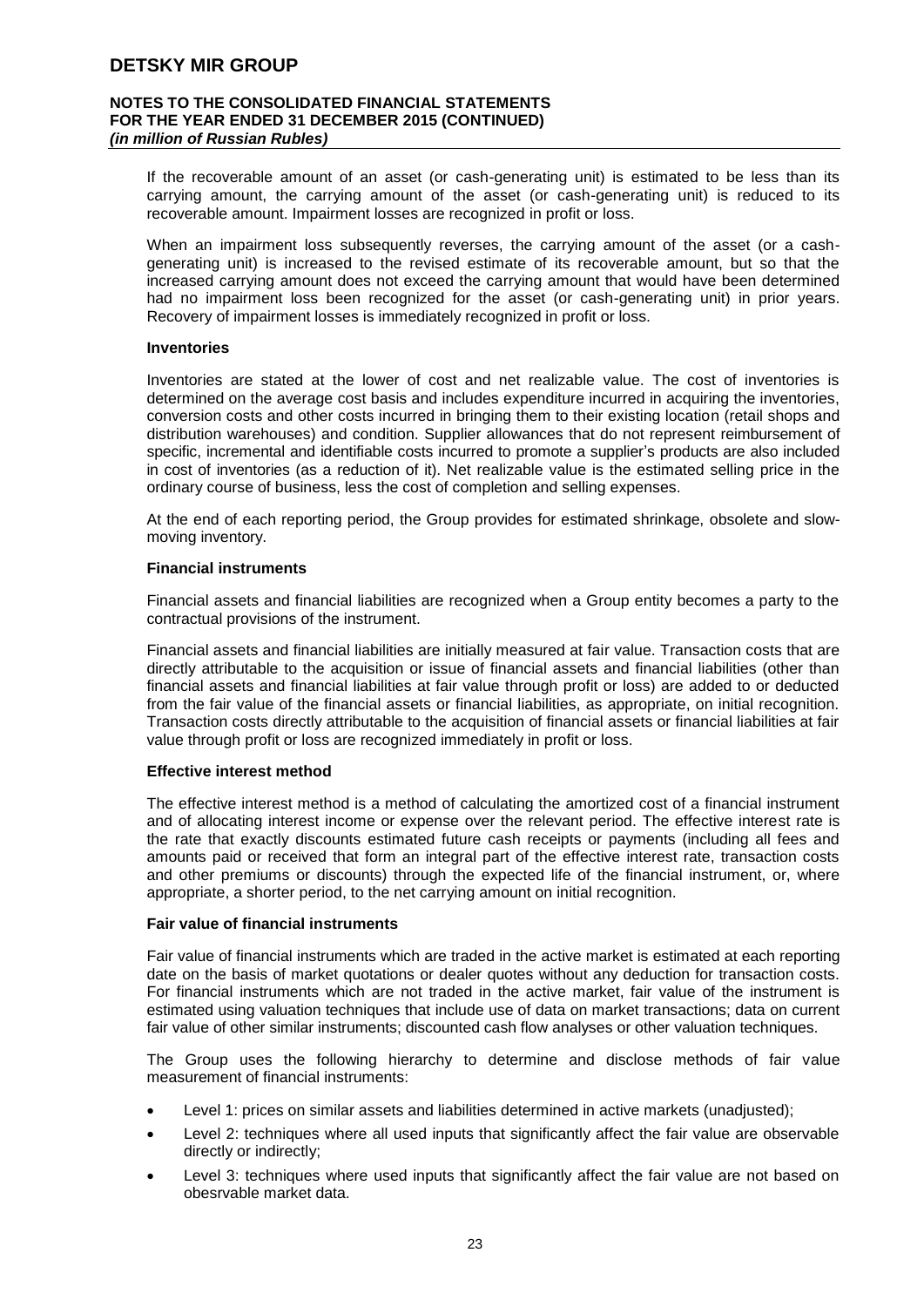#### **NOTES TO THE CONSOLIDATED FINANCIAL STATEMENTS FOR THE YEAR ENDED 31 DECEMBER 2015 (CONTINUED)** *(in million of Russian Rubles)*

#### *Financial assets*

Financial assets are classified into the following specified categories: financial assets at fair value through profit or loss, held to maturity investments, available for sale financial assets and loans and receivables.

The classification depends on the nature and purpose of the financial assets and is determined at the time of initial recognition. All regular routine purchases or sales of financial assets are recognized on a trade date basis. Regular routine purchases or sales are purchases or sales of financial assets that require delivery of assets within the time frame established by regulation or convention in the marketplace.

#### Investments held-to-maturity

Investments held-to-maturity are non-derivative financial assets with fixed or determinable payments and fixed maturity dates that the Group has the positive intent and ability to hold to maturity. Subsequent to initial recognition, held-to-maturity investments are measured at amortized cost using the effective interest method less any impairment.

#### Loans and receivables

Loans and receivables are non-derivative financial assets with fixed or determinable payments that are not quoted in an active market. Loans and receivables (including trade and other receivables) are measured at amortized cost using the effective interest method, less any impairment.

Interest income is recognized by applying the effective interest rate, except for short-term receivables when the recognition of interest would be immaterial.

#### Cash and cash equivalents

Cash and cash equivalents comprise cash balances, cash deposits and highly liquid investments with original maturities of three months or less, that are readily convertible to known amounts of cash and are subject to an insignificant risk of changes in value.

#### Impairment of financial assets

Financial assets are assessed for indicators of impairment at the end of each reporting period. Financial assets are considered to be impaired when there is objective evidence that, as a result of one or more events that occurred after the initial recognition of the financial asset, the estimated future cash flows of the investment have been affected.

Objective evidence that financial assets are impaired can include:

- Significant financial difficulty of the issuer or counterparty; or
- Breach of contract, such as default or delinquency in interest or principal payments; or
- It becoming probable that the borrower will enter bankruptcy or financial re-organization; or
- Disappearance of an active market for that financial asset because of financial difficulties.

For certain categories of financial assets, such as trade receivables, assets that are assessed not to be impaired individually are, in addition, assessed for impairment on a collective basis. Objective evidence of impairment for a portfolio of receivables could include the Group's past experience of collecting payments, an increase in the number of delayed payments as well as observable changes in economic conditions that correlate with defaults on receivables.

For financial assets carried at amortized cost, the amount of the impairment is the difference between the asset's carrying amount and the present value of estimated future cash flows, discounted at the original effective interest rate.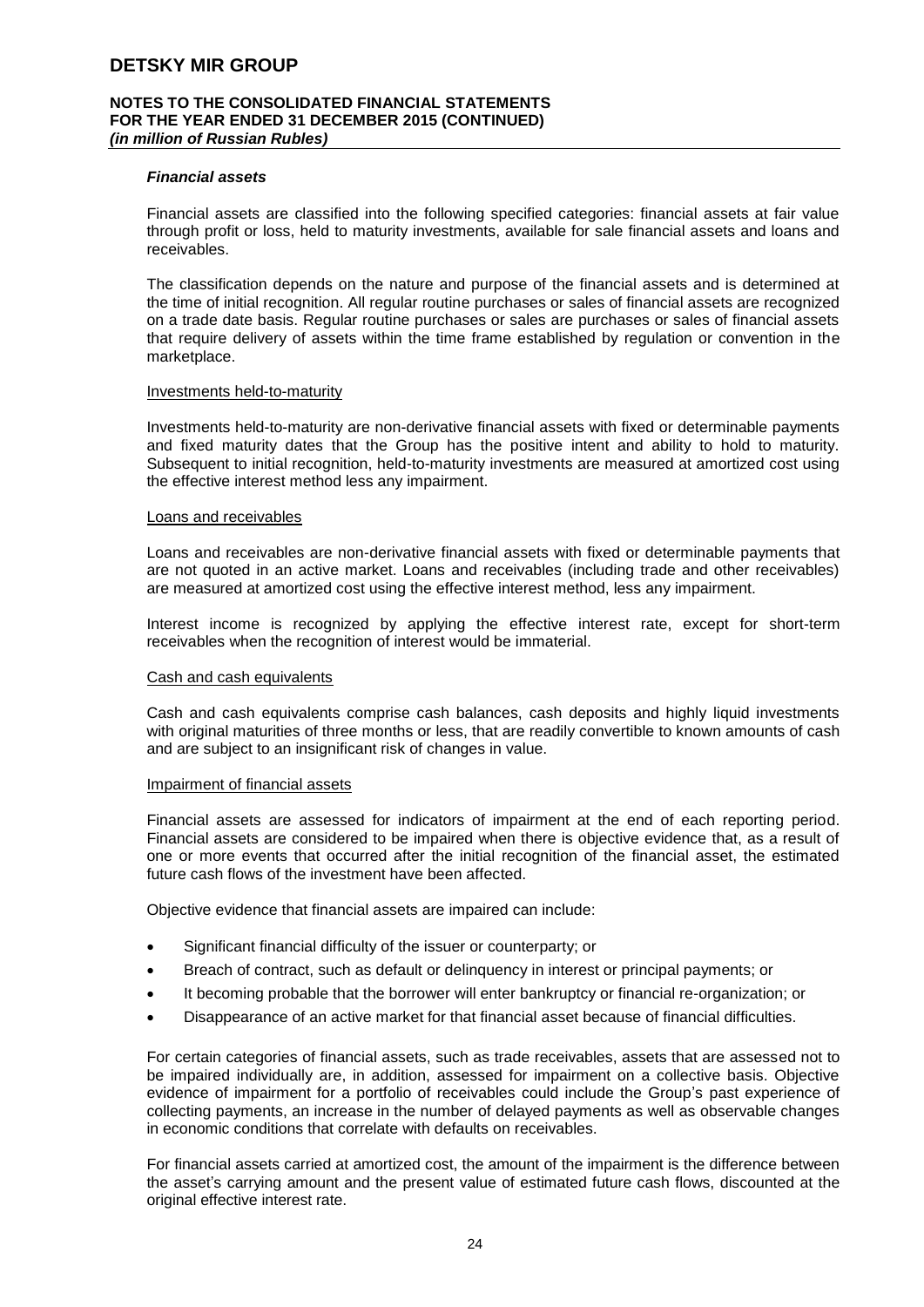#### **NOTES TO THE CONSOLIDATED FINANCIAL STATEMENTS FOR THE YEAR ENDED 31 DECEMBER 2015 (CONTINUED)** *(in million of Russian Rubles)*

For financial assets carried at cost, the amount of the impairment loss is measured as the difference between the asset's carrying amount and the present value of the estimated future cash flows discounted at the current market rate of return for a similar financial asset. Such impairment loss will not be reversed in subsequent periods.

The carrying value of the financial asset is reduced by the impairment loss directly for all financial assets with the exception of trade receivables, where the carrying amount is reduced through the use of a provision account. When a trade receivable is considered uncollectible, it is written off against the provision account. Subsequent recoveries of amounts previously written off are credited against the provision account. Changes in the carrying amount of the provision account are recognized in profit or loss.

#### Derecognition of financial assets

The Group derecognizes a financial asset only when the contractual rights to the cash flows from the asset expire; or it transfers the financial asset and substantially all the risks and rewards of ownership of the asset to another entity. If the Group neither transfers nor retains substantially all the risk and rewards of ownership and continues to control the transferred asset, the Group recognizes its retained interest in the asset and an associated liability for amounts it may have to pay. If the Group retains substantially all the risks and rewards of ownership of a transferred financial asset, the Group continues to recognize the financial asset and also recognizes a collateralized borrowing for the proceeds received.

On derecognition of a financial asset in its entirety, the difference between the asset's carrying amount and the sum of the consideration received and receivable and the cumulative gain or loss that had been recognized in other comprehensive income and accumulated in equity is recognized in profit or loss.

On derecognition of a financial asset other than in its entirety (e.g. when an entity retains an option to repurchase part of a transferred asset or retains a residual interest that does not result in the retention of substantially all the risks and rewards of ownership and the control is retained), the Group allocates the previous carrying amount of the financial asset between the part it continues to recognize under continuing involvement, and the part it no longer recognizes on the basis of the relative fair values of those parts on the date of the transfer. The difference between the carrying amount allocated to the part that is no longer recognized and the sum of the consideration received for the part no longer recognized and any cumulative gain or loss allocated to it that had been recognized in other comprehensive income is recognized in profit or loss. A cumulative gain or loss that had been recognized in other comprehensive income is allocated between the part that continues to be recognized and the part that is no longer recognized on the basis of the relative fair values of those parts.

#### *Financial liabilities*

#### Classification as debt or equity

Debt and equity instruments issued by Group entities are classified as either financial liabilities or as equity in accordance with the substance of the contractual arrangements and the definitions of a financial liability and an equity instrument.

#### Equity instrument

An equity instrument is any contract that evidences a residual interest in the assets of an entity after deducting all of its liabilities. Equity instruments issued by the Group are recognized at the proceeds received, net of direct issue costs.

Repurchase of the Group's own equity instruments is recognized and deducted directly in equity. No gain or loss is recognized in profit or loss on the purchase, sale, issue or cancellation of the Group's own equity instruments.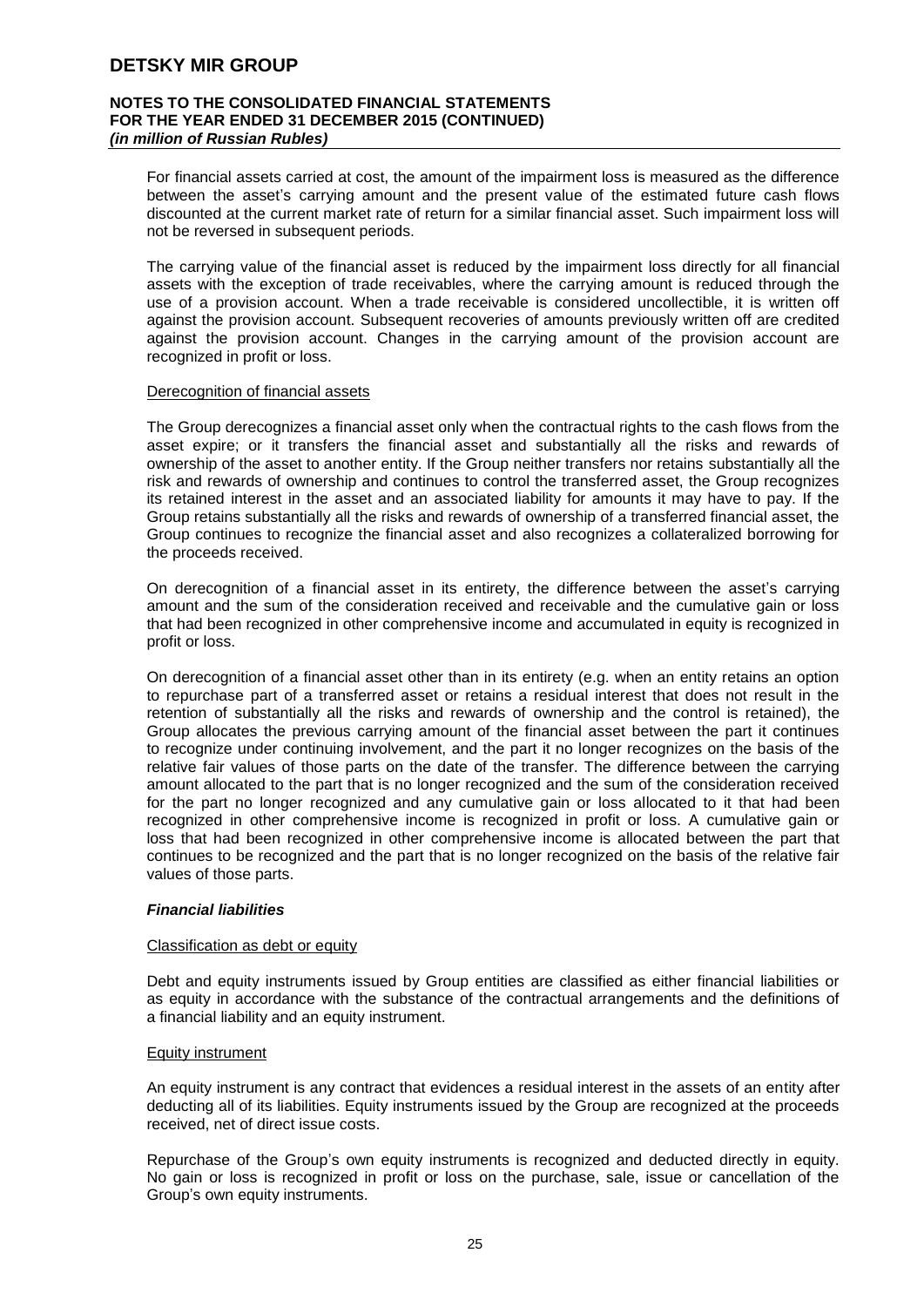#### **NOTES TO THE CONSOLIDATED FINANCIAL STATEMENTS FOR THE YEAR ENDED 31 DECEMBER 2015 (CONTINUED)** *(in million of Russian Rubles)*

#### Financial liabilities

Financial liabilities (including borrowings) are subsequently measured at amortized cost using the effective interest method.

#### Derecognition of financial liabilities

The Group derecognizes financial liabilities when, and only when, the Group's obligations are discharged, canceled or they expire. The difference between the carrying amount of the financial liability derecognized and the consideration paid and payable is recognized in profit and loss.

#### *Derivative financial instruments*

In course of its business the Group from time to time enters into derivative financial instruments to manage its exposure to foreign exchange rate risk mostly through foreign exchange forward contracts. The Group does not use hedge accounting for these derivatives. As a result, such derivative financial instruments are treated as other financial assets and liabilities at FVTPL. Gains and losses recognized for the changes in fair value of forward contracts are presented as part of finance costs or other operating expenses of the Group depending on whether its use is related to a financial item or an operating item.

The fair value of forward exchange contracts is calculated by reference to current forward exchange rates for contracts with similar maturity profiles.

#### **Provisions**

Provisions are recognized when the Group has a present obligation (legal or constructive) as a result of a past event, it is probable that the Group will be required to settle the obligation, and a reliable estimate can be made of the amount of the obligation.

The amount recognized as a provision is the best estimate of the consideration required to settle the present obligation at the end of the reporting period, taking into account the risks and uncertainties surrounding the obligation. When a provision is measured using the cash flows estimated to settle the present obligation, its carrying amount is the present value of those cash flows (when the effect of the time value of money is material).

When some or all of the economic benefits required to settle a provision are expected to be recovered from a third party, a receivable is recognized as an asset if it is virtually certain that reimbursement will be received and the amount of the receivable can be measured reliably.

#### **Cash-settled share-based payments**

In 2014-2015, certain Company's employees of managerial positions were entitled to share-based payments ("phantom" shares). The Group's liabilities related to such payments are recognized as "cash-settled share-based payments" and initially measured at the fair value of such liabilities. At the end of each reporting period until the liability is settled, and at the date of settlement, the fair value of the liability is remeasured, with any changes in fair value recognized in profit or loss for the period.

#### **Equity-settled share-based payments**

Equity-settled share-based payments are accounted for at fair value determined on the grant date. The fair value determined at the grant date is expensed on a straight-line basis over the vesting period.

#### **Dividends**

Dividends and the related taxes are recognized as a liability in the period in which they have been declared and become legally payable. Dividends can be paid out in accordance with laws of the jurisdictions in which the Group's entities are incorporated and registered.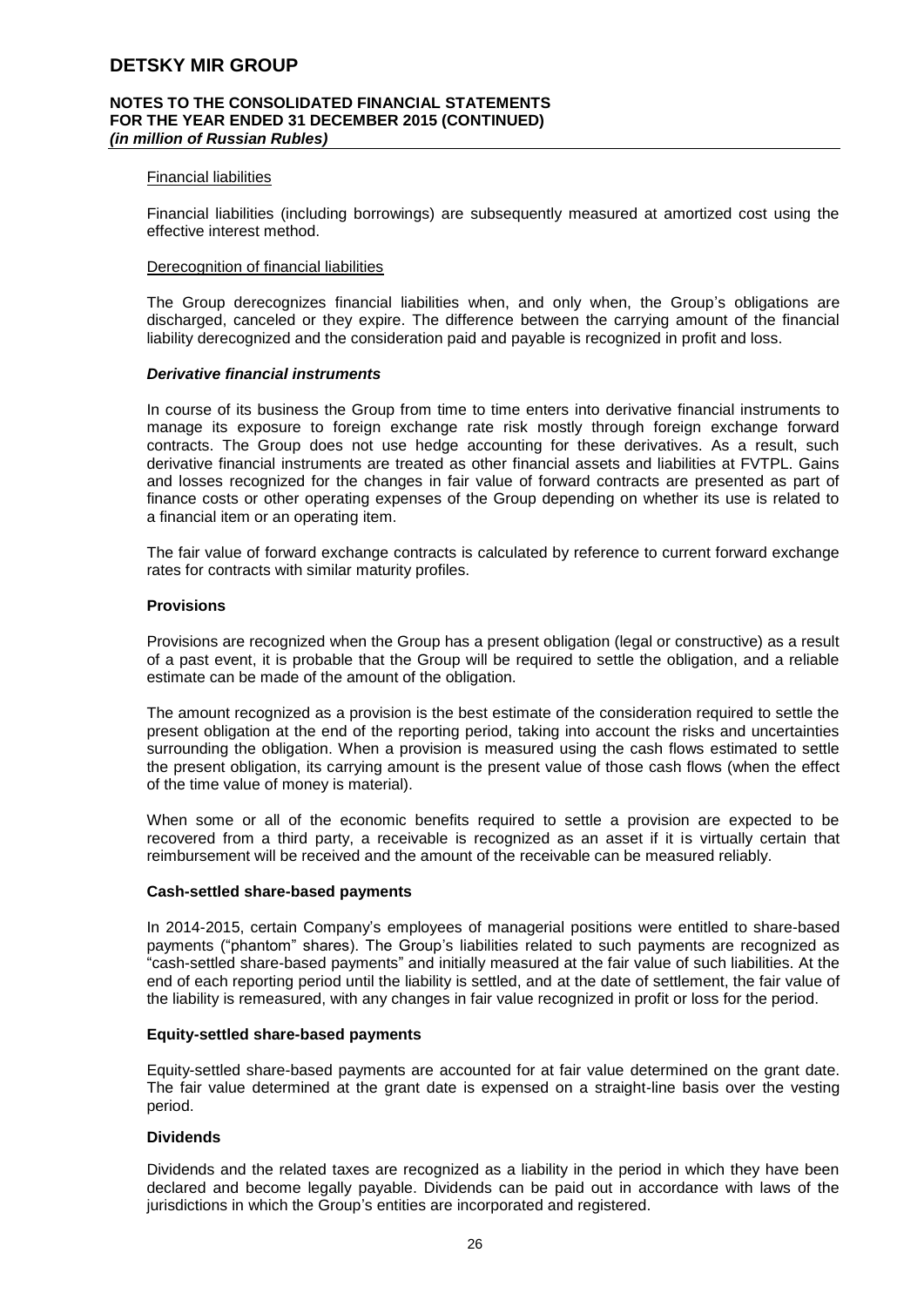#### **NOTES TO THE CONSOLIDATED FINANCIAL STATEMENTS FOR THE YEAR ENDED 31 DECEMBER 2015 (CONTINUED)** *(in million of Russian Rubles)*

#### **Treasury shares**

If the Group reacquires its own equity instruments, those instruments ("treasury shares") are recognised as a deduction to equity at cost, being the consideration paid to reacquire the shares. No gain or loss is recognised in profit or loss on the purchase, sale, issue or cancellation of the Group's own equity instruments. Such treasury shares may be acquired and held by the Company or by other subsidiaries of the Group.

#### **5. CRITICAL ACCOUNTING JUDGMENTS AND KEY SOURCES OF ESTIMATION UNCERTAINTY**

In the application of the Group's accounting policies, which are described in Note 4 "Significant Accounting Policies", management is required to make judgments, estimates and assumptions about the carrying amounts of assets and liabilities that are not readily apparent from other sources. The estimates and associated assumptions are based on historical experience and other factors that are considered to be relevant. Actual results may differ from these estimates.

The estimates and underlying assumptions are reviewed on an ongoing basis. Revisions to accounting estimates are recognized in the period in which the estimate is revised if the revision affects only that period, or in the period of the revision and future periods if the revision affects both current and future periods.

The key assumptions concerning the future and other key sources of estimation uncertainty at the reporting date, that have a significant risk of causing a material adjustment to the carrying amounts of assets and liabilities within the next financial year are discussed below.

#### **Useful economic life and residual value of property, plant and equipment**

The Group's property, plant and equipment are depreciated using the straight-line method over their estimated useful lives which are based on management's business plans and operational estimates.

Estimated useful lives of leasehold improvements is based on leases retail space contracts, as it is the intent, and experience, that these leases will be kept until the expiration of the agreed term.

Management annually reviews the appropriateness of asset's useful economic lives. The review is based on the current condition of the assets and plans to fully renovate the stores in the near future.

#### **Recoverability of loans issued**

Loans granted to related parties (Note 14) are measured at amortized cost. On each reporting date, the management of the Group reviews them to identify indicators of chances for not being repaid to the Group in cash. If such indicators are identified, an amount of impairment is determined and charged directly to equity as a distribution to Company's shareholders. The Group's management believes that the loans granted to related parties included in the consolidated statement of financial position in the amount of RUB 5,806,809 thousand are fully recoverable, which is supported by repayment of a significant part of this amount after the reporting date (Note 29).

#### **Taxation**

The Group is subject to income taxes and other taxes. Significant judgment is required in determining the provision for income tax and other taxes as there are a number of transactions and calculations for which the ultimate tax determination is uncertain. The Group recognizes liabilities for anticipated tax audit issues based on estimates of whether additional taxes will be due. Where the final tax outcome of various matters is different from the amounts that were recorded, such difference will impact the amounts of current and deferred income tax in the period in which such determination is made.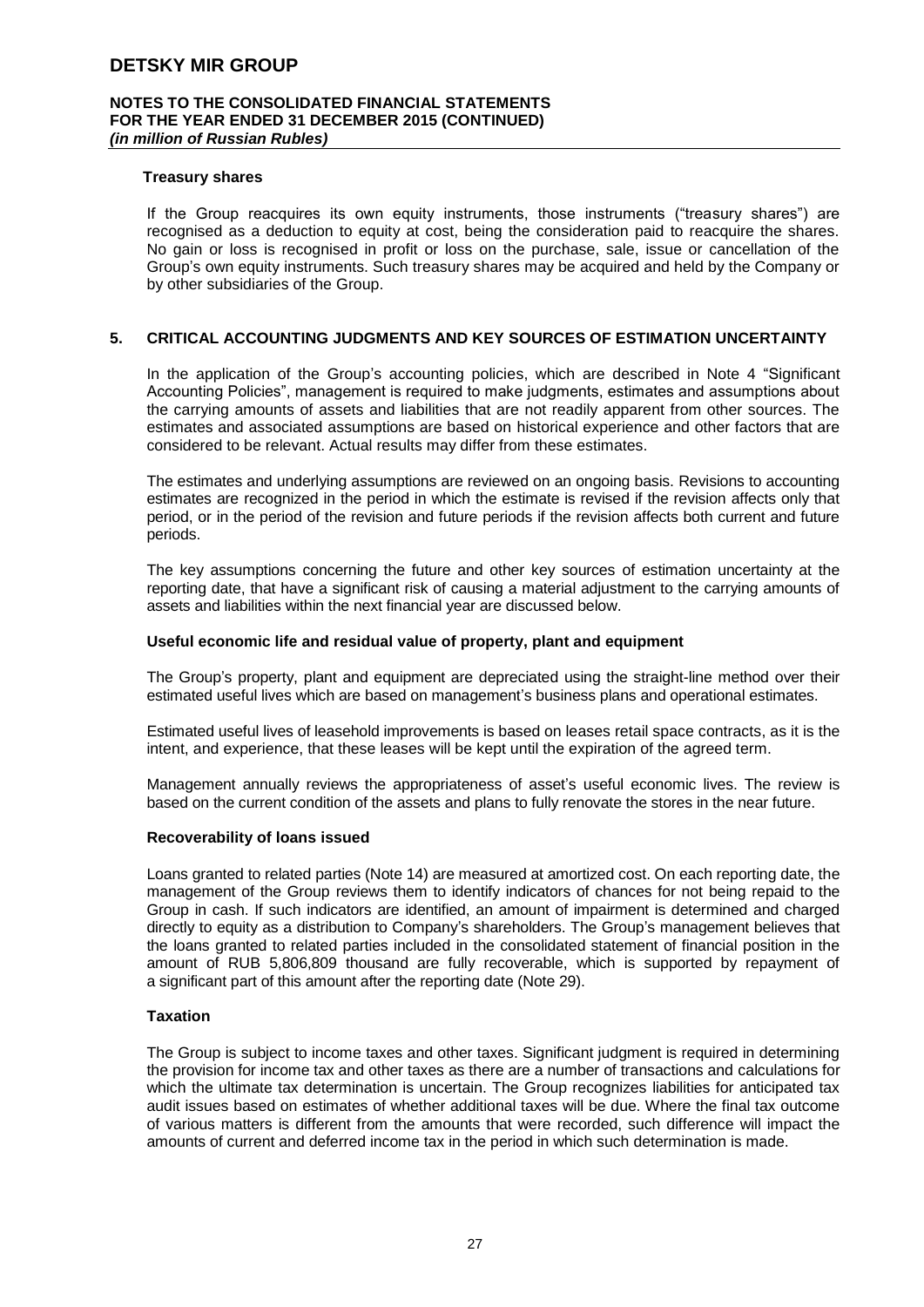#### **NOTES TO THE CONSOLIDATED FINANCIAL STATEMENTS FOR THE YEAR ENDED 31 DECEMBER 2015 (CONTINUED)** *(in million of Russian Rubles)*

#### **Supplier bonuses**

The Group receives various types of bonuses from suppliers in the form of cash payments or allowances for various programs, primarily volume incentives and reimbursements for specific programs such as markdowns, margin protection and advertising. Management has concluded that substantially all payments from suppliers are accounted for as a reduction of inventory purchases and recognized in the consolidated statement of profit or loss and other comprehensive income when the related inventory is sold.

#### **Measuring inventories**

Management reviews the inventory balances to determine if inventories can be sold at amounts greater than or equal to their carrying amounts plus costs to sell. This review includes identification of slow moving inventories, obsolete inventories and partially or fully damaged inventories. The identification process includes historical performance of the inventory, current operational plans for the inventory as well as industry and customer specific trends. Damaged stock is either provided for or written off depending on the extent of damage. Management makes an allowance for any items considered to be obsolete. The allowance represents the difference between the cost of inventory and its estimated net realizable value.

If actual results differ from management's expectations with respect to the selling of inventories at amounts equal to or less than their carrying amounts, management would be required to adjust the carrying amount of inventories.

During the period between inventory counts or cycle counts in stores, the Group estimates losses related to shrinkage that may have been identified in each store if a stock count was carried out on the reporting date, on a store-by-store basis. The estimation as of reporting date is based on the average historical actual shrinkage results, net of surpluses, in stores of the Group.

#### **Revenue attributed to loyalty program "YO-YO"**

The Group accounts for customer loyalty points as a separate component of the sale transaction in which they are granted. A portion of a fair value of the consideration received from customers is allocated to the award points and deferred, and is recognized then as a revenue over the period that the award credits are redeemed. Therefore, management has to make assumptions about expected redemption rates, which may be based on prior periods' statistics. These assumptions are connected with significant uncertainty at each reporting date, as far as issued points are expired through the passage of time in the future.

#### **6. FIRST TIME ADOPTION OF IFRS**

The consolidated financial statements of the Group have been prepared in accordance with *IFRS 1 First time adoption of International Financial Reporting Standards ("IFRS 1")*, as a part of the Group's conversion to IFRS. The term "International Financial Reporting Standards" includes standards and interpretations approved by the International Accounting Standards Board, including International Accounting Standards ("IAS") and interpretations issued by the International Financial Reporting Interpretations Committee ("IFRIC") which replaced the Standing Interpretations Committee.

Until 2014 (inclusively) the Group prepared its annual consolidated financial statements in compliance with accounting principles generally accepted in the United States of America ("US GAAP"), which may differ from IFRS. Hence, adjustments necessary for preparing the consolidated financial statements in compliance with IFRS have been made to the financial statements of the Group.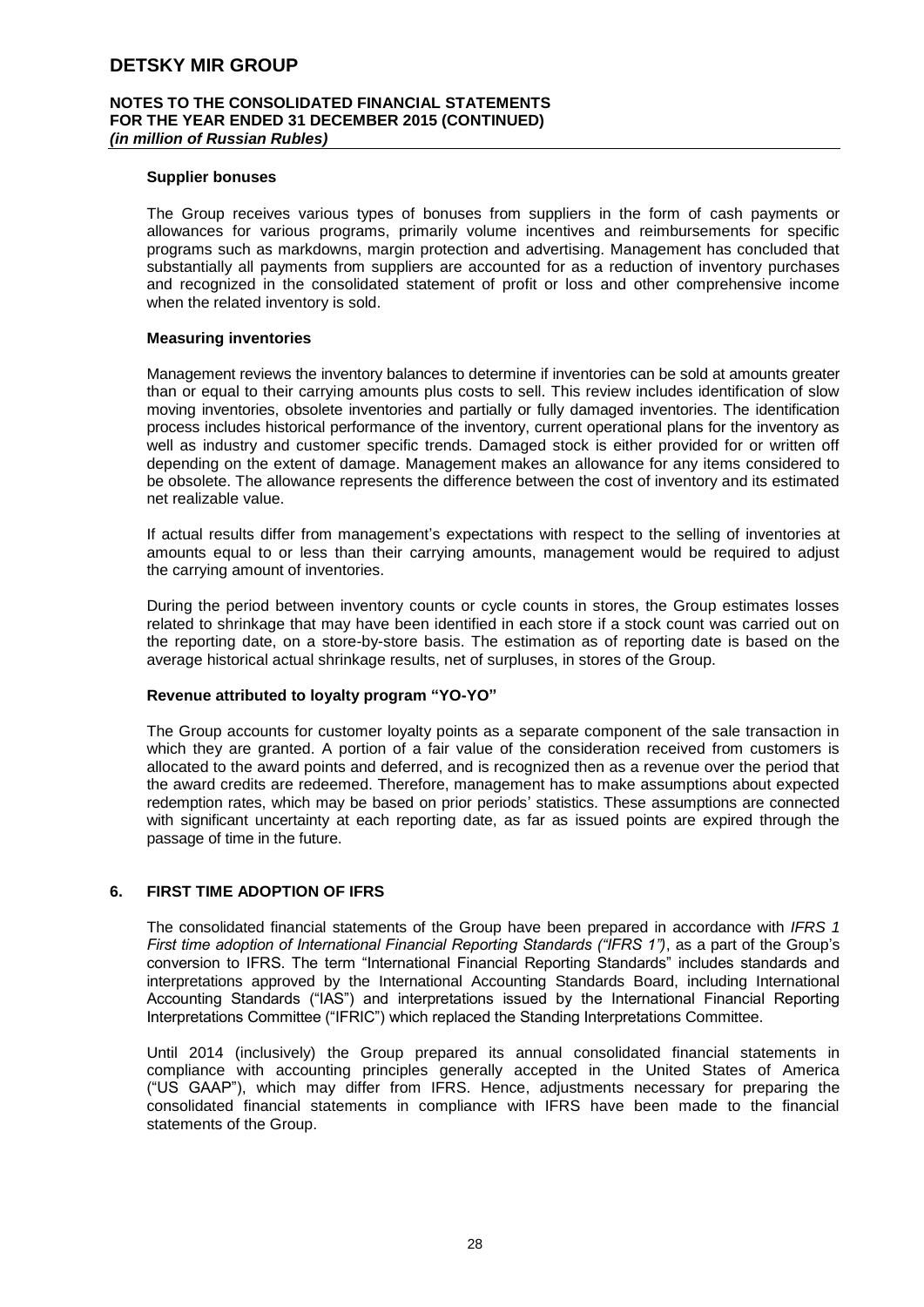#### **NOTES TO THE CONSOLIDATED FINANCIAL STATEMENTS FOR THE YEAR ENDED 31 DECEMBER 2015 (CONTINUED)** *(in million of Russian Rubles)*

The Group applied IFRS 1 in the preparation of its consolidated statement of financial position as at 1 January 2014, the Group's transition date to IFRS with the following exemption to its opening balance sheet:

- IFRS 1 indicates that a first-time adopter may elect not to apply IFRS 3 (2008), Business Combinations, retrospectively to business combinations that occurred before the date of transition to IFRS. The Group has applied this exemption as part of the transition to IFRS and as a result has not restated business combinations that occurred prior to the date of transition thereby retaining the amounts recognised under U.S. GAAP.
- In accordance with IFRS 1, if a company elects to apply IFRS 3 (2008), Business Combinations, retrospectively, IAS 27, Consolidated and Separate Financial Statements, must also be applied retrospectively. As the Company elected to apply IFRS 3 (2008) effective 1 January 2014 prospectively through the use of the Business Combinations exemption under IFRS 1, the Group has also applied IAS 27 for the same period. This exemption also applies to past acquisitions of investments in associate.

IFRS 1 requires the Group to disclose reconciliations of its equity reported in accordance with US GAAP to its equity in accordance with IFRS at the date of transition to IFRS and at the end of the latest period presented in the entity's most recent annual financial statements in accordance with US GAAP as well as reconciliation of its total comprehensive income in accordance with IFRS for the latest period in the Group's most recent annual financial statements with total comprehensive income in accordance with US GAAP for the same period. The Group has decided not to present these reconciliations in these consolidated financial statements because transition to IFRS has impacted neither equity at the respective dates nor total comprehensive income for the respective period.

#### **7. REVENUE**

|                                               | 2015       | 2014       |
|-----------------------------------------------|------------|------------|
| Retail, excluding luxury and the online store | 59,446,805 | 44,405,304 |
| Online store                                  | 968.807    | 442.569    |
| Luxury retail                                 | 107,794    | 587,787    |
| Other                                         | 20,867     | 10.419     |
| Total                                         | 60,544,273 | 45,446,079 |

Revenue for sales of goods ordered via the Internet and picked up at Group's retail shops is included in retail revenue.

Revenue from ELC-branded stores, shown within retail revenue, for the years ended 31 December 2015 and 2014 amounted to RUB 934,306 thousand and RUB 812,815 thousand, respectively.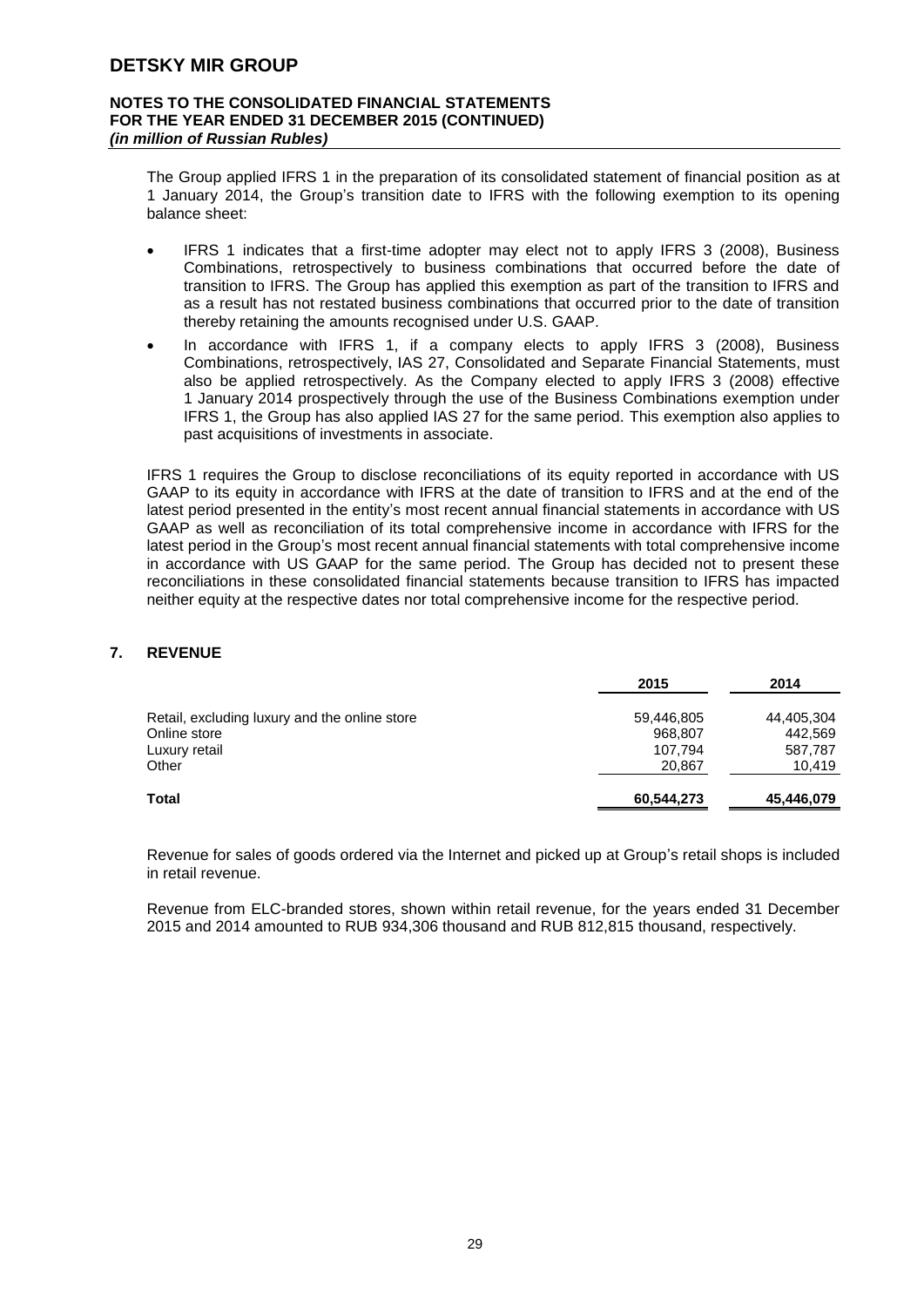#### **NOTES TO THE CONSOLIDATED FINANCIAL STATEMENTS FOR THE YEAR ENDED 31 DECEMBER 2015 (CONTINUED)** *(in million of Russian Rubles)*

#### **8. SELLING, GENERAL AND ADMINISTRATIVE EXPENSES**

|                                                                         | 2015       | 2014       |
|-------------------------------------------------------------------------|------------|------------|
| Rent and utility                                                        | 7,073,117  | 5,798,620  |
| Payroll                                                                 | 6,808,576  | 5,216,991  |
| Advertising and marketing expenses                                      | 1,090,709  | 781,861    |
| Depreciation and amortisation                                           | 954,055    | 739,693    |
| <b>Banking services</b>                                                 | 457,316    | 303,133    |
| Repair and maintenance                                                  | 287,336    | 256,589    |
| <b>Promotional materials</b>                                            | 228,585    | 180,393    |
| Security expenses                                                       | 227,914    | 226,362    |
| Support of software                                                     | 121,600    | 90,138     |
| Communication expense                                                   | 89,399     | 73,512     |
| Taxes (other than income tax)                                           | 83,157     | 47,317     |
| Travel expenses                                                         | 72,889     | 57,682     |
| Stationary and other materials                                          | 53,081     | 16,600     |
| Consulting services                                                     | 45,922     | 66,038     |
| Bad debts written off and change in allowance for doubtful debts        | (26,291)   | 50,953     |
| (Income)/losses from fines for cancellation of orders from luxury goods |            |            |
| suppliers*                                                              | (92, 579)  | 119,594    |
| Other                                                                   | 250,146    | 236,791    |
| Total                                                                   | 17,724,932 | 14,262,267 |

\* Income included in this line is connected with partial release of provisions for fines booked in 2014.

# **9. FINANCE INCOME AND EXPENSES**

#### **Finance income**

|                                                    | 2015    | 2014   |
|----------------------------------------------------|---------|--------|
| Interest income on bank deposits                   | 94.220  | 54.491 |
| Interest income on loans issued to related parties | 628.927 | 1,297  |
| Total                                              | 723.147 | 55,788 |
|                                                    |         |        |

#### **Finance expenses**

| 2015      | 2014    |
|-----------|---------|
| 39,099    | 97.750  |
| 2,013,622 | 819,975 |
| 2,052,721 | 917,725 |
|           |         |

#### **10. INCOME TAXES**

#### **10.1. Income tax recognized in profit or loss**

|                                                       | 31 December<br>2015 | 31 December<br>2014 |
|-------------------------------------------------------|---------------------|---------------------|
| <b>Current tax</b>                                    |                     |                     |
| In respect of the current year                        | (1,044,279)         | (967, 321)          |
| In respect of prior years                             | 53.182              | 15.529              |
| <b>Others</b>                                         | (2,220)             |                     |
|                                                       | (993,317)           | (951,792)           |
| Deferred tax                                          |                     |                     |
| In respect of the current year                        | 415,480             | 268,048             |
|                                                       | 415.480             | 268,048             |
| Total income tax expense recognized in profit or loss | (577.837)           | (683,744)           |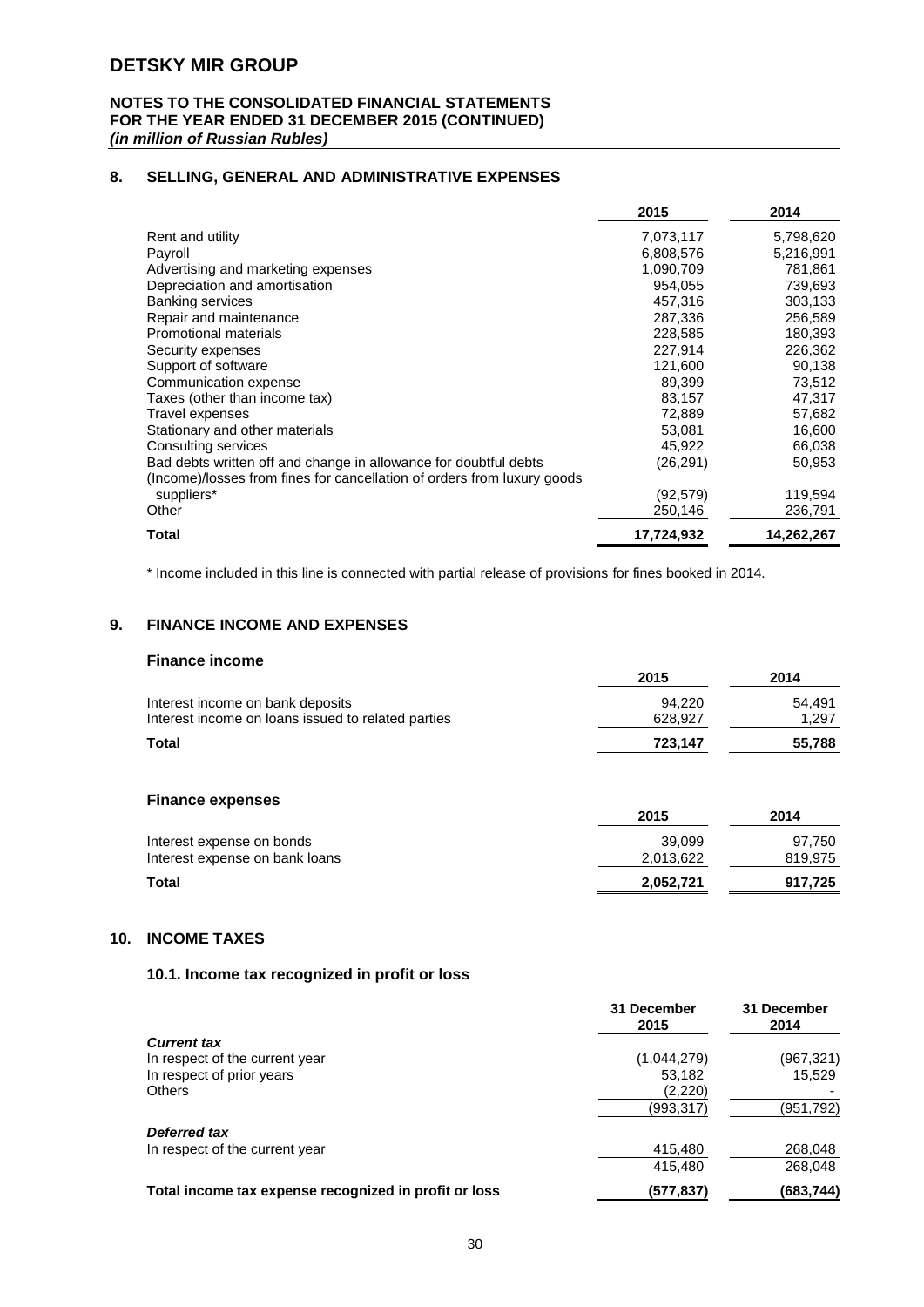#### **NOTES TO THE CONSOLIDATED FINANCIAL STATEMENTS FOR THE YEAR ENDED 31 DECEMBER 2015 (CONTINUED)** *(in million of Russian Rubles)*

Below is a reconciliation of income tax calculated using the income tax rate effective in the Russian Federation where the Group has its main operating entities to the actual income tax expense recorded in the consolidated statement of profit or loss and other comprehensive income:

|                                                                     | 2015      | 2014      |
|---------------------------------------------------------------------|-----------|-----------|
| Profit before tax                                                   | 1,553,603 | 2,726,544 |
| Income tax expense calculated at 20% (2014: 20%)                    | 310,721   | 545,309   |
| Non-deductible inventory losses                                     | 172,568   | 128,666   |
| Loss from goodwill impairment not deductible for tax purposes       | 72.516    |           |
| Other non-deductible expenses, net                                  | 33,022    | 31,190    |
| Deferred tax assets not recognized in respect of current period tax |           |           |
| losses                                                              | 42.629    |           |
| Other charges not deductible for tax purposes                       | 2.220     |           |
| Prior period income tax adjustment                                  | (53, 182) | (15, 529) |
| Effect of rates different from Russian statutory rate               | (2,657)   | (5,892)   |
| Income tax expense recognized in profit or loss                     | 577,837   | 683,744   |

#### **10.2. Deferred tax balances**

Deferred tax assets and liabilities of the Group comprise differences resulting from differences between the tax and accounting bases for the following assets and liabilities:

| 2015                                            | Opening<br>balance | Recognized in<br>profit or loss | <b>Closing balance</b> |
|-------------------------------------------------|--------------------|---------------------------------|------------------------|
| Deferred tax lassets<br>in relation to:         |                    |                                 |                        |
| Inventories                                     | 1,814,180          | 1,451,969                       | 3,266,149              |
| Accrued expenses and other deductible temporary |                    |                                 |                        |
| differences                                     | 1,220,020          | 761,842                         | 1,981,862              |
| Deferred revenue                                | 347,015            | (69, 279)                       | 277,736                |
| Losses carried forward                          | 162,505            | 63,996                          | 226,501                |
| Less: valuation allowance                       | (9, 365)           | 9,365                           |                        |
| <b>Total temporary differences</b>              | 3,534,355          | 2,217,893                       | 5,752,248              |
| Deferred tax assets                             | 706,871            | 443,579                         | 1,150,450              |
| <b>Deferred tax liabilities:</b>                |                    |                                 |                        |
| Property, plant and equipment                   | (52, 850)          | (262,617)                       | (315, 467)             |
| Other taxable temporary differences             | (122,120)          | 122,120                         |                        |
| <b>Total temporary differences</b>              | (174,970)          | (140, 497)                      | (315,467)              |
| <b>Deferred tax liabilities</b>                 | (34,994)           | (28,099)                        | (63,093)               |
| Net deferred tax assets                         | 671,877            | 415,480                         | 1,087,357              |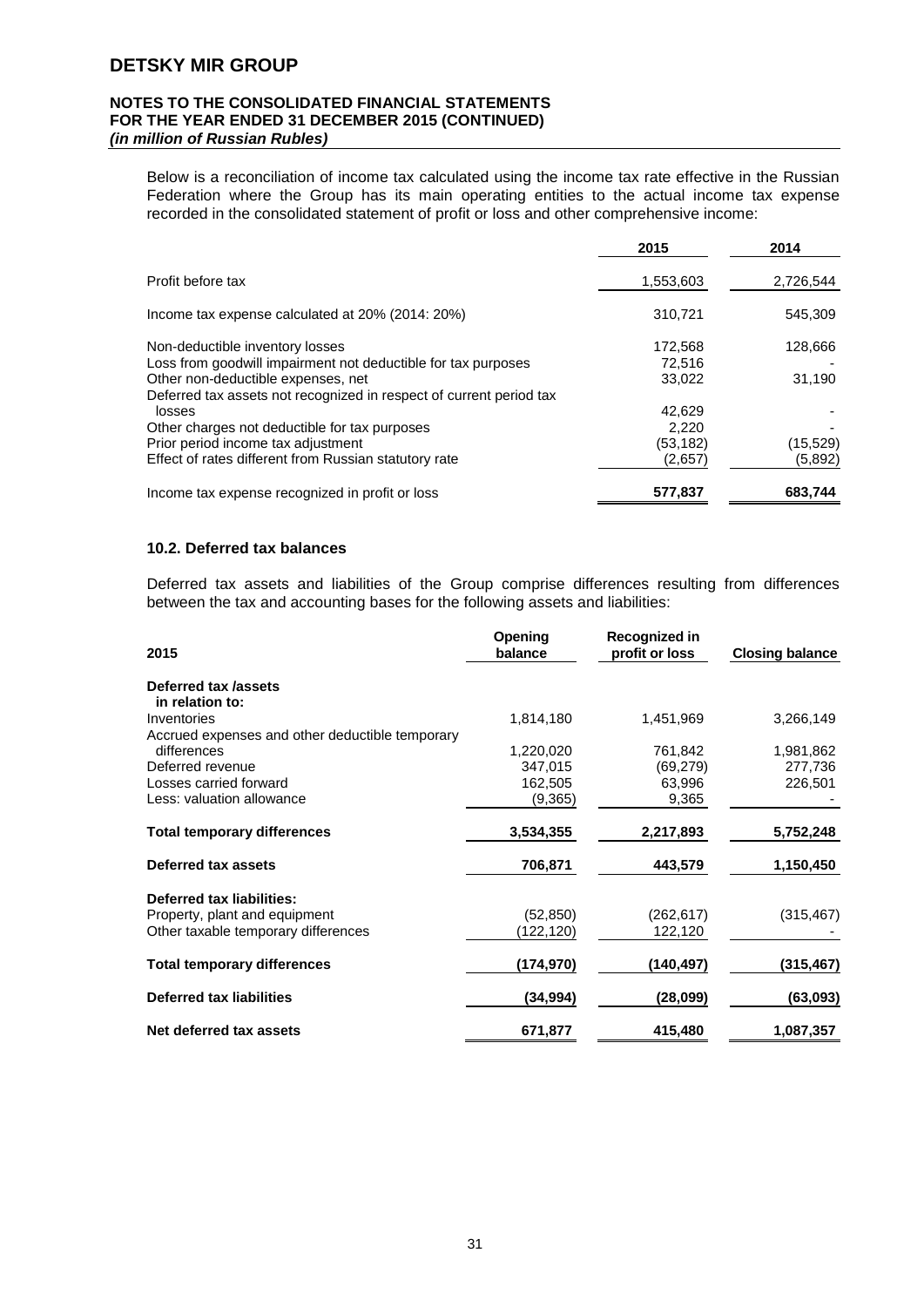#### **NOTES TO THE CONSOLIDATED FINANCIAL STATEMENTS FOR THE YEAR ENDED 31 DECEMBER 2015 (CONTINUED)** *(in million of Russian Rubles)*

| 2014                                                          | <b>Opening</b><br>balance | Recognized in<br>profit or loss | <b>Disposals</b><br>resulting from<br>reorganization<br>(Note 1) | <b>Closing balance</b> |
|---------------------------------------------------------------|---------------------------|---------------------------------|------------------------------------------------------------------|------------------------|
| Deferred tax lassets                                          |                           |                                 |                                                                  |                        |
| in relation to:                                               |                           |                                 |                                                                  |                        |
| Inventories                                                   | 964.365                   | 849.815                         |                                                                  | 1,814,180              |
| Accrued expenses and other                                    |                           |                                 |                                                                  |                        |
| deductible temporary differences                              | 1,181,715                 | 38,305                          |                                                                  | 1,220,020              |
| Deferred revenue                                              | 353.805                   | (6,790)                         |                                                                  | 347.015                |
| Losses carried forward                                        | 514.500                   | 166,757                         | (518, 752)                                                       | 162,505                |
| Less: valuation allowance                                     | (33, 270)                 | 23,905                          |                                                                  | (9, 365)               |
| <b>Total temporary differences</b>                            | 2,981,115                 | 1,071,992                       | (518,752)                                                        | 3,534,355              |
| Deferred tax assets                                           | 596,223                   | 214,398                         | (103, 750)                                                       | 706,871                |
| Deferred tax liabilities:                                     |                           |                                 |                                                                  |                        |
| Property, plant and equipment<br>Accrued supplier bonuses and | (129, 445)                | 76,595                          |                                                                  | (52, 850)              |
| marketing compensations                                       | (263, 305)                | 263,305                         |                                                                  |                        |
| Other taxable temporary differences                           | (50, 470)                 | (71, 650)                       |                                                                  | (122, 120)             |
| <b>Total temporary differences</b>                            | (443, 220)                | 268,250                         |                                                                  | (174, 970)             |
| <b>Deferred tax liabilities</b>                               | (88, 644)                 | 53,650                          |                                                                  | (34, 994)              |
| Net deferred tax assets                                       | 507,579                   | 268,048                         | (103, 750)                                                       | 671,877                |

As at 31 December 2015 there were no taxable temporary differences related to investments in subsidiaries for which deferred tax liabilities might have been recognized if the Group had not been in a position to control the timing of the reversal of these temporary differences (31 December 2014 and 1 January 2014: nil).

#### **11. PROPERTY, PLANT AND EQUIPMENT**

|                                                                   | <b>Buildings and</b><br>leashold<br><i>improvements</i> | Trade<br>equipment                        | Office and<br>warehouse<br>equipment<br>and other<br>fixed assets | <b>Construction</b><br>in-progress               | Total                                |
|-------------------------------------------------------------------|---------------------------------------------------------|-------------------------------------------|-------------------------------------------------------------------|--------------------------------------------------|--------------------------------------|
| <b>Historical cost</b>                                            |                                                         |                                           |                                                                   |                                                  |                                      |
| At 1 January 2014<br>Additions                                    | 2,573,901<br>97.764                                     | 1,597,109<br>2.178                        | 707,289<br>6,686                                                  | 106.043<br>1,642,434                             | 4,984,342<br>1,749,062               |
| Transfers<br><b>Disposals</b>                                     | 667,479<br>(368.976)                                    | 598,463<br>(173, 719)                     | (2,514)<br>(50,854)                                               | (1,263,428)<br>(4)                               | (593, 553)                           |
| At 31 December 2014<br>Additions<br>Transfers<br><b>Disposals</b> | 2,970,168<br>22,554<br>3,373,371<br>(40, 743)           | 2,024,031<br>4.466<br>175,422<br>(28,261) | 660,607<br>8.274<br>1,277,106<br>(27, 744)                        | 485.045<br>4,558,641<br>(4,825,899)<br>(43, 186) | 6,139,851<br>4,593,935<br>(139, 934) |
| At 31 December 2015                                               | 6,325,350                                               | 2,175,658                                 | 1,918,243                                                         | 174,601                                          | 10,593,852                           |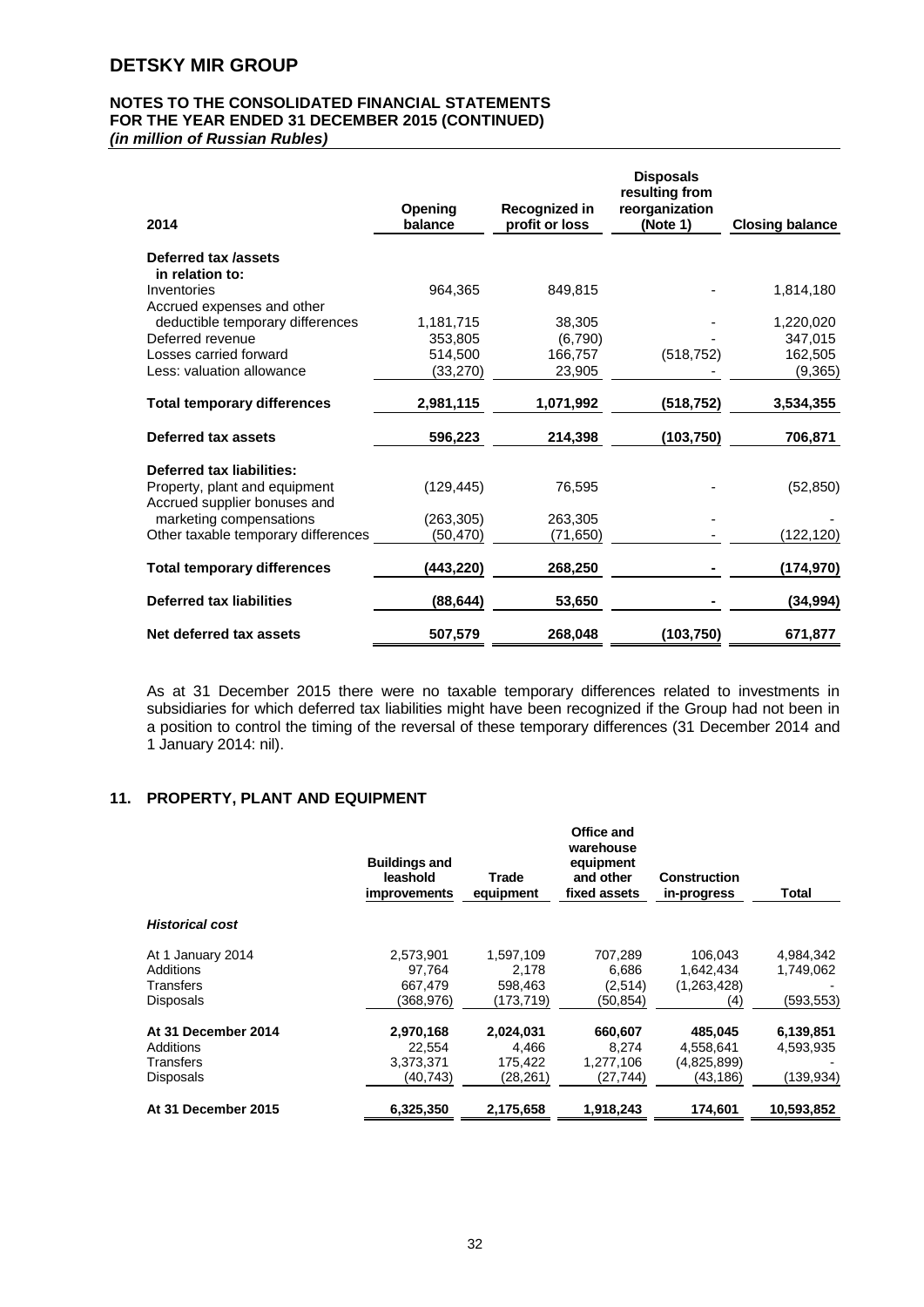#### **NOTES TO THE CONSOLIDATED FINANCIAL STATEMENTS FOR THE YEAR ENDED 31 DECEMBER 2015 (CONTINUED)** *(in million of Russian Rubles)*

|                                                                 | <b>Buildings and</b><br>leashold<br><i>improvements</i> | <b>Trade</b><br>equipment         | Office and<br>warehouse<br>equipment<br>and other<br>fixed assets | Construction<br>in-progress | <b>Total</b>                      |
|-----------------------------------------------------------------|---------------------------------------------------------|-----------------------------------|-------------------------------------------------------------------|-----------------------------|-----------------------------------|
| <b>Accumulated depreciation and</b><br><i>impairment</i>        |                                                         |                                   |                                                                   |                             |                                   |
| At 1 January 2014<br>Depreciation expense<br><b>Disposals</b>   | 1,143,216<br>294.751<br>(127,460)                       | 1,366,358<br>274,115<br>(172,140) | 234,409<br>75.906<br>(47,314)                                     |                             | 2,743,983<br>644.772<br>(346,914) |
| At 31 December 2014<br>Depreciation expense<br><b>Disposals</b> | 1,310,507<br>431,208<br>(36,871)                        | 1,468,333<br>106,620<br>(27,123)  | 263,001<br>312,202<br>(25, 239)                                   |                             | 3,041,841<br>850,030<br>(89,233)  |
| At 31 December 2015                                             | 1,704,844                                               | 1,547,830                         | 549,964                                                           |                             | 3,802,638                         |
| Carrying amount / net book value                                |                                                         |                                   |                                                                   |                             |                                   |
| Balance at 1 January 2014                                       | 1,430,685                                               | 230,751                           | 472,880                                                           | 106,043                     | 2,240,359                         |
| Balance at 31 December 2014                                     | 1,659,661                                               | 555,698                           | 397,606                                                           | 485,045                     | 3,098,010                         |
| Balance at 31 December 2015                                     | 4,620,506                                               | 627,828                           | 1,368,279                                                         | 174,601                     | 6,791,214                         |

In December 2014 the Group sold the building occupied by its luxury retail store, which on the date of disposal had a carrying amount of RUB 229,007 thousand, to a third party for cash consideration of RUB 1,440,520 thousand. In addition, the Group incurred transaction costs for the disposal of the building totalling RUB 47,761 thousand. Gain on disposal of the building of RUB 1,163,752 thousand was presented as a separate line item in the consolidated statement of operations and comprehensive income.

In 2015, the Group completed construction of a distribution center in Bekasovo, Moscow Region. The carrying value at the date of putting into operation amounted to RUB 2,648,311 thousand and was included within the "Buildings and leashold improvements" group. Also, in 2015, the Group purchased warehouse equipment with the carrying value of RUB 524,106 thousand, which were included within the "Office and warehouse equipment and other fixed assets" group.

Loss on disposal of other property, plant and equipment of RUB 30,570 thousand and RUB 28,943 thousand was recognized in other operating income and expense, net in the consolidated statements of profit or loss and other comprehensive income for the years ended 31 December 2015 and 2014, respectively.

#### **12. GOODWILL**

|                                                                                               | 31 December<br>2015      | 31 December<br>2014                 | 1 January<br>2014 |
|-----------------------------------------------------------------------------------------------|--------------------------|-------------------------------------|-------------------|
| Goodwill relating to acquisition of Kub-Market LLC<br>- cost<br>Accumulated impairment losses | 362.581<br>(362,581)     | 362.581<br>$\overline{\phantom{a}}$ | 362.581           |
| Balance at end of year                                                                        | $\overline{\phantom{0}}$ | 362.581                             | 362,581           |

As at 31 December 2015, the Group performed an impairment testing of goodwill, which resulted in recognition of impairment loss of RUB 362,581 thousand (as of 31 December 2014 no impairment was identified). Goodwill impairment as of 31 December 2015 was primarily caused by the impact of the existing economic instability and Russian Ruble exchange rate dynamics on the cash flows generated by Kub-Market LLC, and also high sensitivity of the forecast model to changes of key parameters.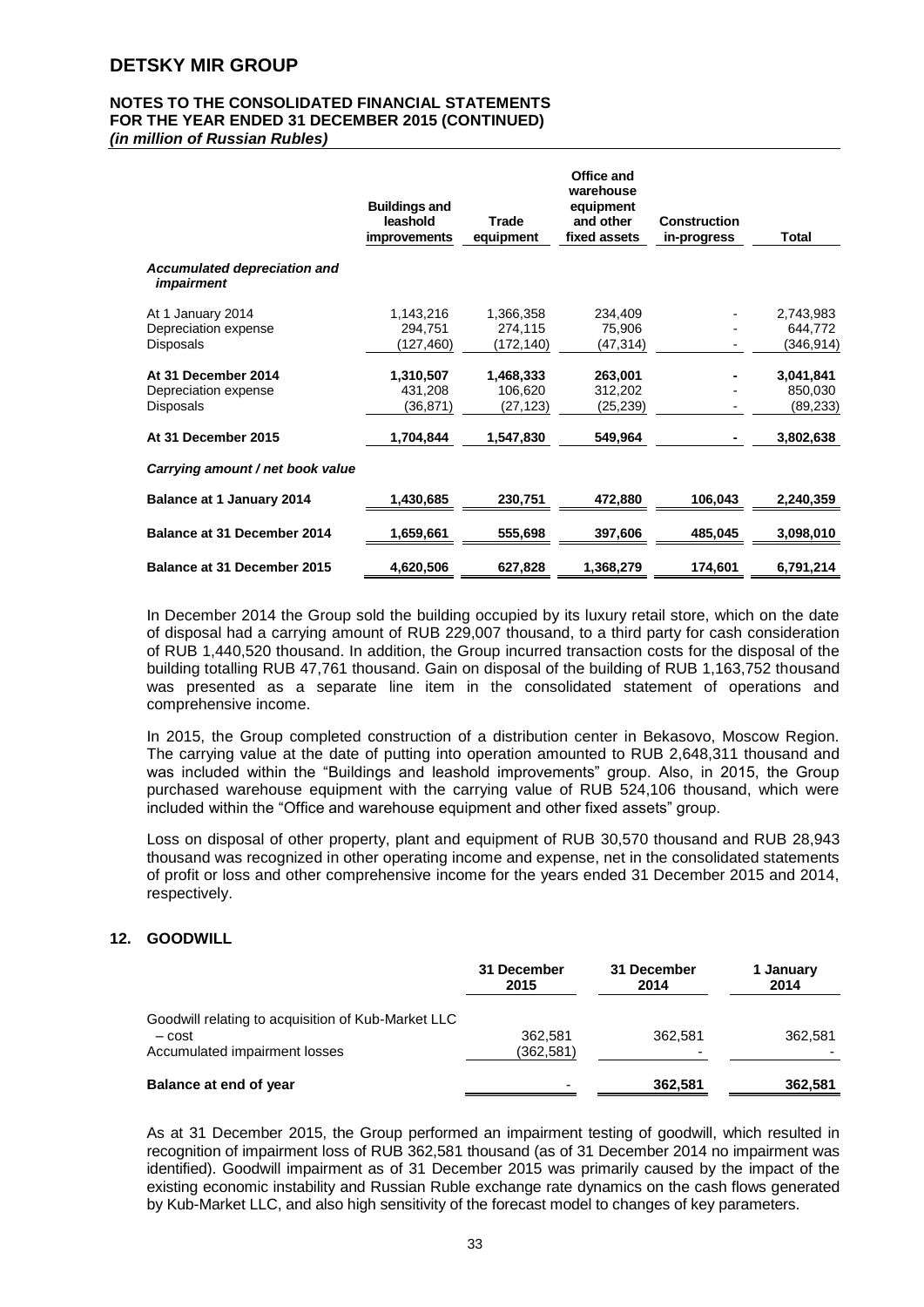#### **NOTES TO THE CONSOLIDATED FINANCIAL STATEMENTS FOR THE YEAR ENDED 31 DECEMBER 2015 (CONTINUED)** *(in million of Russian Rubles)*

#### **13. OTHER INTANGIBLE ASSETS**

|                                                          | <b>Software</b>                 | <b>Trademarks</b>      | Total                           |
|----------------------------------------------------------|---------------------------------|------------------------|---------------------------------|
| Cost                                                     |                                 |                        |                                 |
| At 1 January 2014<br>Additions<br>Disposals              | 638,612<br>497,549              | 4,484<br>29<br>(1,200) | 643,096<br>497,578<br>(1,200)   |
| At 31 December 2014<br>Additions<br>Disposals            | 1,136,161<br>757,303<br>(2,044) | 3,313<br>326           | 1,139,474<br>757,629<br>(2,044) |
| At 31 December 2015                                      | 1,891,420                       | 3,639                  | 1,895,059                       |
| <b>Accumulated amortisation</b>                          |                                 |                        |                                 |
| At 1 January 2014<br>Amortisation expense<br>Disposals   | 398,296<br>94,921<br>(14)       |                        | 398,296<br>94,921<br>(14)       |
| At 31 December 2014<br>Amortisation expense<br>Disposals | 493,203<br>104.025<br>(1,797)   |                        | 493,203<br>104,025<br>(1,797)   |
| <b>Balance at 31 December 2015</b>                       | 595,431                         |                        | 595,431                         |
| <b>Currying amount</b>                                   |                                 |                        |                                 |
| <b>Balance at 1 January 2014</b>                         | 240,316                         | 4,484                  | 244,800                         |
| Balance at 31 December 2014                              | 642,958                         | 3,313                  | 646,271                         |
| <b>Balance at 31 December 2015</b>                       | 1,295,989                       | 3,639                  | 1,299,628                       |

The increase of the carrying amount of software in 2014 and 2015 relates primarily to licenses acquired for an ERP system (SAP) and capitalised implementation costs. The Group launched SAP in 2015.

#### **14. LOANS ISSUED**

Long-term loans receivable as at 31 December 2015 and 2014 comprised the following:

|                                                                                                                                       | 2015      | 2014      |
|---------------------------------------------------------------------------------------------------------------------------------------|-----------|-----------|
| A loan granted to CJSC DM-Finance, a related party, on 3 July 2013<br>denominated in Rubles at 10.55% per annum maturing in September |           |           |
| 2020 (Note 1)                                                                                                                         | 4.553.112 | 4.543.911 |
| Accrued interest                                                                                                                      | 1,253,697 | 695,989   |
| <b>Total</b>                                                                                                                          | 5,806,809 | 5,239,900 |

Short-term loans receivable as at 31 December 2015 and 2014 comprised the following:

|                                                                                                                                                           | 2015                     | 2014      |
|-----------------------------------------------------------------------------------------------------------------------------------------------------------|--------------------------|-----------|
| A loan granted to CJSC Sistema-Telecom-Aktivy, a related party,<br>denominated in Rubles at 12% per annum maturing in December 2015 *<br>Accrued interest | -                        | 1.220.000 |
| Total                                                                                                                                                     | $\overline{\phantom{a}}$ | 1,220,000 |

\* Disposed of as part of the Detskaya Galereya "Yakimanka" LLC disposal (Note 1).

Long-term and short-term loans granted to subsidiaries of Sistema, related parties, are unsecured.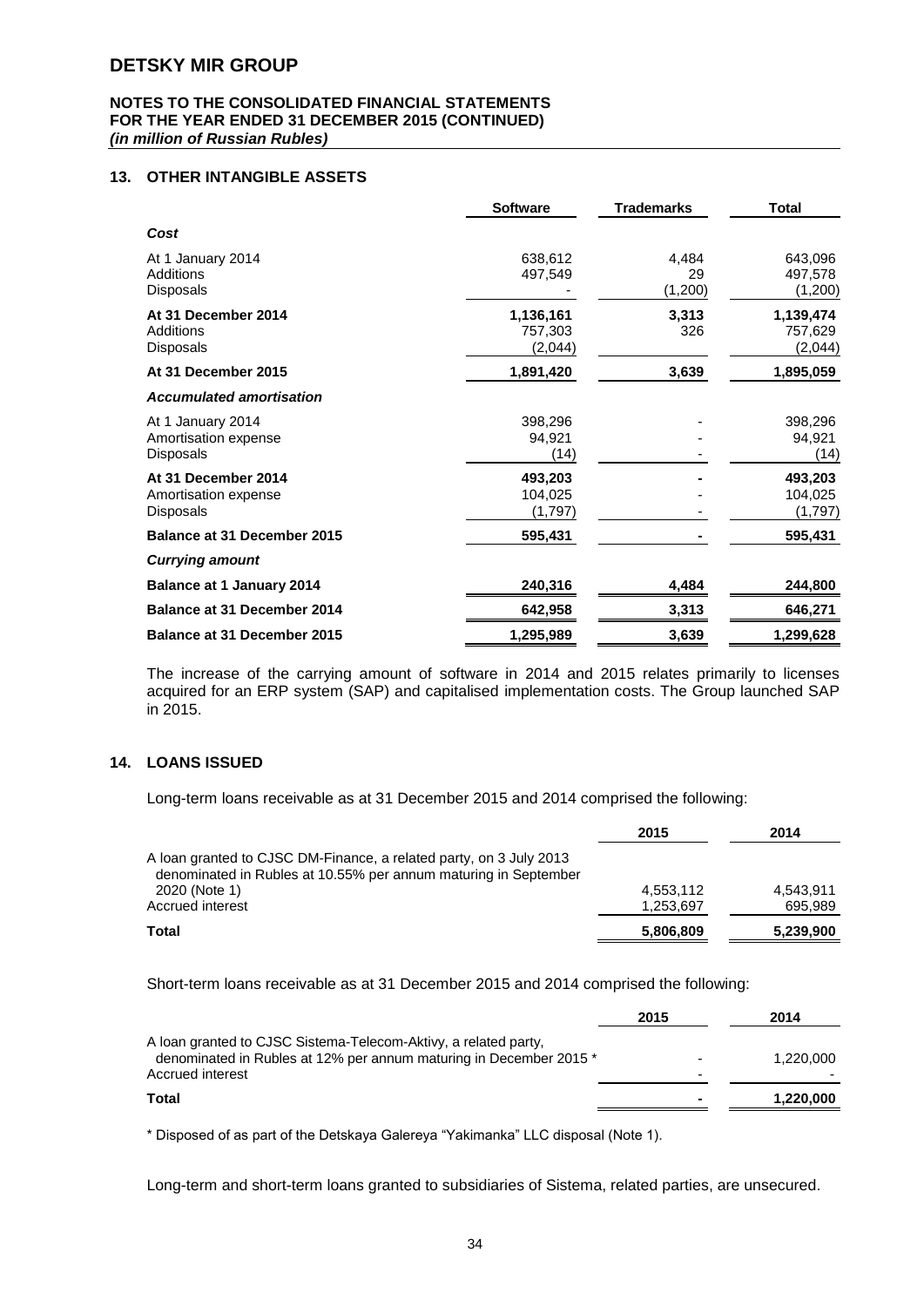#### **NOTES TO THE CONSOLIDATED FINANCIAL STATEMENTS FOR THE YEAR ENDED 31 DECEMBER 2015 (CONTINUED)** *(in million of Russian Rubles)*

The fair value of long-term loans receivable from related parties as at 31 December 2015 was RUB 4,486,617 (2014: RUB 3,264,320 thousand). The fair value of short-term loans granted to related parties as at 31 December 2015 and 2014 approximated their carrying amount.

#### **15. OTHER NON-CURRENT ASSETS**

|                                               | 31 December<br>2015 | 31 December<br>2014 | 1 January<br>2014 |
|-----------------------------------------------|---------------------|---------------------|-------------------|
| Long-term advances paid under operating lease |                     |                     |                   |
| agreements for warehouses and stores          | 243.919             | 230,848             | 189,175           |
| Other                                         | 3.528               | 71                  | 17.282            |
| Total                                         | 247,447             | 230,919             | 206,457           |

#### **16. INVENTORIES**

|                         | 31 December | 31 December | 1 January |
|-------------------------|-------------|-------------|-----------|
|                         | 2015        | 2014        | 2014      |
| Merchandise inventories | 17,274,622  | 11,086,896  | 8,550,845 |
| <b>Materials</b>        | 71,492      | 37,309      | 84,885    |
| Total                   | 17,346,114  | 11,124,205  | 8,635,730 |

Materials are represented by spare parts, packaging materials and other materials used in outlets and warehouses.

Write-offs of merchandise inventories relating to shrinkage and write-down to market in the amount of RUB 888,153 thousand and RUB 455,444 thousand for the years ended 31 December 2015 and 2014, respectively, were recorded within cost of sales in the consolidated statements of operations and comprehensive income.

As at 31 December 2015 and 2014 and 1 January 2014 no inventories were pledged.

# **17. TRADE RECEIVABLES**

|                              | 31 December | 31 December | 1 January |
|------------------------------|-------------|-------------|-----------|
|                              | 2015        | 2014        | 2014      |
| Trade receivables            | 2,710,138   | 1,331,119   | 1,457,794 |
| Allowance for doubtful debts | (244)       | (244)       | (879)     |
| Total                        | 2,709,894   | 1,330,875   | 1,456,915 |

Trade receivables are generally represented by amounts receivable from suppliers in relation to volume and other bonuses and for goods returned to suppliers.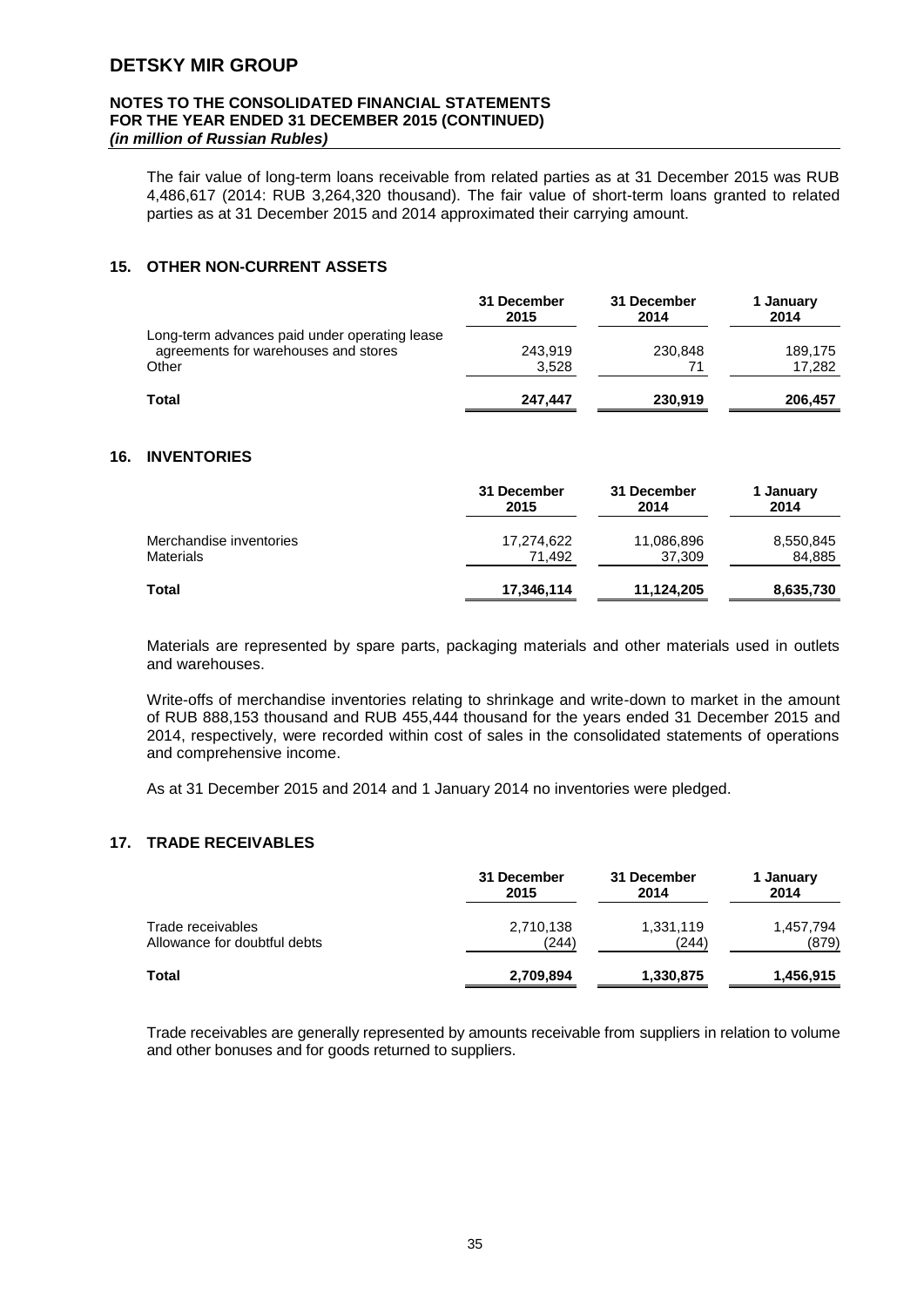#### **NOTES TO THE CONSOLIDATED FINANCIAL STATEMENTS FOR THE YEAR ENDED 31 DECEMBER 2015 (CONTINUED)** *(in million of Russian Rubles)*

#### **18. ADVANCES PAID AND OTHER RECEIVABLES**

|                                                | 31 December<br>2015 | 31 December<br>2014 | 1 January<br>2014 |
|------------------------------------------------|---------------------|---------------------|-------------------|
| Advances paid to suppliers                     | 295,899             | 252,434             | 112,968           |
| Value added tax receivable                     | 1,162,169           | 439,896             | 231,428           |
| Other advances paid                            | 196,038             | 169,482             | 109,316           |
| Other taxes receivable                         | 1,152               | 5.101               | 11,934            |
| Prepaid expenses                               | 23,705              | 19,661              | 12,462            |
| Loyalty program receivables from OJSC Sberbank |                     |                     |                   |
| of Russia                                      |                     | 1.673               | 154.446           |
| Other receivables                              | 203,613             | 309,785             | 159,620           |
| Less: allowance for doubtfull accounts         | (32, 197)           | (34,284)            | (28,159)          |
|                                                | 1,850,379           | 1,163,748           | 764.015           |

Other advances paid include prepayments on leases and customs duties. Other receivables include amounts due from Detsky Mir – Rosnichnye Aktivy, a subsidiary of JSFC Sistema, of RUB 12,010 thousand (31 December 2014: RUB 16,687 thousand; 1 January 2014: RUB 31,944 thousand).

The following is the movement in the allowance for other doubtful receivables and advances paid:

|                                                                        | 2015      | 2014      |
|------------------------------------------------------------------------|-----------|-----------|
| Balance at beginning of the year                                       | (34, 284) | (28, 159) |
| Impairment loss recognized on other receivables                        | (7,651)   | (7,694)   |
| Write-offs against allowance for doubtful receivables on advances paid |           |           |
| and other receivables                                                  | 9.588     | 1.177     |
| Reversal of impairment loss on other receivables and advances paid     | 150       | 392       |
| Balance at the end of the year                                         | (32, 197) | (34, 284) |

In determining the recoverability and quality of advances paid and other receivables, the Group considers any change in the solvency of debtors from the date of receivables origination up to the reporting date. The details about concentration of credit risk and related risk management activities are described in Note 28

#### **19. CASH AND CASH EQUIVALENTS**

|                       | 31 December<br>2015 | 31 December<br>2014 | 1 January<br>2014 |
|-----------------------|---------------------|---------------------|-------------------|
| Cash on bank accounts | 316,657             | 716,789             | 392,456           |
| Cash in transit       | 757,992             | 590,799             | 376,713           |
| Bank deposits in USD  |                     | 175,808             |                   |
| Bank deposits in RUB  | 690,000             | 56,000              |                   |
| Cash on hand          | 169,133             | 130,639             | 90,733            |
| Total                 | 1,933,782           | 1,670,035           | 859,902           |

Cash and cash equivalents as at 31 December 2015 include RUB-denominated term deposits of RUB 690,000 thousand with interest rate of 4.4% and maturity on 11 January 2016.

Cash and cash equivalents as at 31 December 2014 include a RUB-denominated term deposit of RUB 56,000 thousand with interest rate 23% and USD-denominated term deposits of 175,808 thousand with interest rates from 0.3% to 1.5% with maturity date 12 January 2015.

There were no term deposits as 1 January 2014.

Cash in transit represents cash collected from the Group's stores and not yet deposited into the Group's bank accounts at the year-end.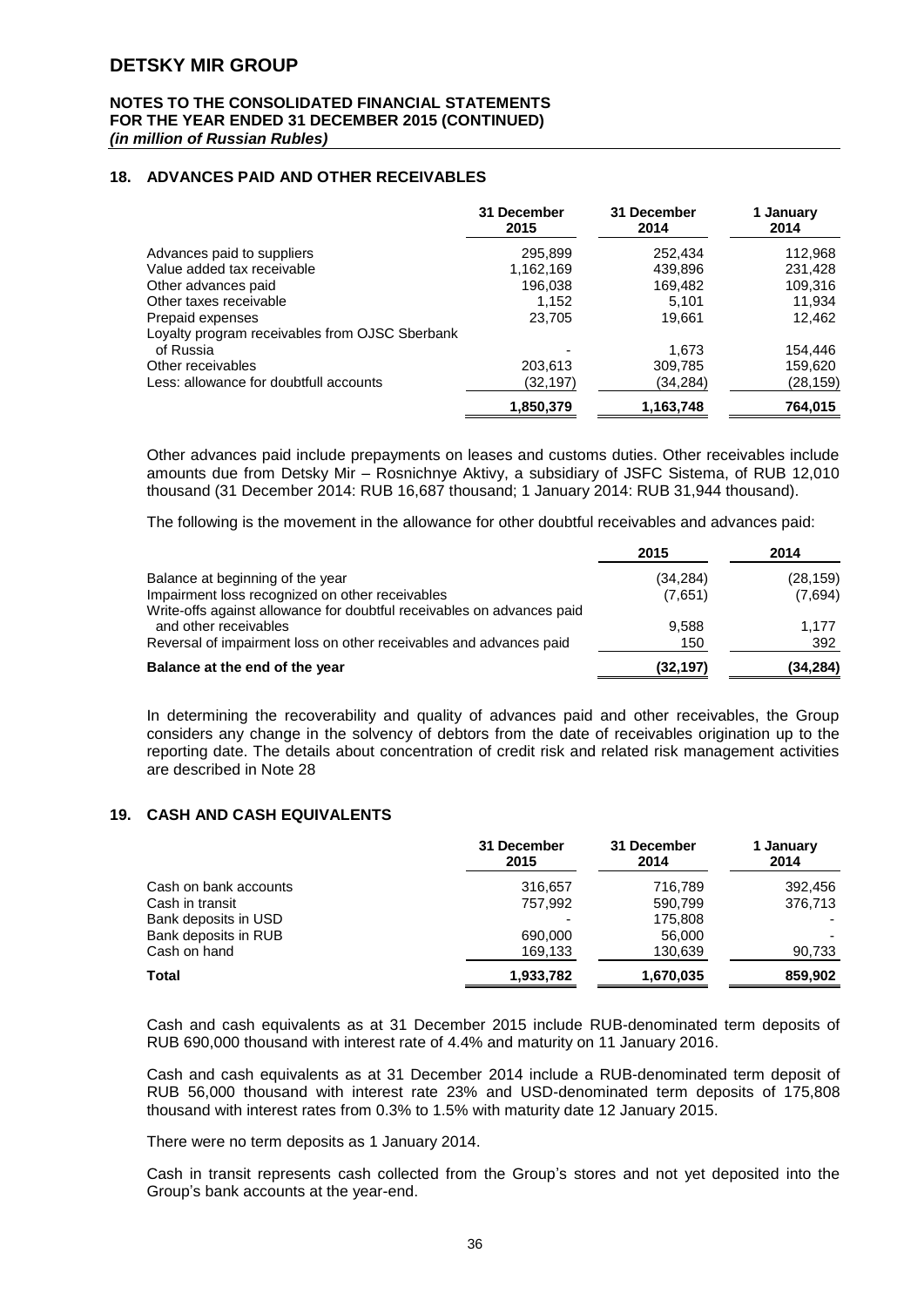#### **NOTES TO THE CONSOLIDATED FINANCIAL STATEMENTS FOR THE YEAR ENDED 31 DECEMBER 2015 (CONTINUED)** *(in million of Russian Rubles)*

#### **20. SHAREHOLDERS' EQUITY / (DIFICIT)**

All share and per share information for all periods herein retroactively reflect the Company's 250,000-for-1 stock split, which was effective on 18 February 2014.

#### **Ordinary shares**

As at 31 December 2015, 2014 and 1 January 2014 the ordinary share capital of the Company was as follows:

|                                                                            | Outstanding<br>ordinary shares | <b>Issued ordinary</b><br>shares | <b>Authorised</b><br>ordinary shares |
|----------------------------------------------------------------------------|--------------------------------|----------------------------------|--------------------------------------|
| At 1 January 2014                                                          | 554,000,000                    | 739,000,00                       | 739,000,000                          |
| Sale of treasury shares to the General Director                            | 7.984.499                      |                                  |                                      |
| Transfer of treasury shares to shareholders in<br>course of reorganization | 177,015,501                    |                                  |                                      |
| At 31 December 2014                                                        | 739,000,000                    | 739,000,000                      | 739,000,000                          |
| At 31 December 2015                                                        | 739,000,000                    | 739,000,000                      | 739,000,000                          |

All ordinary shares have a par value of RUB 0.0004 per share.

#### **Treasury shares**

In September 2013 following the approval by the Board of Directors, the Group purchased 185,000,000 issued ordinary shares of the Company from OJSC Sberbank of Russia for total cash consideration of RUB 4,542,514 thousand.

In December 2014, the Group sold 7,984,499 treasury shares to the General Director (Note 22), and the remaining treasury shares were transferred to the Group's shareholders – Sistema and subsidiaries – as part of reorganisation (Note 1).

#### **Dividends**

In accordance with the Russian legislation, earnings available for dividends are limited to retained earnings of the Company, calculated in accordance with statutory rules in local currency. On 30 June 2014, the Annual General Meeting approved dividends of RUB 846,776 thousand for 2013. On 17 November 2014, an Extraordinary General Meeting approved dividends for 2011, 2013 and 9 months of 2014 of RUB 1,628,757 thousand. Dividends attributable to treasury shares of RUB 619,721 thousand were fully eliminated when preparing these consolidated financial statements.

On 2 July 2015, the Annual General Meeting approved dividends of RUB 839,060 thousand for 2014. On 4 December 2015, an Extraordinary General Meeting approved dividends for 9 months of 2015 of RUB 2,133,567 thousand.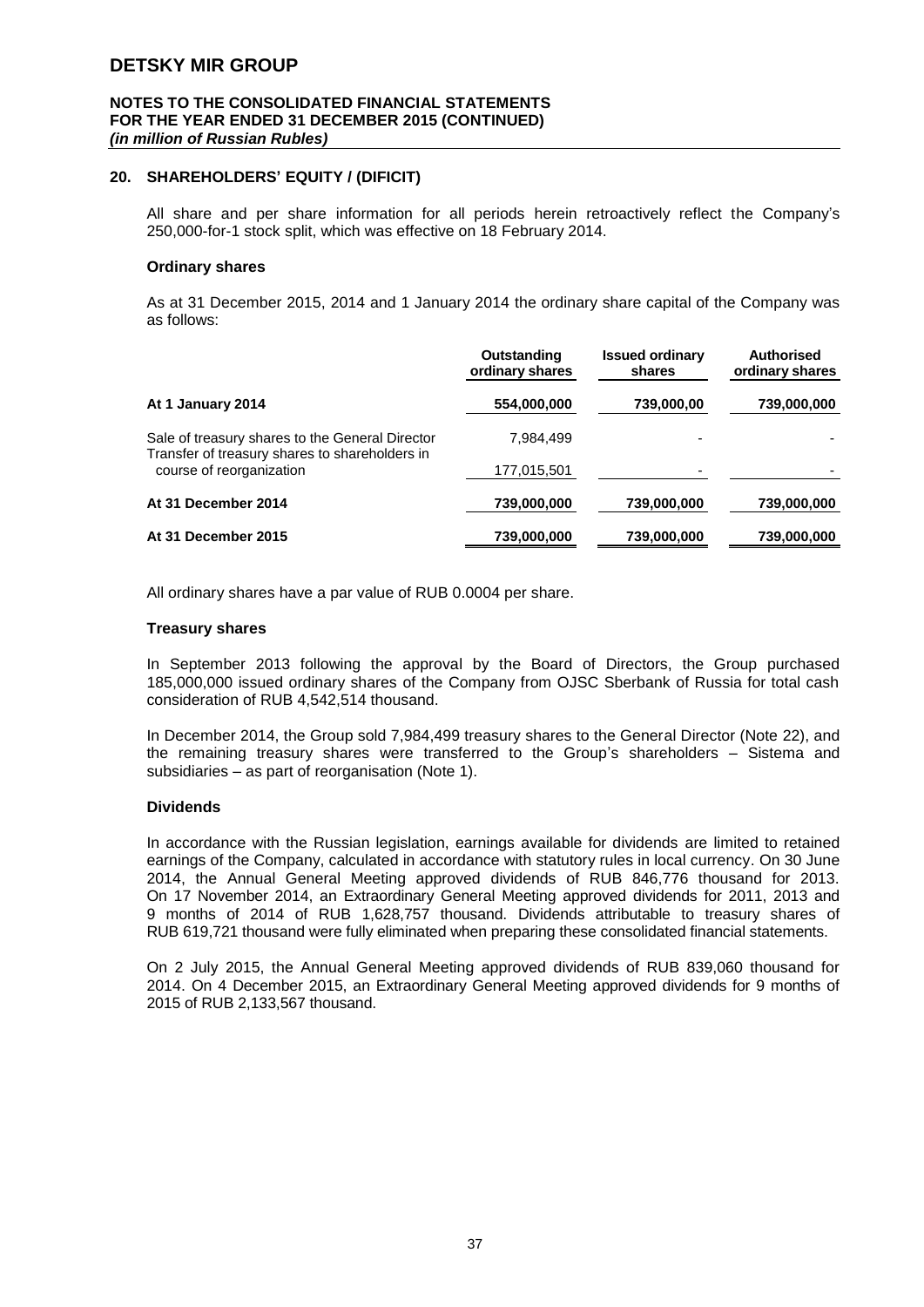#### **NOTES TO THE CONSOLIDATED FINANCIAL STATEMENTS FOR THE YEAR ENDED 31 DECEMBER 2015 (CONTINUED)** *(in million of Russian Rubles)*

#### **21. LOANS AND BORROWINGS**

Loans and borrowings as at 31 December 2015, 2014 and 1 January 2014 comprise:

|                                              | 31 December<br>2015 | 31 December<br>2014 | 1 January<br>2014 |
|----------------------------------------------|---------------------|---------------------|-------------------|
| <b>RUB-denominated corporate bonds</b>       |                     | 1,150,000           | 1,150,000         |
| <b>Bank loans</b>                            |                     |                     |                   |
| RUB-denominated secured bank loans           | 3,200,000           | 3,200,000           | 3,200,000         |
| RUB-denominated unsecured bank loans         | 15,158,914          | 5,365,979           | 1,572,321         |
|                                              | 18,358,914          | 9,715,979           | 5,922,321         |
| Less current portion of long-term debt       | (12,893,789)        | (6,228,309)         | (1,572,321)       |
| Loans and borrowings, net of current portion | 5,465,125           | 3,487,670           | 4,350,000         |

#### **Corporate bonds**

In May 2015, the Group fully repaid corporate bonds issued in December 2005 with a total par value of RUB 1,150,000 thousand.

#### **RUB-denominated bank loans**

At 31 December 2015 the Group's RUB denominated bank loans were obtained from 6 Russian banks (31 December 2014–6 banks).

The fair value of the Group's bank loans, including amounts due within one year, as at 31 December 2015, 2014 and 1 January 2014 was RUB 18,309,735 thousand, RUB 8,441,284 thousand and RUB 5,025,478 thousand, respectively. The carrying amount of this debt was RUB 18,358,914 thousand, RUB 8,565,979 thousand and RUB 4,772,321 thousand, respectively.

#### **Unused credit line facilities**

As of 31 December 2015 and 2014 the Group had total available unused credit line facilities of RUB 7,217,600 thousand and RUB 4,032,230 thousand, including RUB 3,610,000 thousand and RUB 983,152 thousand available under long-term credit lines.

#### **Covenants**

Certain of the Group's loan agreements contain covenants requiring the Group to meet certain financial ratios. The loan agreements contain various provisions that are triggered in the case of non-compliance with the specific covenants and these provisions differ in each agreement. Specifically, the banks may either increase interest rates on the loans, request the Group to contribute additional collateral, or request immediate repayment of the respective debt. Management believes that the Group was in compliance with all restrictive financial covenants as at 31 December 2015, 31 December 2014 and 1 January 2014.

#### **Pledges**

Loan agreement with one of the Group's banks effective as at 31 December 2015 obliges the Group to secure its liabilities with a mortgage of a building with the carrying value of RUB 2,416,944 thousand as at 31 December 2015. As at 31 December and 1 January 2014, 100% stake in LLC Detskaya Galereya "Yakimanka" was pledged as security under one of the Group's loan agreements.

Except for the assets mentioned above, as at 31 December 2015, 31 December 2014 and 1 January 2014 the Group had no other assets or securities pledged to secure loans and borrowings granted to the Group.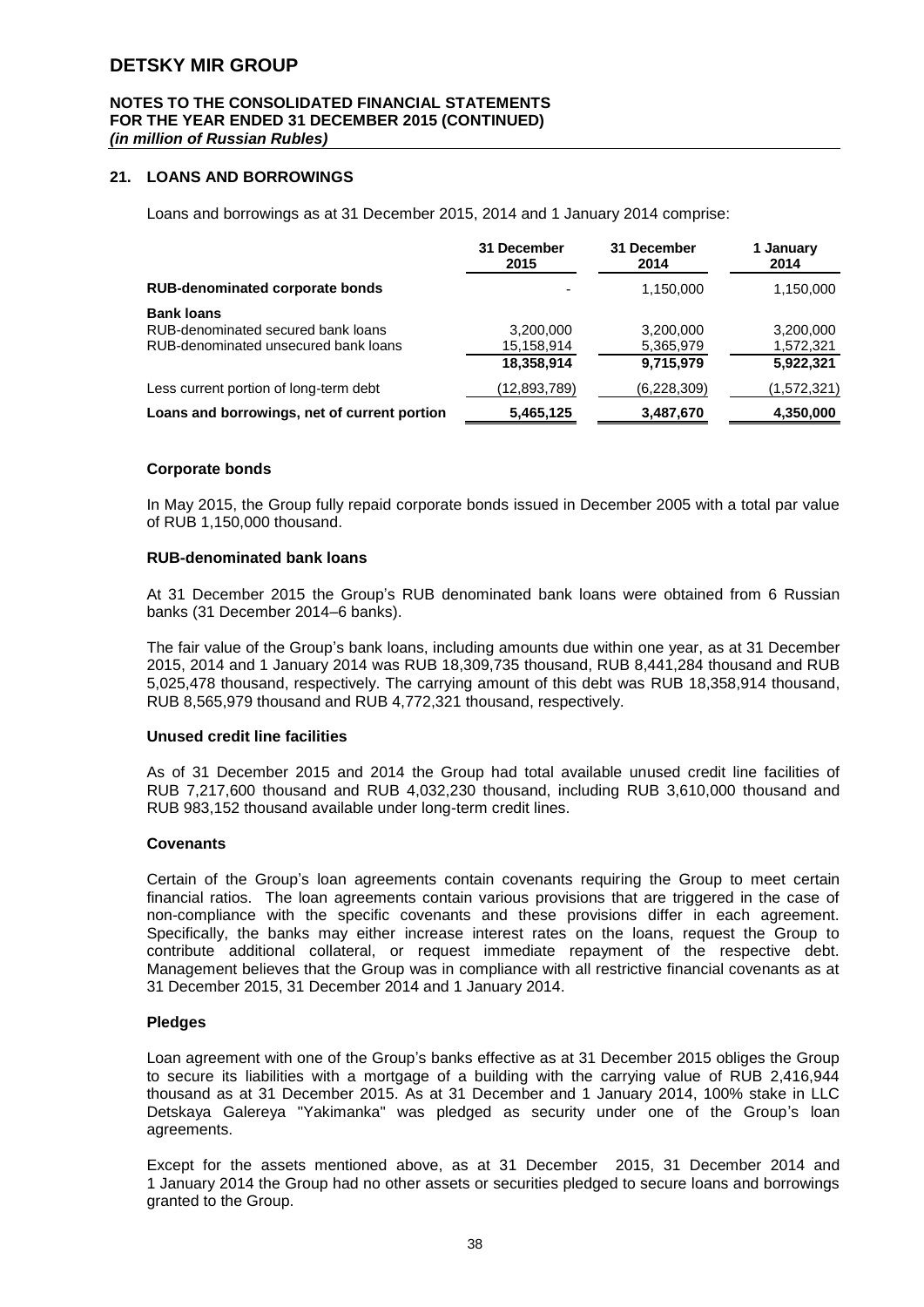#### **NOTES TO THE CONSOLIDATED FINANCIAL STATEMENTS FOR THE YEAR ENDED 31 DECEMBER 2015 (CONTINUED)** *(in million of Russian Rubles)*

#### **Maturity analysis of loans and borrowings**

The following table presents the aggregated scheduled maturities of the bonds and bank loans principal outstanding as at 31 December 2015, 2014 and 2014:

#### **As at 31 December 2015**

| Within the first month<br>From one to three months<br>From three months to one year<br>From one year to two years<br>From two year to five year<br>More than five years | 2,385,495<br>3,807,666<br>6,700,628<br>1,600,045<br>3,865,080 |
|-------------------------------------------------------------------------------------------------------------------------------------------------------------------------|---------------------------------------------------------------|
| Total                                                                                                                                                                   | 18,358,914                                                    |
| As at 31 December 2014                                                                                                                                                  |                                                               |
| Within the first month                                                                                                                                                  | 6,228,309                                                     |
| From one to three months                                                                                                                                                | 290.045                                                       |
| From three months to one year                                                                                                                                           | 930,045                                                       |
| From one year to two years                                                                                                                                              | 930,045                                                       |
| From two year to five year                                                                                                                                              | 910,867                                                       |
| More than five years                                                                                                                                                    | 426,668                                                       |
| Total                                                                                                                                                                   | 9,715,979                                                     |

#### **22. SHARE BASED PAYMENTS**

#### **Long-term incentive plan**

In August 2014, the Group's Board of Directors approved an employee long-term incentive plan (the "Incentive Plan"). Under the conditions of the Incentive Plan, certain employees at senior levels are entitled to share-based compensation, so-called "phantom" shares, that are to be granted by the Group in annual tranches over 2014-2016. The phantom shares vest on 31 December 2016 contingent on continued employment with the Group and certain established targets relating to the increase in the Group's market value. The phantom shares vest automatically upon a successful initial public offering by the Group or upon the sale by the Group's controlling shareholder of a certain stake in the Group to a third-party investor. Upon redemption of phantom shares, a participant receives either a respective number of shares in the Company or cash consideration computed on the basis of the market value of one ordinary share of the Company.

Phantom shares granted by the Group to the participants of the Incentive Plan as well as other changes in phantom shares outstanding are summarized below:

|                                                                     | Number of<br>phantom shares | Weighted<br>average<br>exercise price |
|---------------------------------------------------------------------|-----------------------------|---------------------------------------|
| Outstanding at 1 January 2014                                       |                             |                                       |
| Granted during the period<br>Forfeited / canceled during the period | 2,648,588                   |                                       |
| Outstanding at 31 December 2014                                     | 2,648,588                   |                                       |
| Granted during the period<br>Forfeited / canceled during the period | 1,331,479<br>(711, 940)     |                                       |
| Outstanding at 31 December 2015                                     | 3,268,127                   |                                       |
| Exercisable at 31 December 2014                                     |                             |                                       |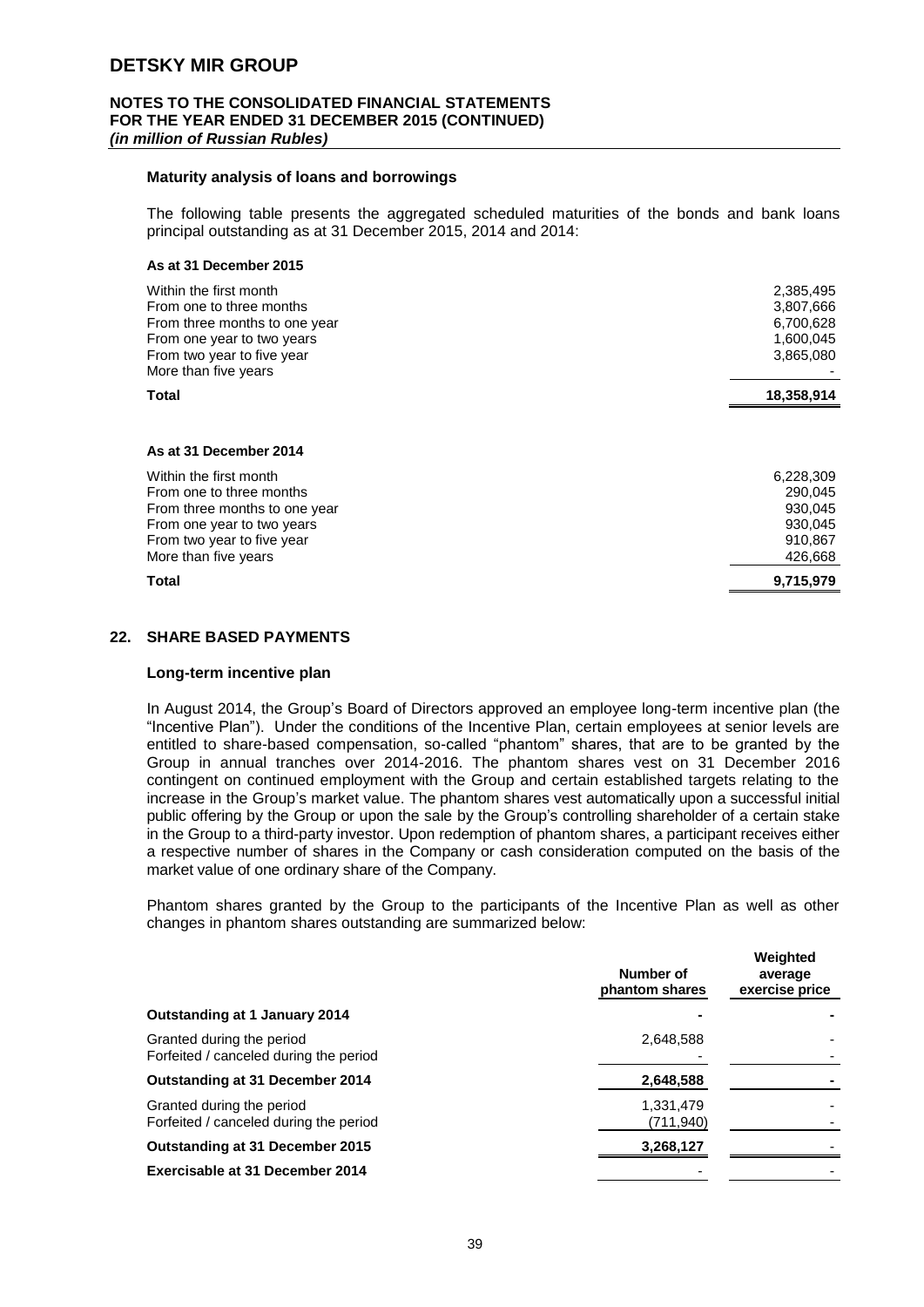#### **NOTES TO THE CONSOLIDATED FINANCIAL STATEMENTS FOR THE YEAR ENDED 31 DECEMBER 2015 (CONTINUED)** *(in million of Russian Rubles)*

According to the terms of the Incentive Plan, the right to receive Company's ordinary shares or cash compensation in exchange for the phantom shares granted to the employees as at 31 December 2015 arises during 2016-2018 provided they continue to be employed by the Company.

As at 31 December 2015, the Group recognized liabilities of RUB 278,077 thousand in relation to the Incentive Plan, calculated as the fair value of the phantom shares granted to employees as at this date (as at 31 December 2014: RUB 20,347 thousand). These liabilities include accrued social contributions of RUB 65,483 (as at 31 December 2014: RUB 4,695 thousand). The respective expense of RUB 257,730 thoussand was recognized as Selling, General and Administrative expenses in the consolidated statement of profit or loss and other comprehensive income for the year ended 31 December 2015 (for the year ended 31 December 2014: RUB 20,347 thousand).

When estimating its liability under the Incentive Plan the Group assumed that the fair value of one phantom share approximates the fair value of one ordinary share of the Company (being RUB 65.1 per share as at 31 December 2015 and RUB 32.9 per share as at 31 December 2014), and that all of the employees participating in the Incentive Plan will stay employed by the Group until their rights vest.

#### **Share-based compensation of the General Director**

In December 2014, the Board of Directors approved payment of one-off stock based compensation to the Group's General Director. Compensation of RUB 373,134 thousand was paid in cash and used by the General Director to acquire 7,984,499 shares in the Company which were taken from treasury shares carried on the Group's balance sheet. Gain on sale of treasury shares to the General Director of RUB 177,091 thousand was recognised in equity as additional paid-in capital as at 31 December 2014.

In December 2015, in connection with the sale of a certain share in the Group by the controlling shareholder to an investor, the Group's Board of Directors approved payment of compensation to the Groups' General Director consisting of two parts:

- compensation of RUB 378,408 thousand was paid in cash in December 2015;
- compensation of RUB 426,400 thousand will be settled by granting the General Director a right to receive Company's ordinary shares. The shares may be received by the General Director in August 2016 subject to his continued employement by the Company and Group's shares reaching certain level of market value established by the Board of Directors. The Group classified this compensation as an equity-settled share-based payment and recognized an expense of RUB 426,400 thousand within the consolidated statement of profit or loss and other comprehensive income, with an identical amount charged directly to equity within the Accumulated losses line. The amount was calculated as the fair value of the ordinary shares to which the General Director is entitled, based on an assessment of one share's market value of RUB 65.1. The above amount includes accrued social contributions of RUB 98,400 thousand.

#### **23. ADVANCES RECEIVED, OTHER PAYABLES AND ACCRUED EXPENSES**

|                                                | 31 December<br>2015 | 31 December<br>2014 | 1 January<br>2014 |
|------------------------------------------------|---------------------|---------------------|-------------------|
| Taxes payable other than income tax            | 415.859             | 500.314             | 272.984           |
| Salaries payable                               | 631,138             | 389,358             | 353,475           |
| Interest payable                               | 53,988              | 37,400              | 16.954            |
| Accrued expenses and other current liabilities | 1,851,641           | 1,525,418           | 961,846           |
|                                                | 2,952,626           | 2,452,490           | 1,605,259         |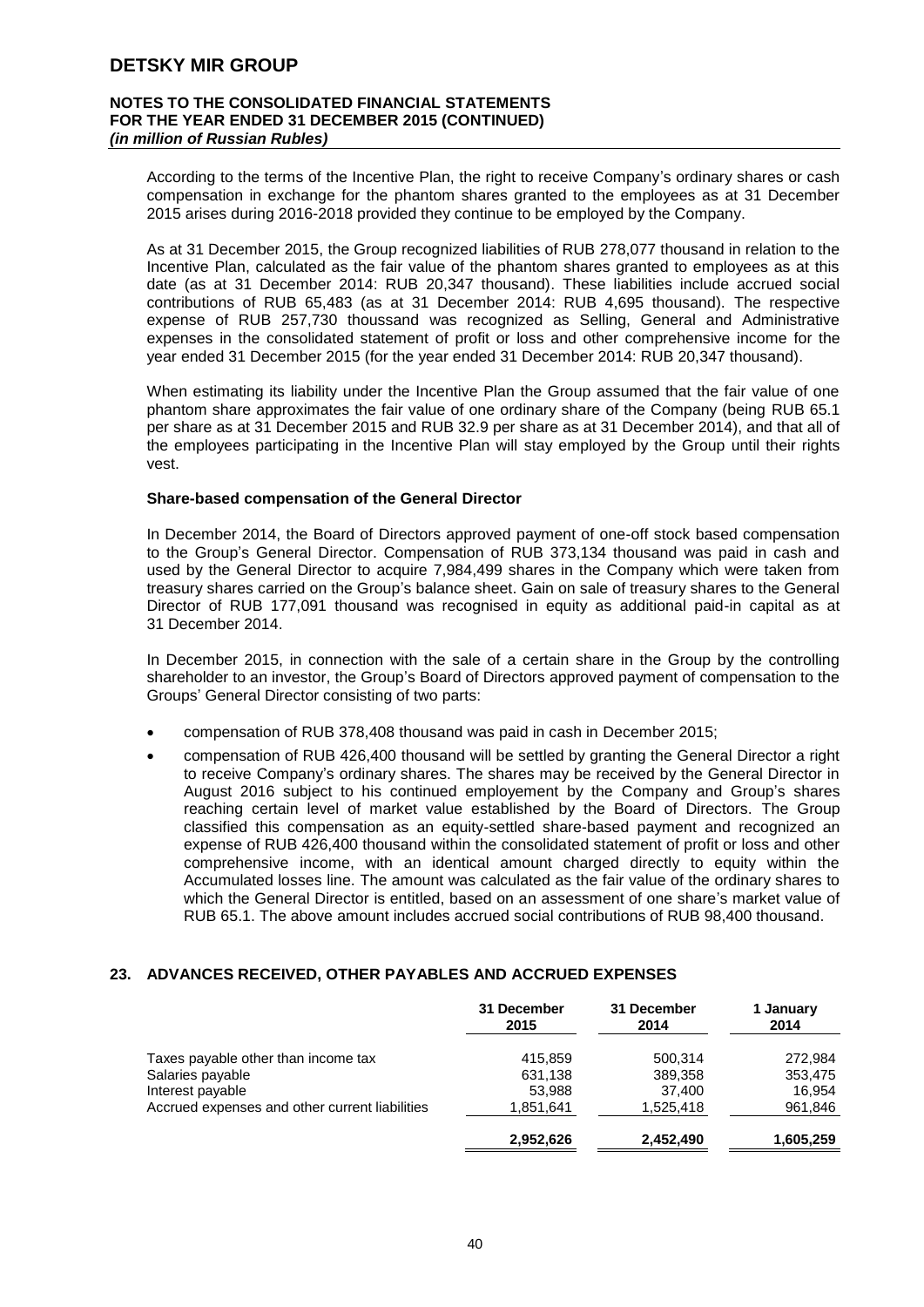#### **NOTES TO THE CONSOLIDATED FINANCIAL STATEMENTS FOR THE YEAR ENDED 31 DECEMBER 2015 (CONTINUED)** *(in million of Russian Rubles)*

#### **24. DEFERRED REVENUE**

Deferred revenue relating to the Group's customer loyalty program as at 31 December 2015, 2014 and 1 January 2014 was as follows:

|                                                                      | 2015        | 2014        |
|----------------------------------------------------------------------|-------------|-------------|
| As at 1 January                                                      | 347.013     | 353,770     |
| Revenue deferred during the period                                   | 2,027,107   | 1,268,275   |
| Revenue released to the consolidated statement of profir or loss and |             |             |
| other comprehensive income                                           | (2,096,386) | (1,275,032) |
| As at 31 December                                                    | 277,734     | 347,013     |

#### **25. RELATED PARTIES**

For the purposes of these consolidated financial statements, related parties are generally considered to be related if one party has the ability to control the other party, is under common control, or can exercise significant influence or joint control over the other party in making financial and operational decisions. Management has used reasonable judgments in considering each possible related party relationship with attention directed to the substance of the relationship, not merely the legal form.

Transactions with related parties may be performed on terms that would not necessarily be available to third parties. The Group had the following transactions and balances with subsidiaries of Sistema:

|                                                                           | 31 December 2015              |                      | 31 December 2014              |                    | 1 January 2014        |             |
|---------------------------------------------------------------------------|-------------------------------|----------------------|-------------------------------|--------------------|-----------------------|-------------|
|                                                                           | Assets                        | Liabilities          | <b>Assets</b>                 | Liabilities        | <b>Assets</b>         | Liabilities |
| <b>Balances outstanding with related</b><br>parties                       |                               |                      |                               |                    |                       |             |
| Bank deposits<br>Other receivables /(payables)<br>Loans issued/(received) | 11.207<br>12.010<br>5,806,809 | ۰.<br>(107.943)<br>- | 68.631<br>16.687<br>6,459,900 | $\sim$<br>(76.065) | 22.354<br>31.944<br>- | (7,364)     |

Outstanding balances with related parties are unsecured by any collateral and will be settled in cash.

During the years ended 31 December 2015 and 2014 the Group entered into transactions with fellow subsidiaries of Sistema as follows:

- Rent and utility expenses During the years ended 31 December 2015 and 2014, the Group incurred costs payable under contracts with Detsky Mir – Roznichnye Aktivy, a subsidiary of Sistema, of RUB 40,500 thousand and RUB 43,986 thousand, respectively.
- Communication expenses During the years ended 31 December 2015 and 2014, the Group incurred costs payable to MTS, a subsidiary of Sistema, of RUB 19,568 thousand and RUB 39,523 thousand, respectively.
- Advertising and marketing expenses During the years ended 31 December 2015 and 2014 the Group incurred Advertising and marketing expenses payable to PA Maxima, an affiliate of Sistema, in the amount of RUB 10,431 thousand and RUB 19,458 thousand, respectively. The Group also incurred advertising and marketing expenses payable to MTS, a subsidiary of Sistema, of RUB 44,099 thousand and RUB 269,457 thousand, respectively.
- Security expenses During the years ended 31 December 2015 and 2014 the Group incurred security expenses payable to LLC PSE AB-Safety, a subsidiary of Sistema, in the amount of RUB 88 thousand and RUB 13,390 thousand, respectively.
- Acquisition of property, plant and equipment During the years ended 31 December 2015 and 2014 the Group purchased property, plant and equipment from CJSC NVision Group, a subsidiary of Sistema, in the amount of RUB 8,824 thousand and RUB 17,395 thousand, respectively.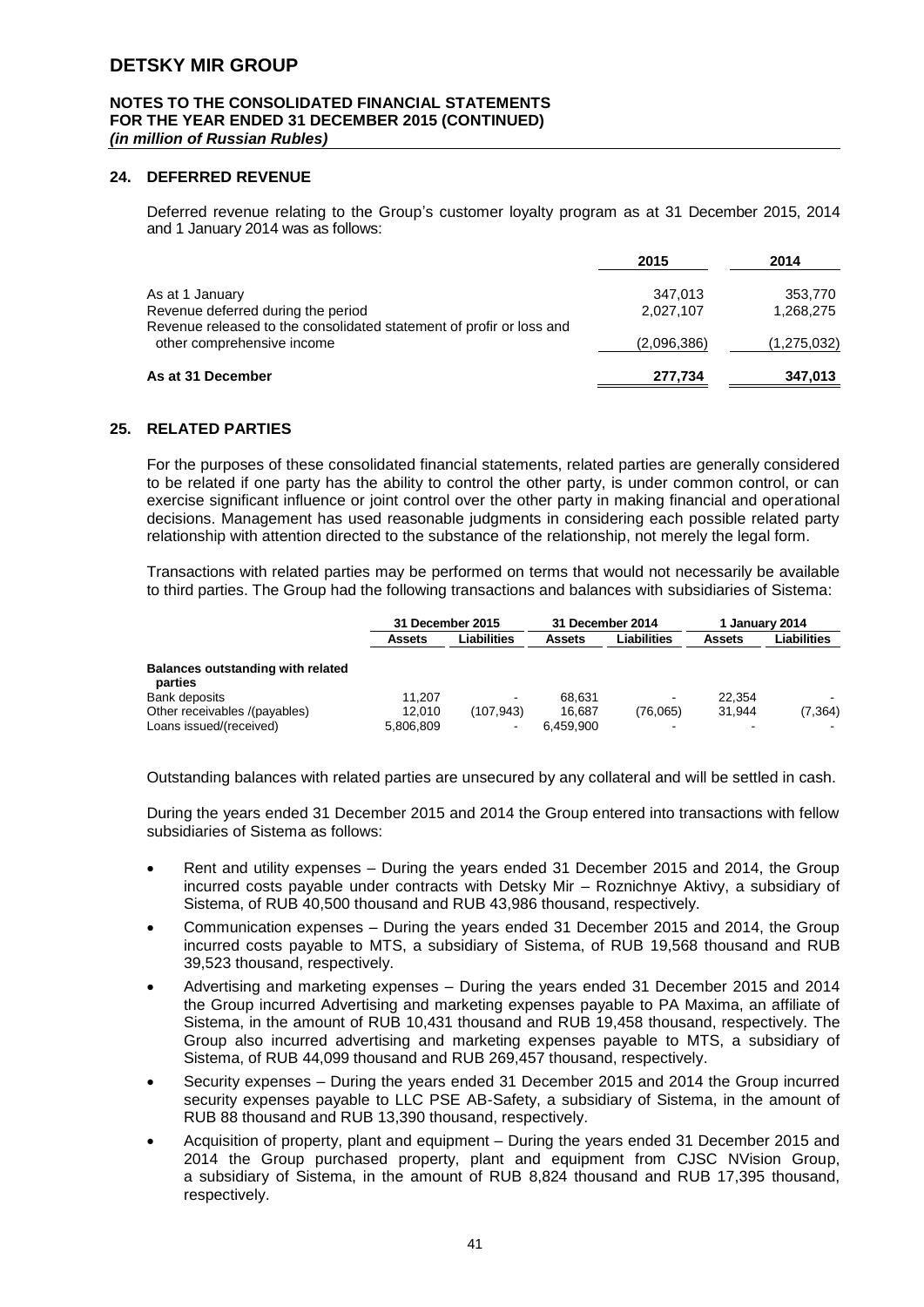#### **NOTES TO THE CONSOLIDATED FINANCIAL STATEMENTS FOR THE YEAR ENDED 31 DECEMBER 2015 (CONTINUED)** *(in million of Russian Rubles)*

- Medical services During the years ended 31 December 2015 and 2014 the Group incurred expenses under an agreement with CJSC Medsi Group, a subsidiary of Sistema, in the amount of RUB 4,000 thousand and RUB 403 thousand, respectively.
- Event organization expenses During the years ended 31 December 2015 and 2014 the Group incurred expenses under an agreement with VAO Intourist, a subsidiary of Sistema, in the amount of RUB 1,150 thousand and nil, respectively.
- Interest income During the years ended 31 December 2015 and 2014 the Group earned interest income from subsidiaried of Sistema in the amount of RUB 628,927 thousand and RUB 1,297 thousand, respectively.

#### **Compensation of key management personnel of the Group**

During 2015 and 2014 the Group's directors and other members of key management received as remuneration RUB 1,187 million and RUB 817 million, respectively.

#### **26. CAPITAL MANAGEMENT**

The Group manages its capital to ensure that entities in the Group will be able to continue as going concerns while maximising the return to stakeholders through the optimisation of the debt and equity balance.

The capital structure of the Group consists of net debt (borrowings offset by cash and bank balances) and equity of the Group.

The Group's management periodically reviews the capital structure of the Group. As part of this review, management considers the cost of capital, risks associated with each class of capital and the level of debt-to-equity ratio.

Debt to equity ratio at the end of the reporting period was as follows:

|                                                   | 31 December<br>2015       | 31 December<br>2014      | 1 January<br>2014       |
|---------------------------------------------------|---------------------------|--------------------------|-------------------------|
| Loans and borrowings<br>Cash and cash equivalents | 18,358,914<br>(1,933,782) | 9,715,979<br>(1,670,035) | 5,922,321<br>(859, 902) |
| Net borrowings                                    | 16,425,132                | 8,045,944                | 5,062,419               |
| Equity/(deficit)                                  | 394,532                   | 2,646,312                | (2,097,951)             |
| Net debt to equity/(deficit) ratio                | 41.63                     | 3,04                     | Not applicable          |

Categories of financial instruments as at 31 December 2015, 2014 and 1 January 2014 are presented as follows:

| 31 December<br>2015 | 31 December<br>2014 | 1 January<br>2014 |
|---------------------|---------------------|-------------------|
|                     |                     |                   |
| 5,806,809           | 6.459.900           |                   |
| 1,933,782           | 1,670,035           | 859,902           |
| 2.709.894           | 1,330,875           | 1,456,915         |
| 203,613             | 309,785             | 159,620           |
| 10,654,098          | 9,770,595           | 2,476,437         |
|                     |                     |                   |
| (18, 358, 914)      | (9,715,979)         | (5,922,321)       |
| (16,717,972)        | (10,993,231)        | (9,167,930)       |
| (2,536,767)         | (1,952,176)         | (1,332,275)       |
| (37,613,653)        | (22,661,386)        | (16,422,526)      |
| (26.959.555)        | (12,890,791)        | (13,946,089)      |
|                     |                     |                   |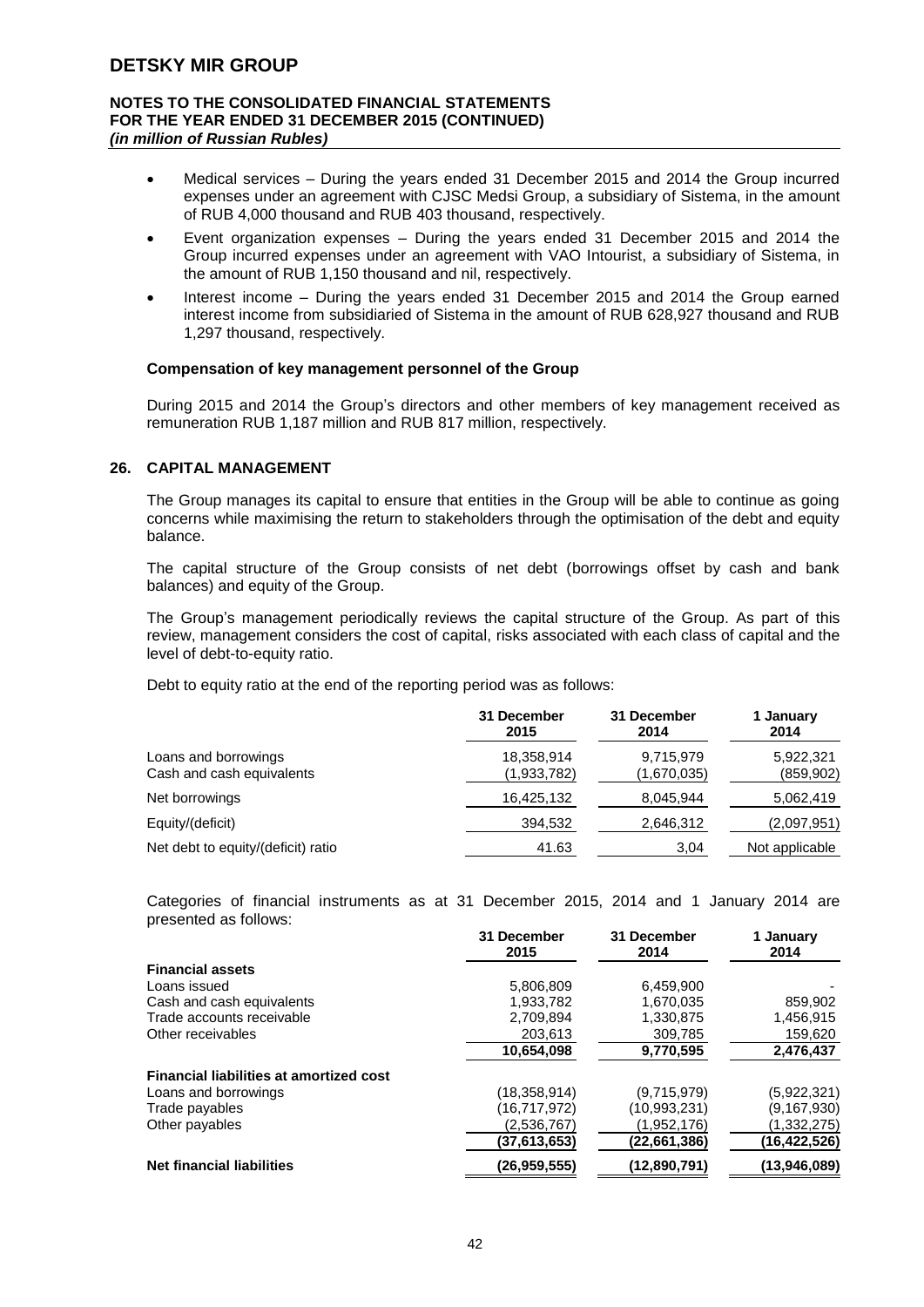#### **NOTES TO THE CONSOLIDATED FINANCIAL STATEMENTS FOR THE YEAR ENDED 31 DECEMBER 2015 (CONTINUED)** *(in million of Russian Rubles)*

#### **27. RISK MANAGEMENT ACTIVITIES**

The main risks inherent to the Group's operations are those related to liquidity risk, credit risk, fluctuations in foreign exchange rates and market movements in interest rates. A description of the Group's risks and management policies in relation to these risks follows.

#### **Liquidity risk**

Liquidity risk is the risk that the Group will not be able to settle all liabilities as they fall due. The Group thoroughly controls and manages liquidity risk by maintaining adequate cash reserves, by continuously monitoring forecasted and actual cash flows and matching the maturity profiles of financial assets and liabilities. The average credit period on purchases of goods for sale is 3 to 5 months. No interest is charged on the trade payables. The Group has financial risk management policies in place to ensure that all payables are paid within the pre-agreed credit terms.

The Group's objective is to maintain a continuity of funding and flexibility through the use of bank overdrafts and credit lines. Each year the Group analyses its funding needs and anticipated cash flows, so that it can determine its funding obligations. The seasonality of the business, the store expansion plan, capitalized projects and the anticipated working capital requirements form the basis of the evaluation. When necessary the Group uses long-term instruments (loans and borrowings) to cover its base liquidity needs. The Group uses short-term loans and bank overdrafts to cover seasonality needs. Every quarter the Group updates its liquidity needs and secures facilities with several banks to ensure that the Group has a sufficient amount of approved undrawn borrowing facilities.

|                                        | Total      | Less than<br>3 months | 3 months to<br>1 year | 1-5 years |
|----------------------------------------|------------|-----------------------|-----------------------|-----------|
| At 31 December 2015                    |            |                       |                       |           |
| <b>Fixed rate borrowings</b>           |            |                       |                       |           |
| Loan principal                         | 15,452,401 | 6,112,638             | 6,353,096             | 2,986,667 |
| Interest                               | 49,850     | 49,850                |                       |           |
|                                        | 15,502,251 | 6,162,488             | 6,353,096             | 2,986,667 |
| <b>Floating rate borrowings</b>        |            |                       |                       |           |
| Loan principal                         | 2,906,513  | 80,521                | 347,534               | 2,478,458 |
| Interest                               | 4,138      | 4,138                 |                       |           |
|                                        | 2,910,651  | 84,659                | 347,534               | 2,478,458 |
| <b>Other financial liabilities</b>     |            |                       |                       |           |
| Trade payables                         | 16,717,972 |                       | 16,717,972            |           |
| Other non-interest bearing liabilities | 2,482,779  | 2,482,779             |                       |           |
|                                        | 19,200,751 | 2,482,779             | 16,717,972            |           |
| Total                                  | 37,613,653 | 8,729,926             | 23,418,602            | 5.465.125 |

Presented below is the maturity profile of the Group's financial obligations based on contractual undiscounted payments, including interest: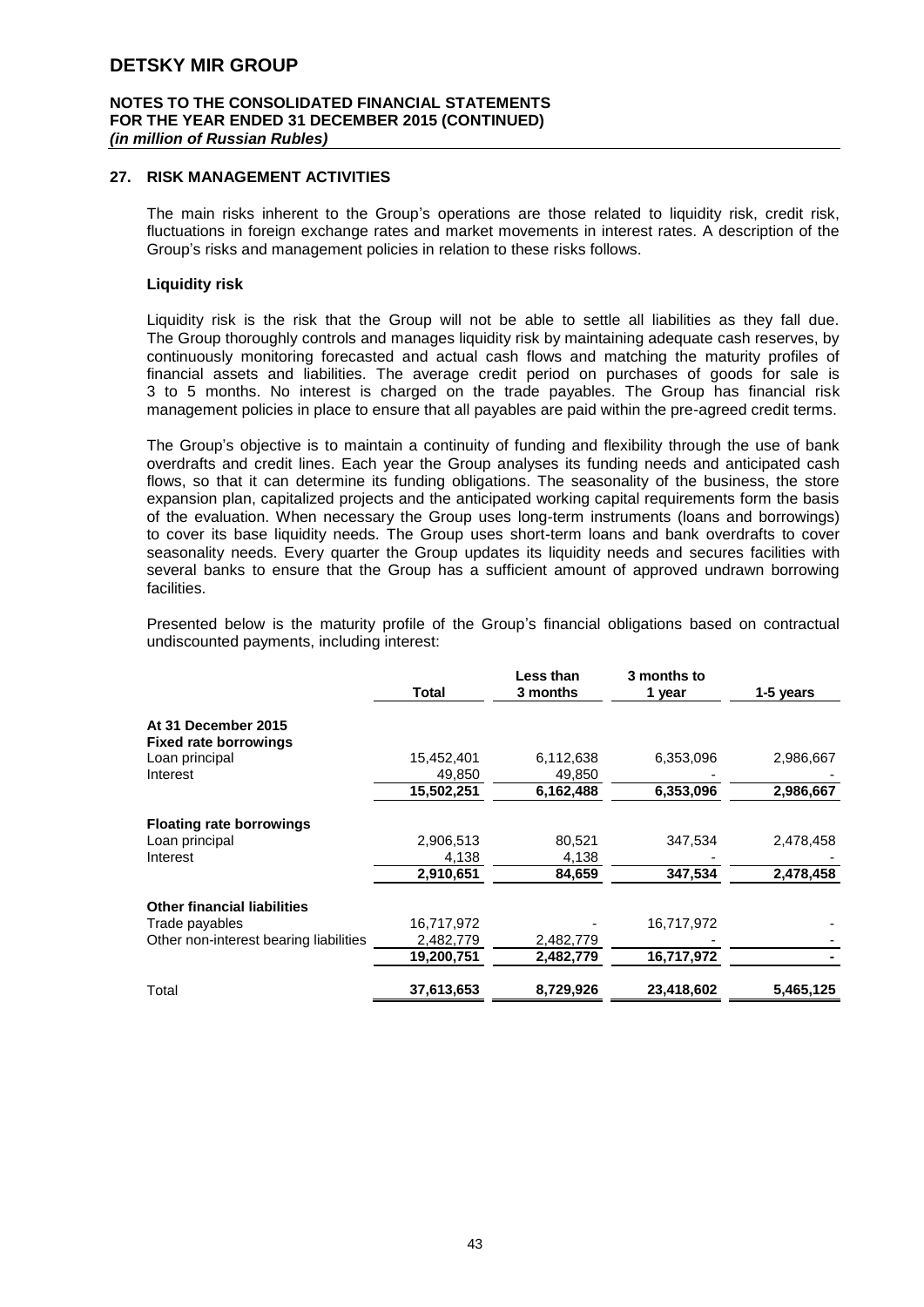#### **NOTES TO THE CONSOLIDATED FINANCIAL STATEMENTS FOR THE YEAR ENDED 31 DECEMBER 2015 (CONTINUED)** *(in million of Russian Rubles)*

| At 31 December 2014                    | <b>Total</b> | Less than 1 year | 1-5 years |
|----------------------------------------|--------------|------------------|-----------|
| <b>Fixed rate borrowings</b>           |              |                  |           |
| Loan principal                         | 8,512,290    | 5,312,290        | 3,200,000 |
| Interest                               | 30,608       | 30,608           |           |
|                                        | 8,542,898    | 5,342,898        | 3,200,000 |
| <b>Floating rate borrowings</b>        |              |                  |           |
| Loan principal                         | 1,203,689    | 916,019          | 287,670   |
| Interest                               | 6,792        | 6,792            |           |
|                                        | 1,210,481    | 922,811          | 287,670   |
| <b>Other financial liabilities</b>     |              |                  |           |
| Trade payables                         | 10,993,231   | 10,993,231       |           |
| Other non-interest bearing liabilities | 1,914,776    | 1,914,776        |           |
|                                        | 12,908,007   | 12,908,007       |           |
|                                        |              |                  |           |
|                                        | 22,661,386   | 19,173,716       | 3,487,670 |
| At 1 January 2014                      | <b>Total</b> | Less than 1 year | 1-5 years |
|                                        |              |                  |           |
| <b>Fixed rate borrowings</b>           |              |                  |           |
| Loan principal                         | 5,415,372    | 1,065,372        | 4,350,000 |
| Interest                               | 16,815       | 16,815           |           |
|                                        | 5,432,187    | 1,082,187        | 4,350,000 |
| <b>Floating rate borrowings</b>        |              |                  |           |
| Loan principal                         | 506,949      | 506,949          |           |
| Interest                               | 139          | 139              |           |
|                                        | 507,088      | 507,088          |           |
| <b>Other financial liabilities</b>     |              |                  |           |
| Trade payables                         | 9,167,930    | 9,167,930        |           |
| Other non-interest bearing liabilities | 1,315,321    | 1,315,321        |           |
|                                        | 10,483,251   | 10,483,251       |           |
|                                        | 16,422,526   | 12,072,526       | 4,350,000 |

Weithed average effective interest rate as at 31 December 2015 was 13.9% (31 December 2014: 12.3%; 1 January 2014: 9.6%).

#### *Credit risk management*

Credit risk refers to the risk that counterparty may default on its contractual obligations resulting in financial loss to the Group. Financial assets which are potentially subject the Group to credit risk consist primarily of loans issued, bonuses receivable from suppliers, other receivables as well as cash on current and deposit accounts with banks and other financial institutions.

Bonuses receivable from suppliers are either offset against respective accounts payable or paid in cash. At 31 December 2015 bonuses receivable from three major suppliers comprised 52% of the Group's consolidated trade accounts receivable (31 December 2014: 31%). The Group believes no significant credit risk is associated with these receivables since all of the debtors are represented by the Group's major suppliers.

The credit risk on liquid funds (see the table below) is managed by the Group's treasury. The management believes that credit risk on investments of surplus funds is limited as the counterparties are financial institutions with high credit ratings assigned by international credit rating agencies.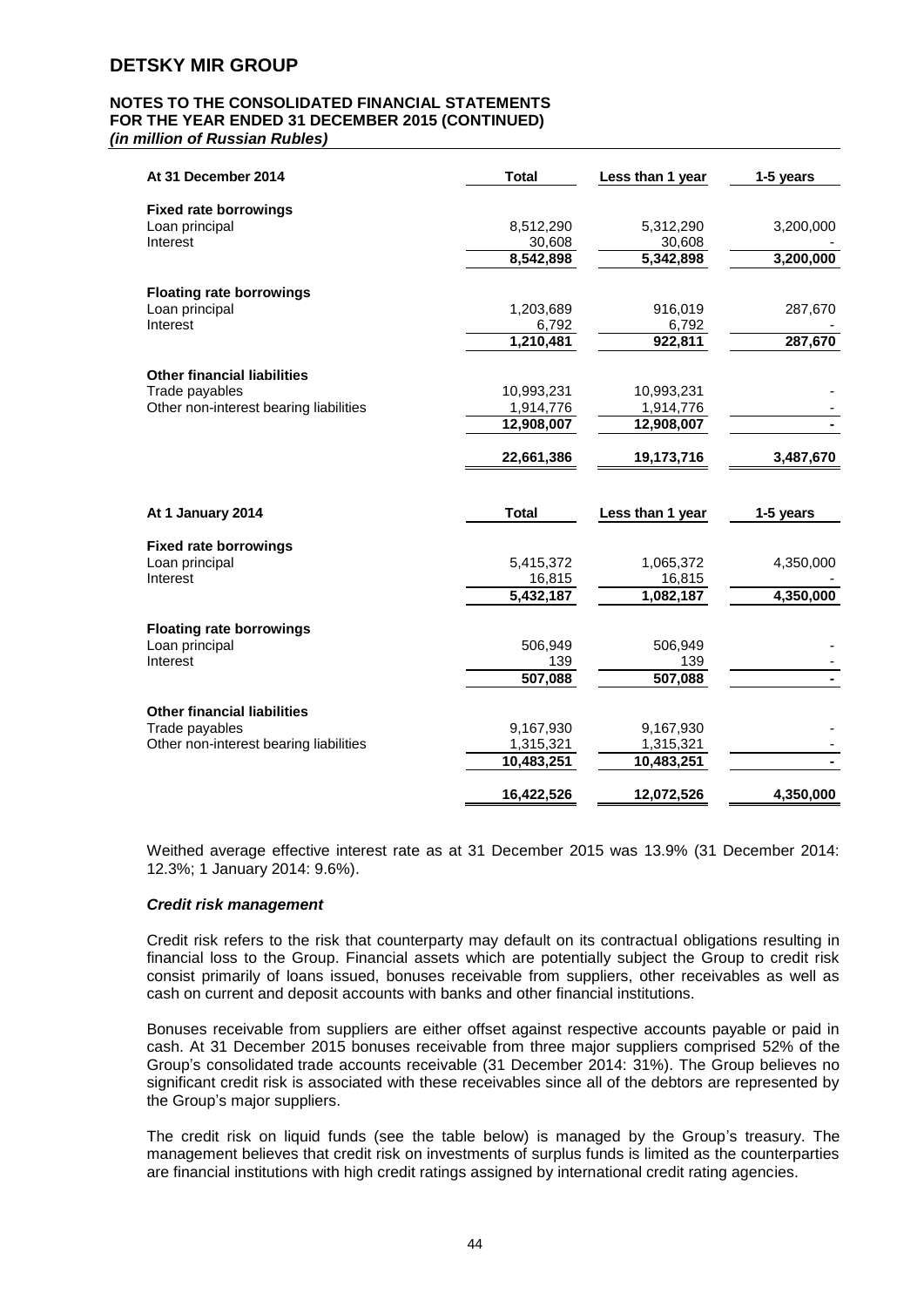#### **NOTES TO THE CONSOLIDATED FINANCIAL STATEMENTS FOR THE YEAR ENDED 31 DECEMBER 2015 (CONTINUED)** *(in million of Russian Rubles)*

The table below shows the balances that the Group has with 5 of its major counterparties as at the balance sheet date:

| Counterparty    | Rating<br>(Moody's) | <b>Carrying amount</b><br>as at<br>31 December<br>2015 |
|-----------------|---------------------|--------------------------------------------------------|
| Sberbank        | Ba <sub>2</sub>     | 714,937                                                |
| Raiffeisenbank  | Ba <sub>2</sub>     | 121,723                                                |
| <b>ING Bank</b> | Ba1                 | 41,098                                                 |
| <b>VTB 24</b>   | Ba <sub>2</sub>     | 16,299                                                 |
| MTS bank        | B <sub>3</sub>      | 11,207                                                 |
| <b>Total</b>    |                     | 905,264                                                |

At of 31 December 2015 all loans issued in amount of 5,806,809 are granted to subsidiaries of Sistema which has a credit rating of Ba3 (Moody's). The Group's management believes that such rating is indicative of a high probability of repayment of these loans.

The carrying amount of financial assets recorded in the consolidated financial statements, which is net of impairment losses, represents the Group's maximum exposure to credit risk. There were no other concentrations of credit risk as at 31 December 2015 and 2014.

#### **Foreign currency risk management**

The Group undertakes transactions denominated in foreign currencies; consequently, exposures to exchange rate fluctuations arise. Exchange rate exposures are managed within approved policy parameters utilising forward foreign exchange contracts.

The carrying amounts of the Group's monetary assets and liabilities denominated in foreign currencies other than its functional currency were as follows:

|                               | 31 December 2015 |             |            | 31 December 2014 |  |
|-------------------------------|------------------|-------------|------------|------------------|--|
|                               | <b>EUR</b>       | <b>USD</b>  | <b>EUR</b> | <b>USD</b>       |  |
| <b>Assets</b>                 |                  |             |            |                  |  |
| Cash and and cash equivalents | 3.071            | 79.494      | 565        | 455,541          |  |
| Trade and other receivables   | 190,608          | 145,718     | 7,124      | 233,161          |  |
| <b>Total assets</b>           | 193,679          | 225,212     | 7,689      | 688,702          |  |
| Liabilities                   |                  |             |            |                  |  |
| Trade and other payables      | (167,212)        | (2,898,131) | (283,797)  | (1,944,692)      |  |
| <b>Total liabilities</b>      | (167,212)        | (2,898,131) | (283,797)  | (1,944,692)      |  |
| <b>Total net position</b>     | 26,467           | (2,672,919) | (276,108)  | (1,255,990)      |  |

#### *Foreign currency sensitivity analysis*

The table below details the Group's sensitivity to a depreciation of the RUB against the primary foreign currencies of the Group by 20%, which management believes is an appropriate measure in the current market conditions and which would impact its operations.

|               | 31 December 2015 |           | 31 December 2014 |              |
|---------------|------------------|-----------|------------------|--------------|
|               | <b>EUR</b>       | USD       | <b>EUR</b>       | USD          |
| Profit/(loss) | 5,293            | (534.584) | (55,222)         | 198)<br>1251 |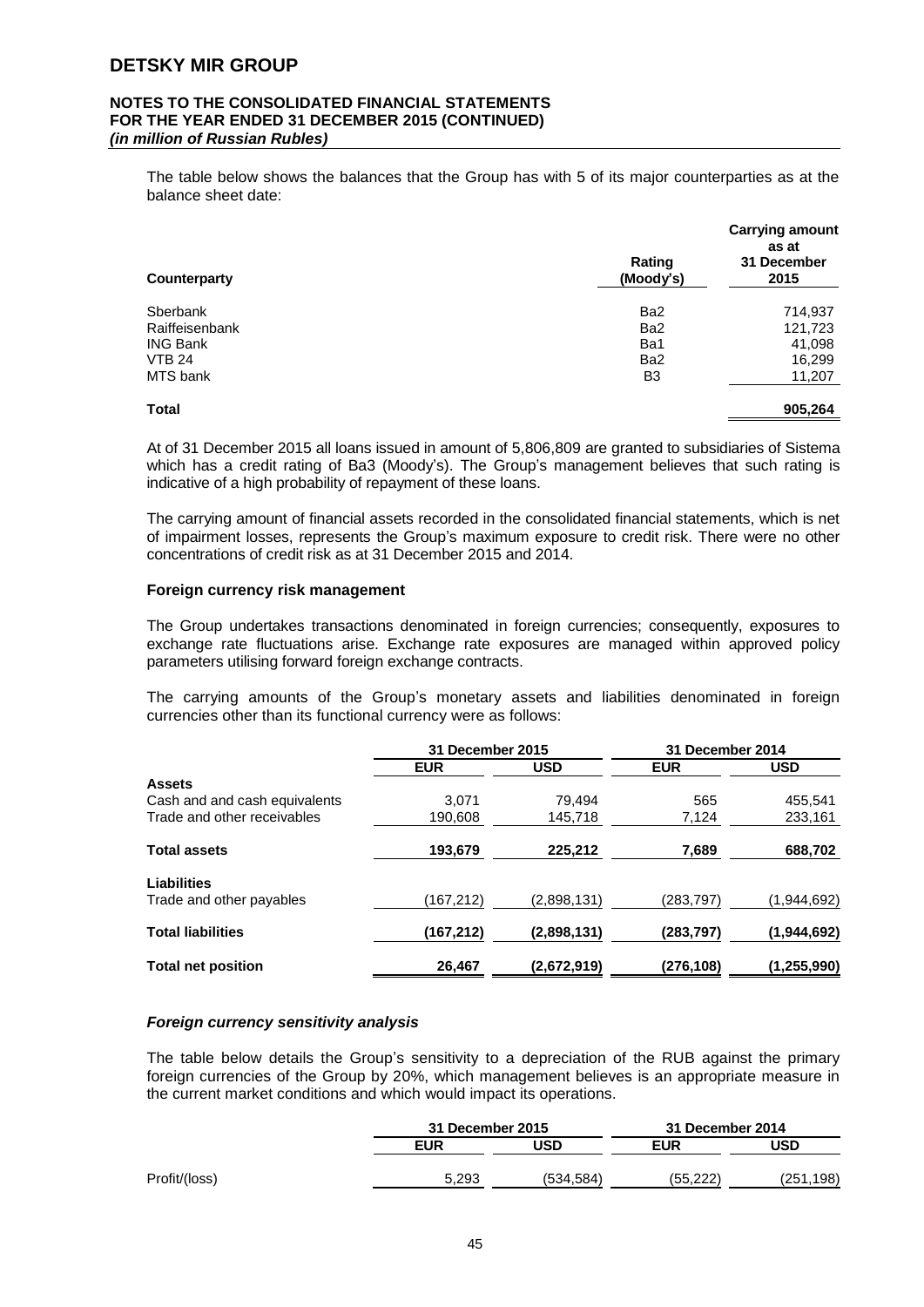#### **NOTES TO THE CONSOLIDATED FINANCIAL STATEMENTS FOR THE YEAR ENDED 31 DECEMBER 2015 (CONTINUED)** *(in million of Russian Rubles)*

#### **Interest rate risk**

Interest rate risk arises from the possibility that changes in interest rates will affect the value of financial instruments.

The Group manages this risk through analysis of current interest rates, performed by treasury function on the Group entities level. To mitigate the risk exposure the Group receives loans at both fixed and floating rates. In case of changes in market interest rates management may consider refinancing of a particular financial instrument on more favorable terms.

The table below details the Group's sensitivity to change of floating rates by 3%, which management believes is an appropriate measure in the current market conditions and which would impact its operations. The analysis was applied to borrowings based on the assumptions that amount of liability outstanding at the reporting date was outstanding for the entire annual period.

|                | 2015   | 2014   |
|----------------|--------|--------|
| Profit or loss | 87,195 | 36,111 |

#### **28. COMMITMENTS AND CONTINGENCIES**

#### **Operating Leases**

The Group leases retail space through operating lease contracts which expire in various years through 2023, all of which are classified as operating leases. Although the store leases are generally long term, all of the store lease contracts contain provisions that enable the Group to cancel the lease provided the Group either pays a penalty, which typically consists of a payment equal to approximately two to three months rent or sends an advance notice to the lessor.

Future minimum rental payments (without VAT) under non-cancellable operating leases in effect as at 31 December 2015, 31 December 2014 and 1 January 2014 are as follows:

|                                             | 31 December<br>2015 | 31 December<br>2014 | 1 January<br>2014 |
|---------------------------------------------|---------------------|---------------------|-------------------|
| Within one year                             | 6,447,600           | 6,962,552           | 5,203,059         |
| After one year but not more than five years | 32,805,763          | 31,197,923          | 23,395,389        |
| More than five years                        | 9,490,268           | 8,746,352           | 6,507,678         |
| Total                                       | 48,743,631          | 46,906,827          | 35,106,126        |

#### **Legal**

In the ordinary course of business, the Group may become a party to various legal and tax proceedings, and may be subject to claims. In the opinion of management, the Group's liability, if any, in all pending litigation, other legal proceeding or other matters, will not have a material effect on the financial condition, results of operations or liquidity of the Group.

#### **Taxation**

Laws and regulations affecting businesses in the Russian Federation continue to change rapidly. These changes are characterized by different interpretations and arbitrary application by the authorities. Management's interpretation of such legislation as applied to the activity of the Group may be challenged by the relevant regional and federal authorities. The tax authorities in the Russian Federation frequently take an assertive position in their interpretation of the legislation and assessments and as a result, it is possible that transactions and activities may be challenged. It is therefore possible that significant additional taxes, penalties and interest may be assessed. Under certain circumstances reviews may cover longer periods. Where uncertainty exists, the Group has accrued tax liabilities as management's best estimate of the probable outflow of resources which will be required to settle such liabilities. Management believes that it has provided adequately for tax liabilities based on its interpretations of tax legislation. However, the relevant authorities may have differing interpretations, and the effects could be significant.